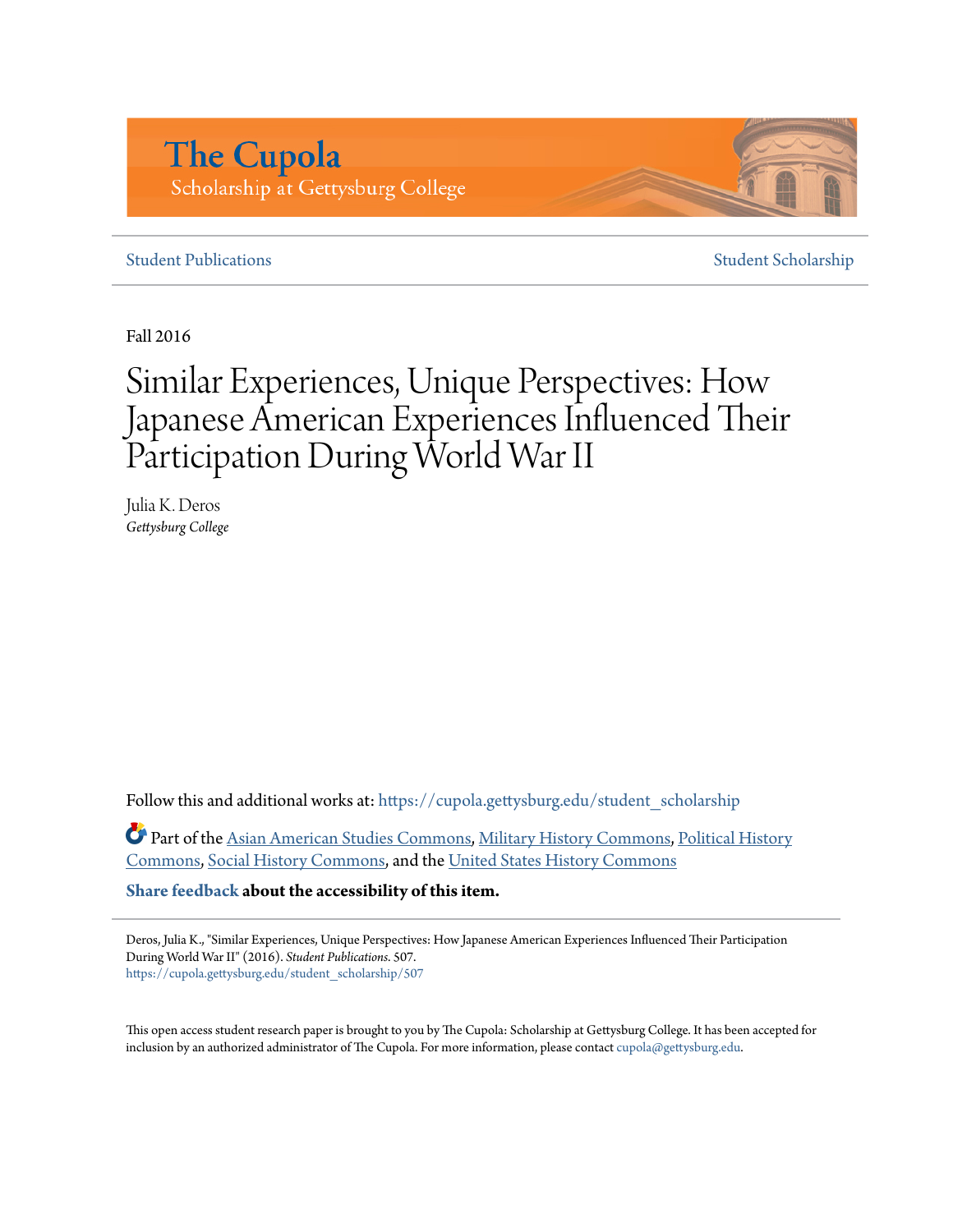# Similar Experiences, Unique Perspectives: How Japanese American Experiences Influenced Their Participation During World War II

## **Abstract**

During World War II, Japanese Americans had to endure racist federal government policy in the form of relocation to internment camps around the country. Of the 120,000 people that were interned, a large number were citizens of the United States who protested that their 5th and 14th Amendment rights had been violated by their placement into the camps. The way Japanese Americans reacted to their experiences during the war differed depending on their experiences as Nisei or Kibei. These reactions materialized in different forms of participation in the war, usually involving the decision to serve in the military as a civic duty or whether to give up their citizenship entirely. This paper will explore how their actions shifted during the war based on their experiences of racism and their cultural backgrounds.

#### **Keywords**

World War II, Japanese Americans, Japanese American military, military participation

**Disciplines** Asian American Studies | Military History | Political History | Social History | United States History

**Comments** Written for HIST 421: Seminar: The U.S. and World War II.

#### **Creative Commons License**

**[Creative](https://creativecommons.org/licenses/by/4.0/)** 

**This work is licensed under a** [Creative Commons Attribution 4.0 License.](https://creativecommons.org/licenses/by/4.0/) License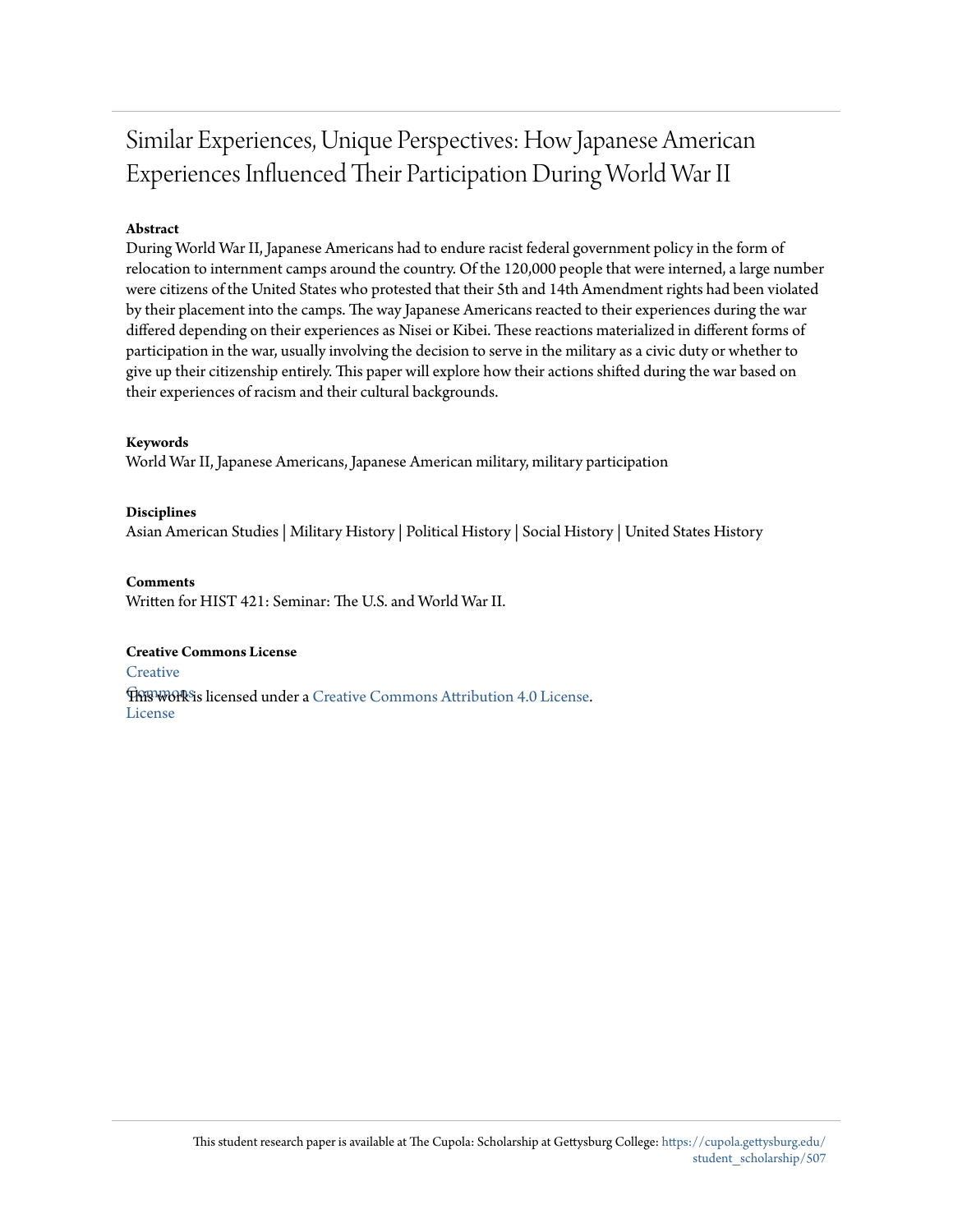# Similar Experiences, Unique Perspectives: How Japanese American experiences influenced their participation during World War II

**Abstract:** During World War II, Japanese Americans had to endure racist federal government policy in the form of relocation to internment camps around the country. Of the 120,000 people that were interned, a large number were citizens of the United States who protested that their 5<sup>th</sup> and 14<sup>th</sup> Amendment rights had been violated by their placement into the camps. The way Japanese Americans reacted to their experiences during the war differed depending on their experiences as *Nisei* or *Kibei*. These reactions materialized in different forms of participation in the war, usually involving the decision to serve in the military as a civic duty or whether to give up their citizenship entirely. This paper will explore how their actions shifted during the war based on their experiences of racism and their cultural backgrounds.

December 12, 2016

History 421

Julia Deros

Honor Code: I affirm that I have upheld the highest principles of honesty and integrity in my academic work and have not witnessed a violation of the honor code.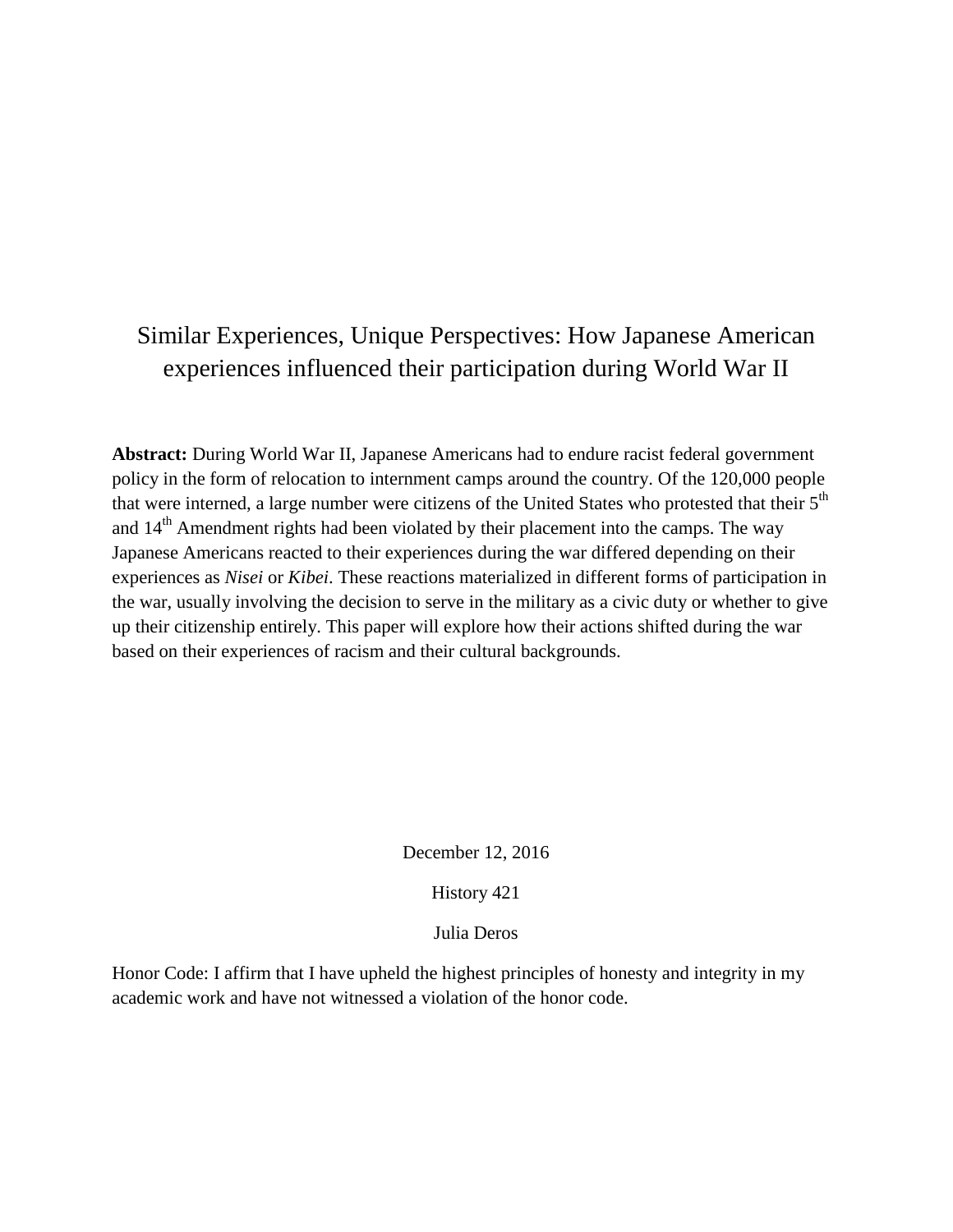When people remember World War II, they often remember it as a war to ensure freedom. It is remembered as a time when American soldiers in both the European and Pacific theaters fought to end regimes of dictators trying to suppress the freedoms of those whom they deemed inferior all while increasing their own power. However, many observers forget or ignore the fact that while Americans were overseas working to secure the freedom of others, American citizens back in the United States were having their own freedoms suppressed. Throughout the war, thousands of people of Japanese descent had their rights stripped from them and were then placed in internment camps found throughout the country. The Japanese attack on Pearl Harbor December  $7<sup>th</sup>$ , 1941, sparked a wave of fear of future attacks supported by sabotage from people of Japanese descent living on the West Coast. The fear and suspicion soon grew to encompass not only Japanese aliens living in the United States, but Japanese Americans citizens as well. Even while holding American citizenship, Japanese Americans on the West Coast were seen as if they were the United States' enemy and were treated as such.

Prejudice towards those of Japanese descent did not begin with their internment during World War II. The United States had a long history of racial discrimination against them starting early in the twentieth century. In 1911, racist sentiment resulted in the Immigration and Nationalization Service declaring that Japanese immigrants were not allowed to file for citizenship. In 1913, Japanese immigrants were barred by the Alien Land Law from owning land. In 1924, the Immigration Act blocked any further immigration of Japanese into the United States.<sup>[1](#page-3-0)</sup> These laws were designed in order to keep Japanese immigrants from growing in

<span id="page-3-0"></span> $\frac{1}{1}$ John Christgau, *"Enemies": World War II Alien Internment* (Ames: Iowa State University Press, 1985), 147.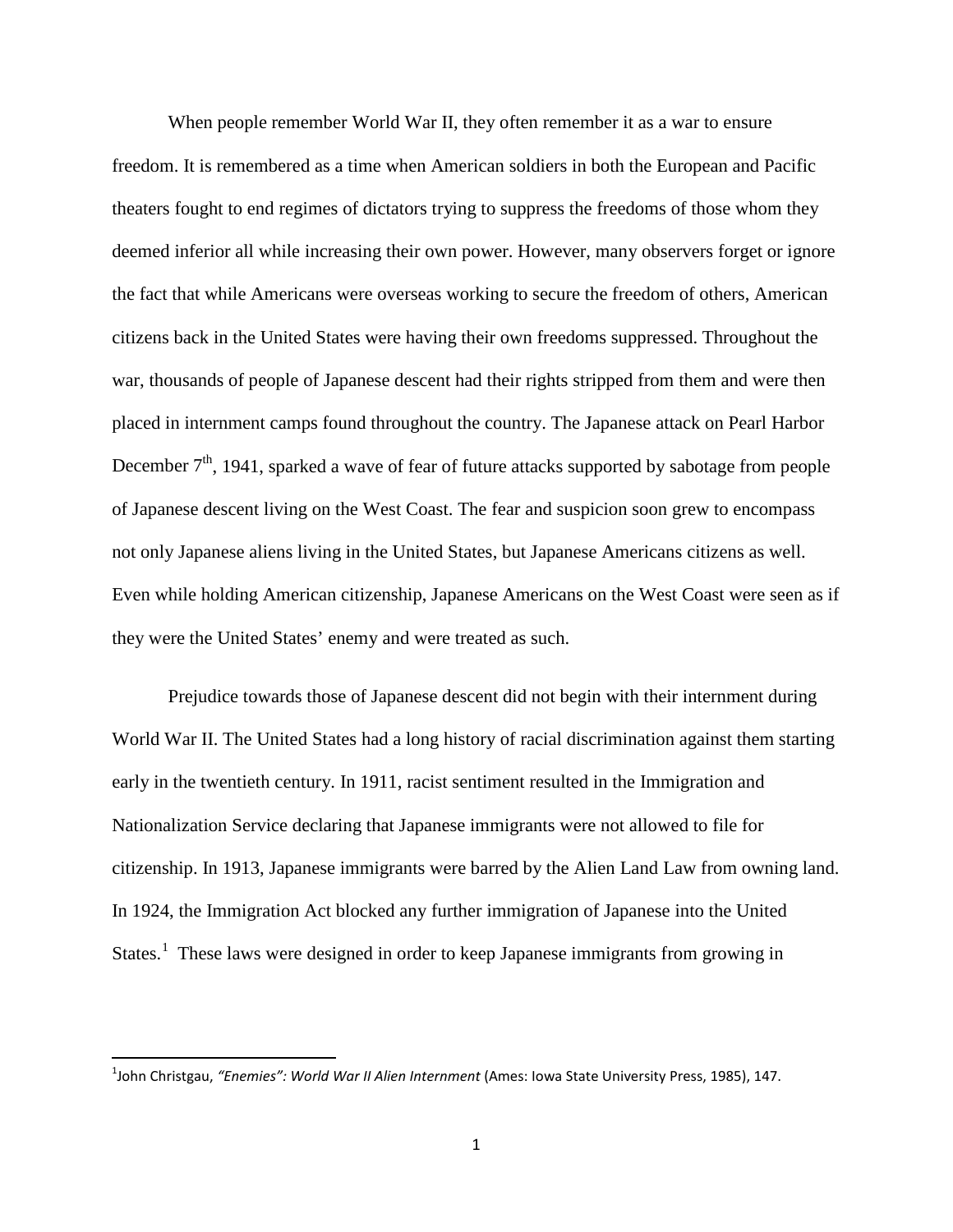number to compete with white Americans for agricultural jobs and political influence on the West Coast.

The result of these discriminatory policies was the creation of distinct social groups within the Japanese community. The first were *Issei*, first generation Japanese immigrants who remained in the United States despite being denied the right to obtain American citizenship. While they could only retain their Japanese citizenship, their children born in the United States were guaranteed American citizenship. This second generation of Japanese American citizens was referred to in the Japanese community as *Nisei*. Having been born in the United States, *Nisei* became more assimilated to American culture than Japanese culture which made them more acceptable to other racial groups within the United States. However, this was not always the case. In order to preserve their culture and give them better chances at making lives for themselves, *Issei* often sent their children to Japan to live with relatives for their education. They believed that if their children grew up in Japan, they would have a stronger language and skill set making them more marketable in Japan. Even as citizens in the United States, they would face discrimination for their ethnicity that would limit their opportunities. These American citizens raised in Japan were referred to as *Kibei*. By spending portions of their lives in Japan, *Kibei*  became immersed in Japanese rather than American culture and were often viewed with as much racist prejudice as their parents by white Americans despite being American citizens.[2](#page-4-0)

The racial prejudice that all three groups of Japanese felt in the United States reached a new height with the bombing of Pearl Harbor on December  $7<sup>th</sup>$ , 1941. With a direct attack on American lives, Americans across the nation began to fear that the Japanese could strike again,

<span id="page-4-0"></span> <sup>2</sup> Pamela Rotner Sakamoto, *Midnight in Broad Daylight*: *a Japanese American family caught between two worlds* (New York: HarperCollins Publishers, 2016), 14, 36.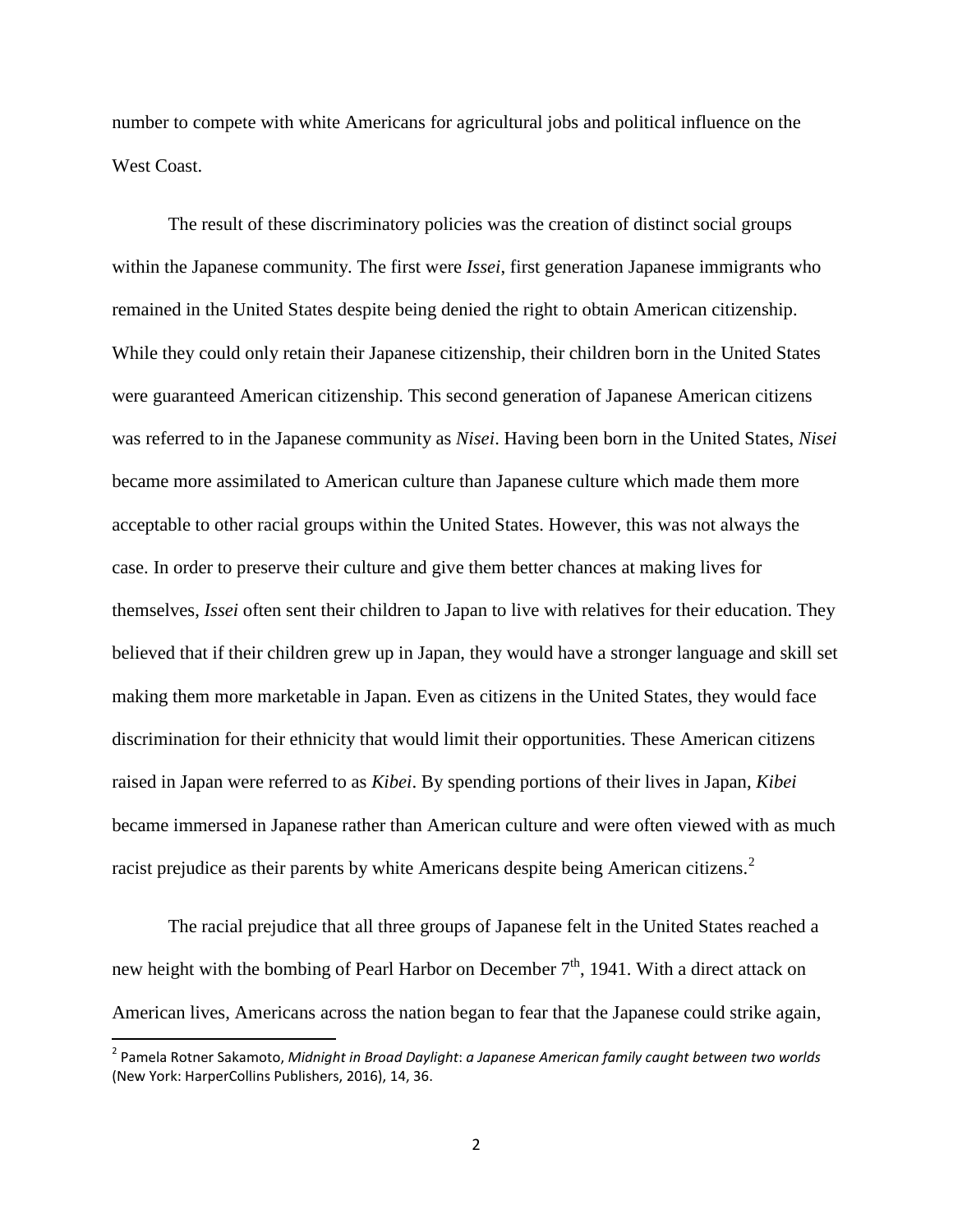next time on the mainland. At first, suspicion was mostly cast on *Issei*. When war was declared, any person living in the United States holding citizenship of an enemy nation was declared an enemy alien. Many *Issei* community leaders with this new enemy alien status were arrested by the FBI on suspicion of potential subversive behavior.<sup>[3](#page-5-0)</sup> As arrests continued, public hysteria towards those of Japanese descent grew. With the help of sensationalist public radio and news publications, hostility and suspicion soon turned to include not only the *Issei*, but the *Nisei* and *Kibei* as well. A columnist for the Scripps Howard named Westbrook Pegler wrote that "the Japanese in California should be under guard to the last man and woman right now and to hell with habeas corpus until the danger is over."<sup>[4](#page-5-1)</sup> Even having the rights of an American citizen did not protect Japanese Americans from feeling the brunt of racial hysteria; just being the same ethnicity as the enemy was enough to place a person under suspicion.

On February  $19<sup>th</sup>$ , 1942, racist sentiments against Japanese Americans culminated as President Franklin Roosevelt signed Executive Order 9066.<sup>[5](#page-5-2)</sup> This order did not specifically mention the Japanese Americans or any racial group within the United States nor did it prescribe methods of internment. What the order did was authorize military commanders in the United States to prescribe war zones within the nation from which people could be excluded.<sup>[6](#page-5-3)</sup> This meant that the order was essentially a "carte blanche" allowing military commanders to deal with the issue of enemy aliens at their own discretion for the protection of their districts. With authority granted by the President, the Commanding Officer of the Western Defense Command,

<span id="page-5-0"></span><sup>&</sup>lt;sup>3</sup> Donald E. Collins, "Dislovalty and Renunciation of United States Citizenship by Japanese Americans during World War II," (doctoral thesis, University of Georgia, 1975), U.S Army Heritage and Education Center, Carlisle, PA, 11.<br><sup>4</sup> Kojiro J. Kawaguchi, "The Nisei Story: The Story of Japanese Americans during World War II," 1999, fold

<span id="page-5-1"></span><sup>15,</sup> Kokiro F. Kawaguchi Papers, U.S Army Heritage and Education Center. Carlisle, PA, 2.<br><sup>5</sup> Christgau, "Enemies," 148.

<span id="page-5-2"></span>

<span id="page-5-3"></span><sup>&</sup>lt;sup>6</sup> Robert Asahina, Just Americans: How Japanese Americans Won a War at Home and Abroad, the story of the 100<sup>th</sup> *Battalion/442nd Regimental Combat Team in World War II* (New York, Gotham Books, 2006), 17-18.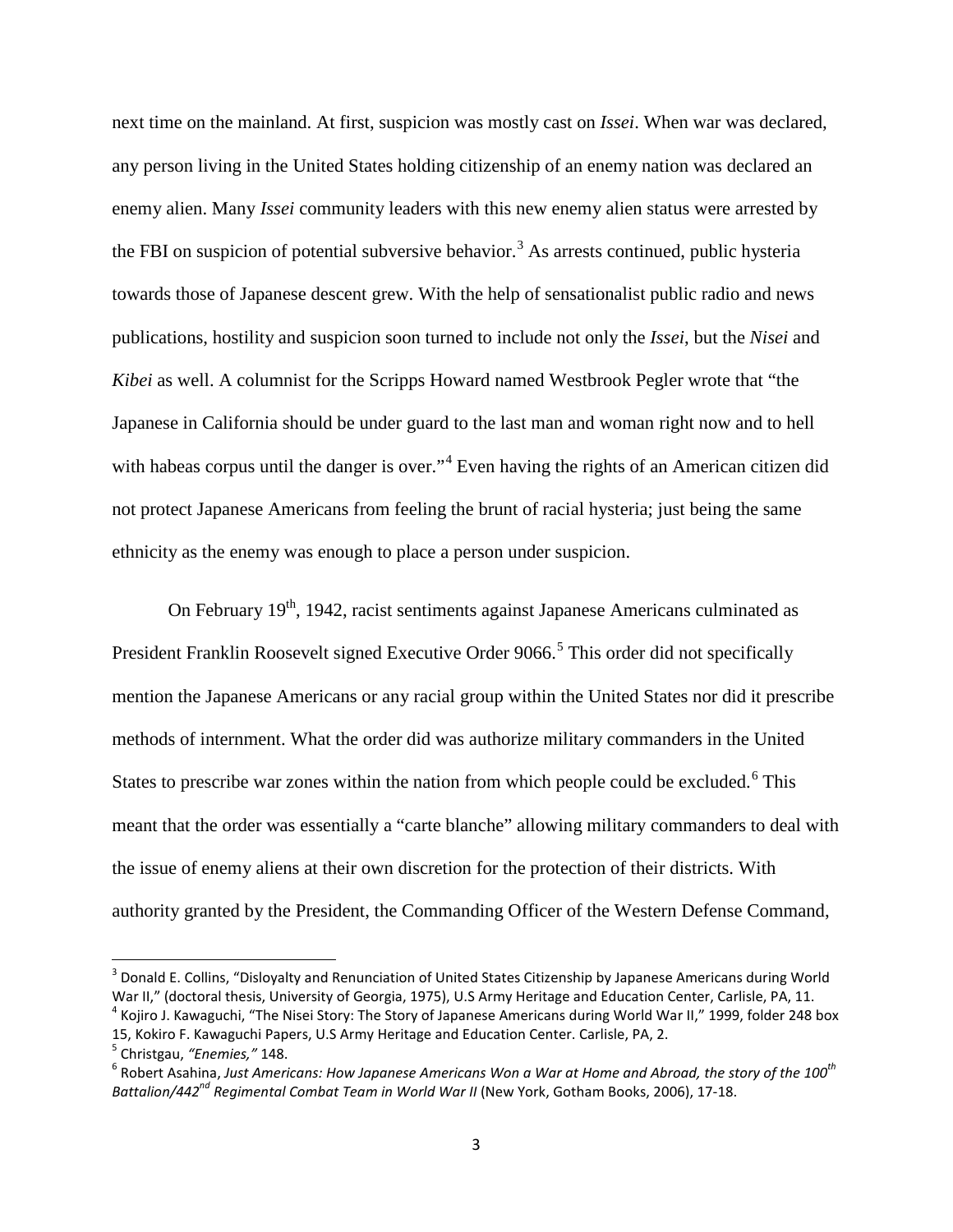General John L. DeWitt, defined the entire West Coast from California to Washington as an exclusion zone and ordered the removal of all residents of Japanese descent.<sup>[7](#page-6-0)</sup>

Starting on March  $24<sup>th</sup>$ , 1942, over 120,000 people of Japanese ethnicity were removed from their homes and businesses on the West Coast and placed by the War Relocation Authority into internment camps; however, about 70,000 of these men, women, and children were American citizens. These citizens argued Japanese Americans were protected by the 5<sup>th</sup> and 14<sup>th</sup> Amendments; that they could not be detained without due process of the law and that their rights were protected as citizens regardless of race or ancestry. It was argued that they should not be the only ones targeted when German and Italian Americans, descendents of other belligerent nations, were left alone. Nevertheless, the protests went unheard in an atmosphere of fear and racism.<sup>[8](#page-6-1)</sup> General DeWitt like many others in the country saw the entire Japanese race as an "enemy race," and that "even Nisei, who were American citizens, could not be trusted."<sup>[9](#page-6-2)</sup> Japanese American men and women were deemed untrustworthy because their looks and ancestry made it difficult for others to distinguish them from the enemy. They were untrustworthy because they were different.

Although all Japanese American citizens throughout the United States had to face discrimination for their ancestry in some form, they did not all respond in the same ways. As with all Americans living in the country at the time, Japanese Americans came from diverse backgrounds and experiences that influenced how they interpreted World War II and what citizenship meant for them. These interpretations in turn influenced how Japanese Americans chose to participate in the war. Much of the historical research done concerning how Japanese

<span id="page-6-0"></span><sup>&</sup>lt;sup>7</sup> Collins, "Disloyalty and Renunciation," 14.<br><sup>8</sup> Asahina, *Just Americans*, 14, 26.<br><sup>9</sup> Kawaguchi, "The Nisei Story," 3.

<span id="page-6-1"></span>

<span id="page-6-2"></span>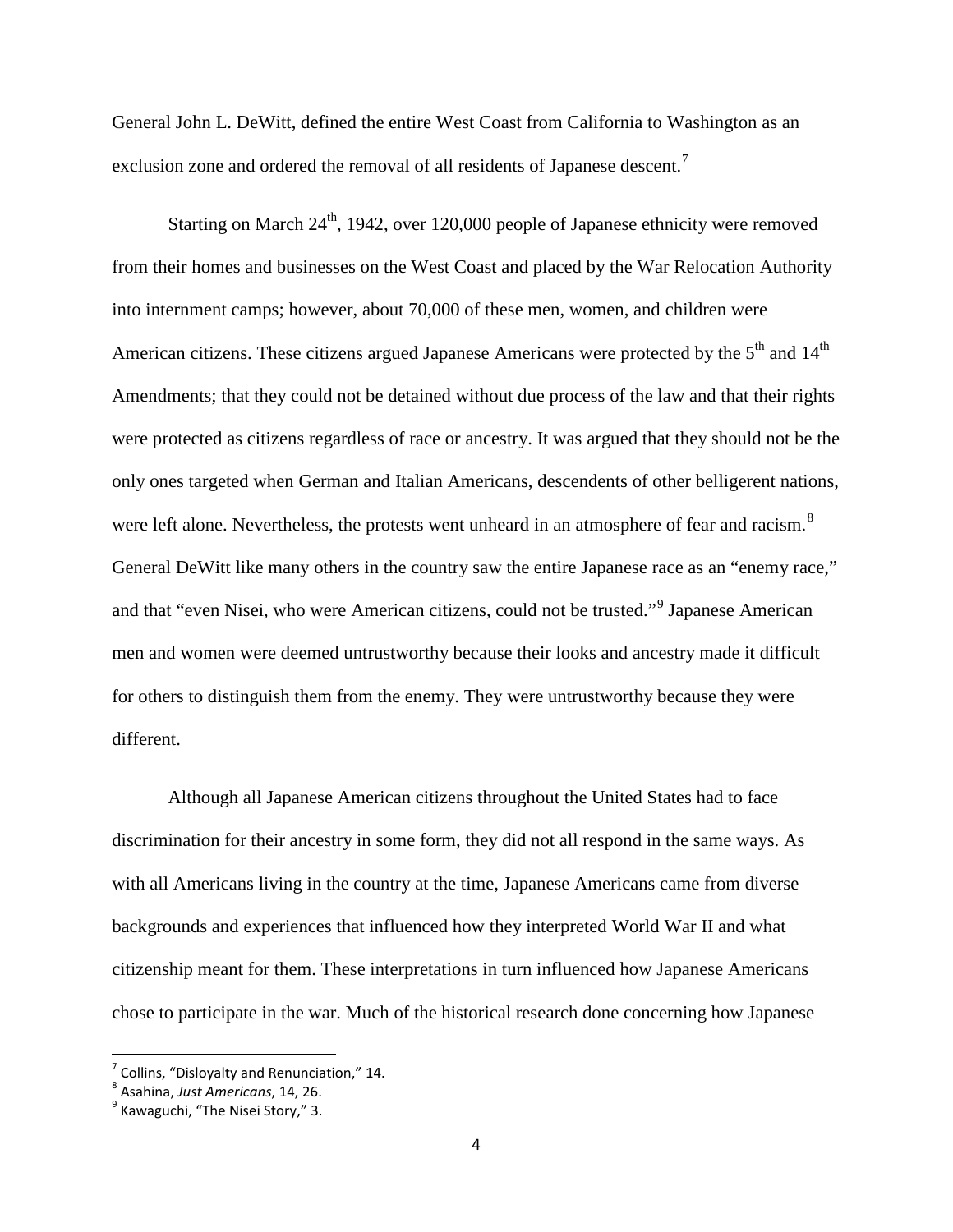Americans viewed their own citizenship contrasts two main forms of involvement: military service and resistance.<sup>[10](#page-7-0)</sup> Historian Robert Asahina is a proponent of the idea that many Japanese Americans used military service as a means of reaffirming their citizenship and as a way of reinforcing their rights as Americans. In his book *Just Americans*, he shows that despite racist federal policy resulting in their internment, over 18,000 Japanese American men served in segregated combat regiments. Rather than give up on being properly treated as citizens, these men decided to fight for the recognition of their rights. They were fighting for the "right to be called 'just Americans' and certainly not 'Japs'."[11](#page-7-1) Military service was their way of pushing back against their treatment to show that in spite of the way they were treated, Japanese Americans were still loyal citizens and acted as such.

The focus on military service as an affirmation of citizenship is contrasted by Japanese American participation in the form of citizenship renunciation. Historian John Christgau discusses in his work, "*Enemies": World War II Alien Internment*, how the treatment of Japanese Americans during the war created discord within their communities, which resulted in refusal to perform military service and renunciation of citizenship. He argues that bitterness resulting from internment led many to view themselves as second-class citizens, and that there was no point in serving a country that treated them so poorly.<sup>[12](#page-7-2)</sup> While the stances of Asahina and Christgau on Japanese American reactions to the war and its impact on ideas of citizenship hold truth, focusing on them separately can make the issues they discuss seem exclusive.

<span id="page-7-0"></span> $10$  Japanese Americans' did not only see their citizenship in terms of a relationship with military service or refusal. Many who did not join the military service or fully renounce citizenship still participated in the war by protesting living conditions with the camps themselves. Rather than be passive, they protested in order to have access to proper economic security, education, or other social benefits unavailable to them in the camps. For more information on this subject, see Roger Daniels, *Concentration Camps: North America, Japanese in the United States and Canada during World War II* (Malabar, FL: Krieger Publishing Company, 1993), 104-130. 11 Asahina, *Just Americans*, 9. <sup>12</sup> Christgau, *"Enemies,"* 144, 148, 149, 152.

<span id="page-7-2"></span><span id="page-7-1"></span>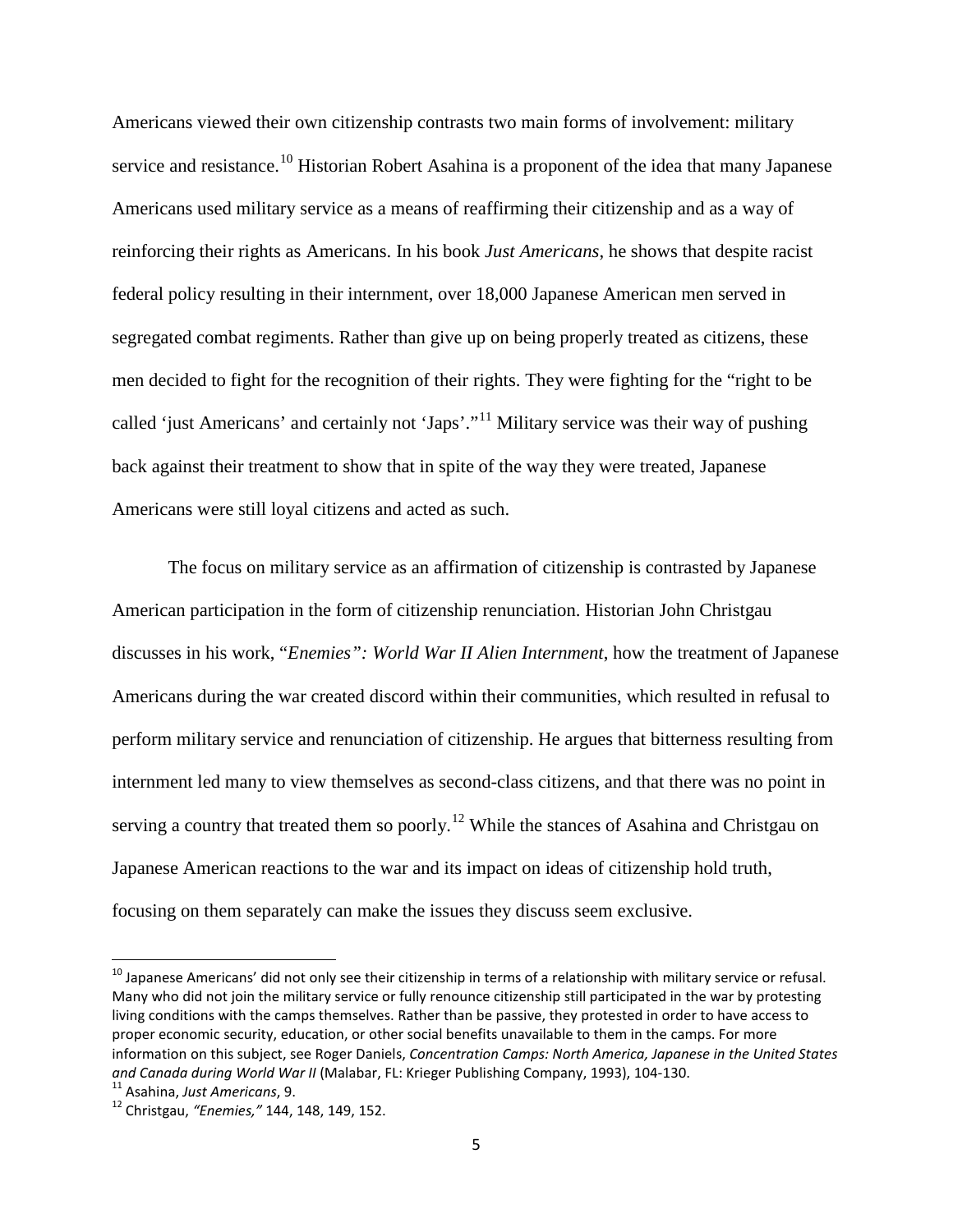In reality, the experiences that led some Japanese Americans to serve in the military as a means of expressing their views on citizenship and others to renunciation were often intertwined. The same experiences could lead one person to choose one path and another person the other. One person could even have interpretations that intertwine the concerns of proponents for both forms of action. Historian Gary Okihiro explains in his work "Tule Lake under Martial Law: a Study in Japanese Resistance" that the responses of Japanese Americans during World War II were often polarized after the war ended in order to reaffirm Japanese American loyalty. When the war ended, groups such as the Japanese American Citizens League and the War Relocation Authority wanted to draw attention to those who served their country in the military as symbols of the "pro-American" majority of internees. Separating out those who protested and renounced citizenship made their group seem like a troublesome minority. Separating them out also served to emphasize the innocence of the majority of those who remained by focusing on their loyal service despite the loss of their rights. Okihiro argues that this separation of responses resulted in the myth of a "model minority," a group of people that pushed through the opposition against them because of their unwavering loyalty. $^{13}$  $^{13}$  $^{13}$ 

This myth, however, does not account for the complexity of Japanese American experiences during the war. As Okiohiro argues, the Japanese American reactions cannot be defined in terms of specific groups. The experiences that they had before and during the war often created opinions that overlapped with each other, making their war experience more complex. Overlaps involved experiences of racism, personal or familial safety concerns, or concerns over their own cultural influences. Knowing how a variety of complex factors

<span id="page-8-0"></span> <sup>13</sup>Gary Y. Okihiro, "Tule Lake under Martial Law: a Study in Japanese Resistance," in *What Did the Internment of Japanese Americans Mean?*, ed. Alice Yang Murray (Boston: Bedford/St. Martin's, 2000), 105-106.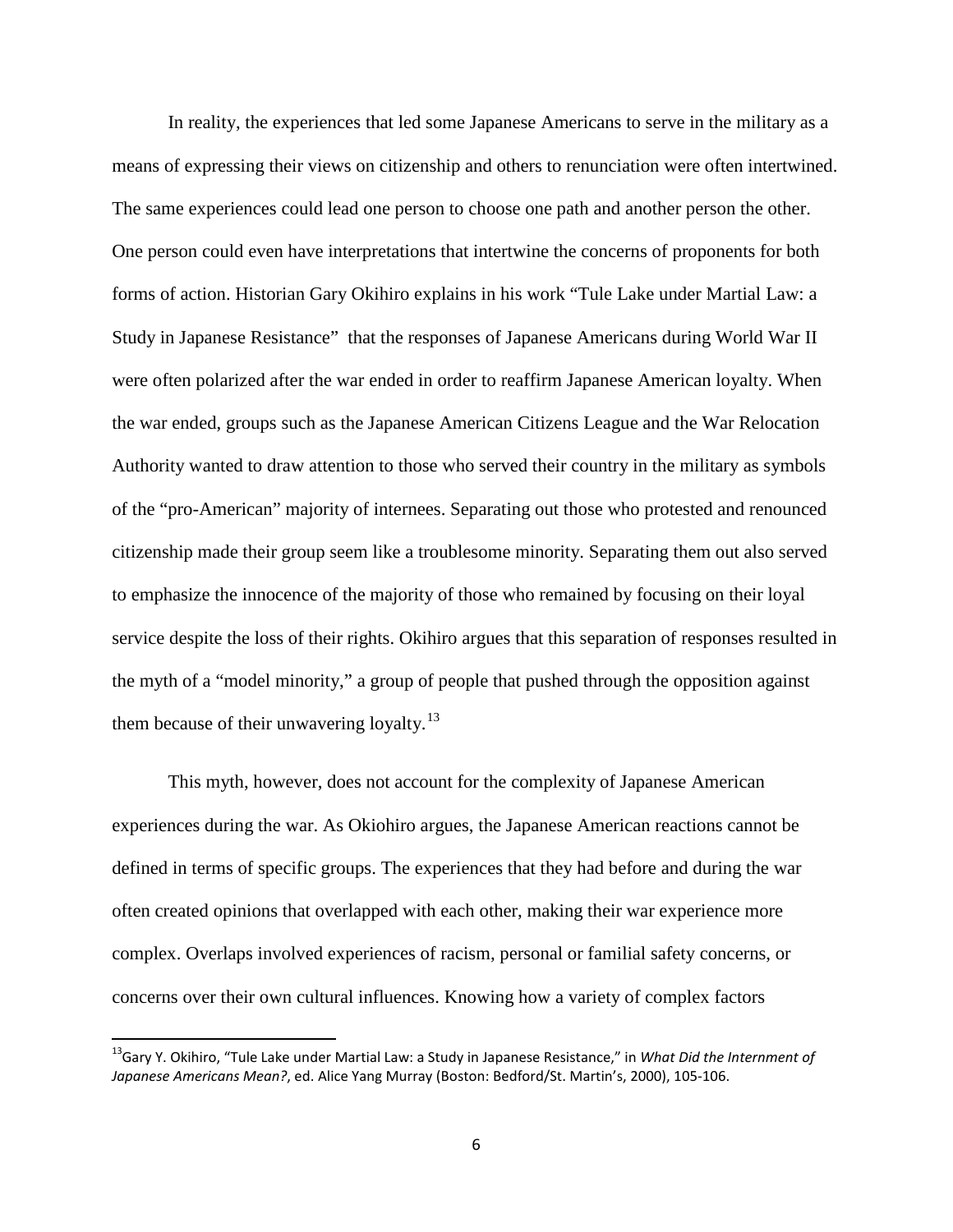influenced Japanese American reasoning during the war is important for understanding why different groups of Japanese Americans deemed it necessary to either serve in the military through a combat or intelligence role or reject the military entirely and renounce their citizenship.

#### **Japanese Americans and Military Combat**

By the time World War II ended in 1945, over 22,500 Japanese Americans had served in the United States Army in some capacity. They would serve throughout the Mediterranean in the European Theater, participating in major campaigns and battles in Italy at Cassino and Anzio, as well as in France where they rescued 211 American men of the Lost Battalion from German encirclement. For their efforts during the war, Japanese American soldiers earned over 9,486 Purple Hearts, 5,000 Bronze Stars, Silver Stars and Distinguished Service Crosses, and 21 Medals of Honor.<sup>[14](#page-9-0)</sup>

These men fought for a nation that based on their race and ancestry had deemed them untrustworthy enough to warrant their internment. Why would Japanese American men risk their lives to fight after experiencing racist policies? The answer to this question for many first depended on where in the United States they were living and what they were doing when the war started. Unlike Japanese Americans on the West Coast, Japanese Americans living in Hawaii did not experience wide-scale internment in camps. At the time, people of Japanese descent constituted the largest racial group in Hawaii and made large contributions to the island chain's economy. The relative size of their communities made it possible for Japanese Americans to

<span id="page-9-0"></span><sup>&</sup>lt;sup>14</sup> Bill Yenne, *Rising Sons:the Japanese American GIs who fought for the United States in World War II (New York:* Thomas Dunne Books, 2007), 2. For more detailed information on the operations the all Japanese American 100<sup>th</sup> Battalion and 442<sup>nd</sup> Regiments participated in, see Yenne's book as well as Robert Asahina, Just Americans: How *Japanese Americans Won a War at Home and Abroad, the story of the 100th Battalion/442nd Regimental Combat Team in World War II* (New York, Gotham Books, 2006).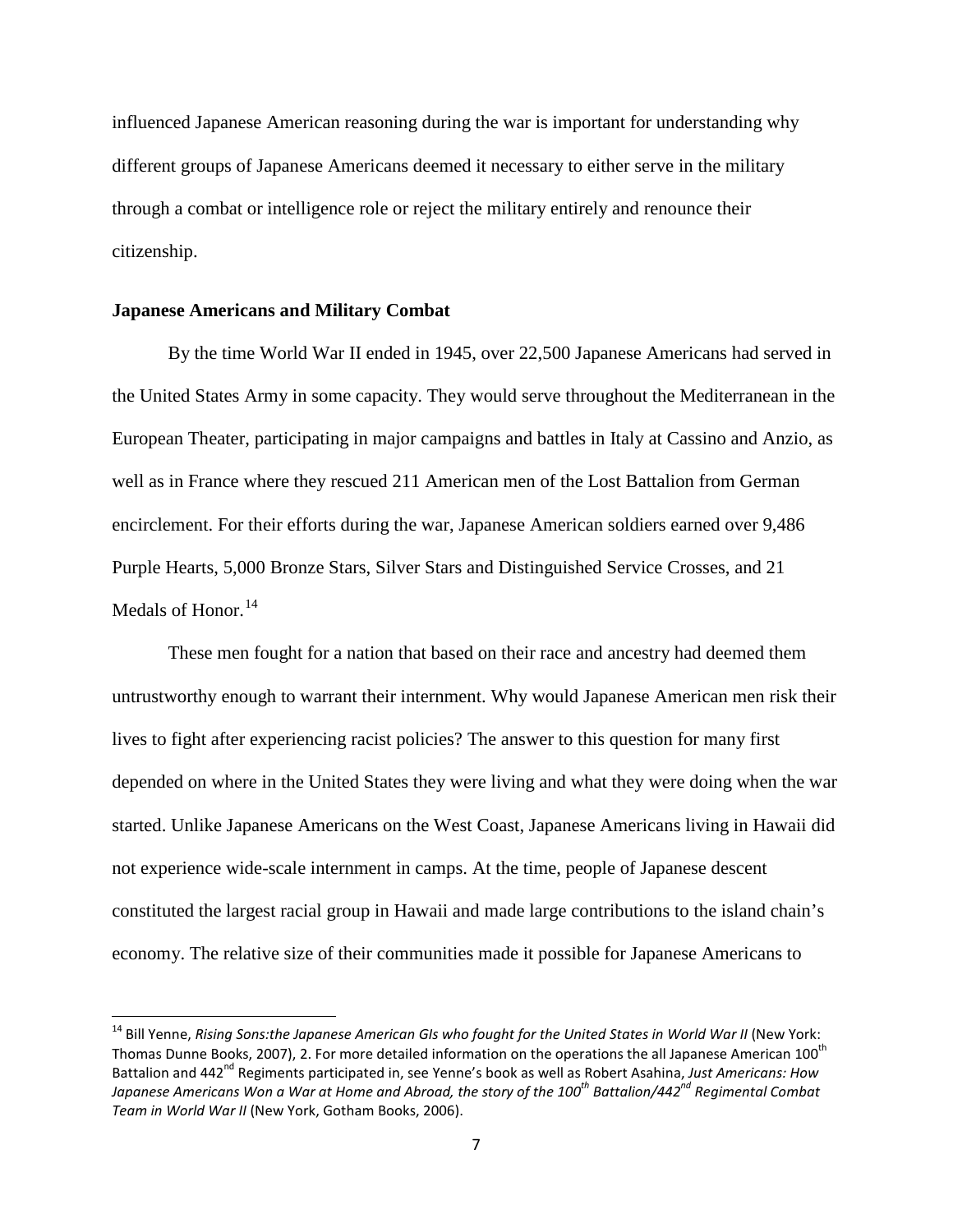have a greater political presence and voice as well. Removing such an integral portion of the population would have drained the local economy and put too much stress on the territory's limited resources.<sup>[15](#page-10-0)</sup> Instead of experiencing full removal from their communities, Japanese Americans living in Hawaii mostly felt the restrictions of martial law and curfew regulations instituted at the start of the war and kept in place until 1944.<sup>[16](#page-10-1)</sup>

The greatest restriction that brought home the fact that they were being treated as the enemy by their own country was their restriction from serving in the military early in the war. Before the United States went to war with Japan, 1400 Hawaiian Japanese Americans were serving in the military, mostly in the  $298<sup>th</sup>$  and  $299<sup>th</sup>$  Infantry Regiments of the Hawaiian National Guard. However, within the weeks following the bombing of Pearl Harbor, many of these men were relegated to menial positions. They were denied access to weapons and were either forced to do manual labor or leave the service entirely rather than serve in frontline combat positions.<sup>[17](#page-10-2)</sup> In addition, Japanese Americans in Hawaii as well as the contiguous United States were made ineligible for the draft. They were given the status of IVC on their applications which marked them as enemy aliens even if they held citizenship. The meaning of the IVC status was clear: they were seen as unfit due solely to their ancestry.[18](#page-10-3) When Masao Watanabe, recalled first being rejected from service in the early years of the war, he described it as a moment in which

<span id="page-10-1"></span><span id="page-10-0"></span><sup>&</sup>lt;sup>15</sup> Asahina, Just Americans, 29-30.<br><sup>16</sup> Knaefler, Tomi Kaizawa Knaefler, *Our House Divided: Seven Japanese American Families in World War II* (Honolulu: University of Hawaii Press, 1991), 6-7. Under martial law, Japanese Americans as well as Hawaiians of other races were forced to endure curfews limiting movement between 6:00 pm and 6:00 am. Hawaiians were also required to be working for the period between curfews and could be forced to serve jail time if found out of work. Civil liberties were restricted, finger printing and vaccinations were required, and drills were strictly enforced. See also John Garcia, "John Garcia," in "*The Good War": an oral history of World War Two*, ed. Studs Terkel (New York: Pantheon Books, 1984), 21.<br><sup>17</sup> Asahina, Just Americans, 29.

<span id="page-10-2"></span>

<span id="page-10-3"></span><sup>&</sup>lt;sup>18</sup> Collins, "Dislovalty and Renunciation," 12.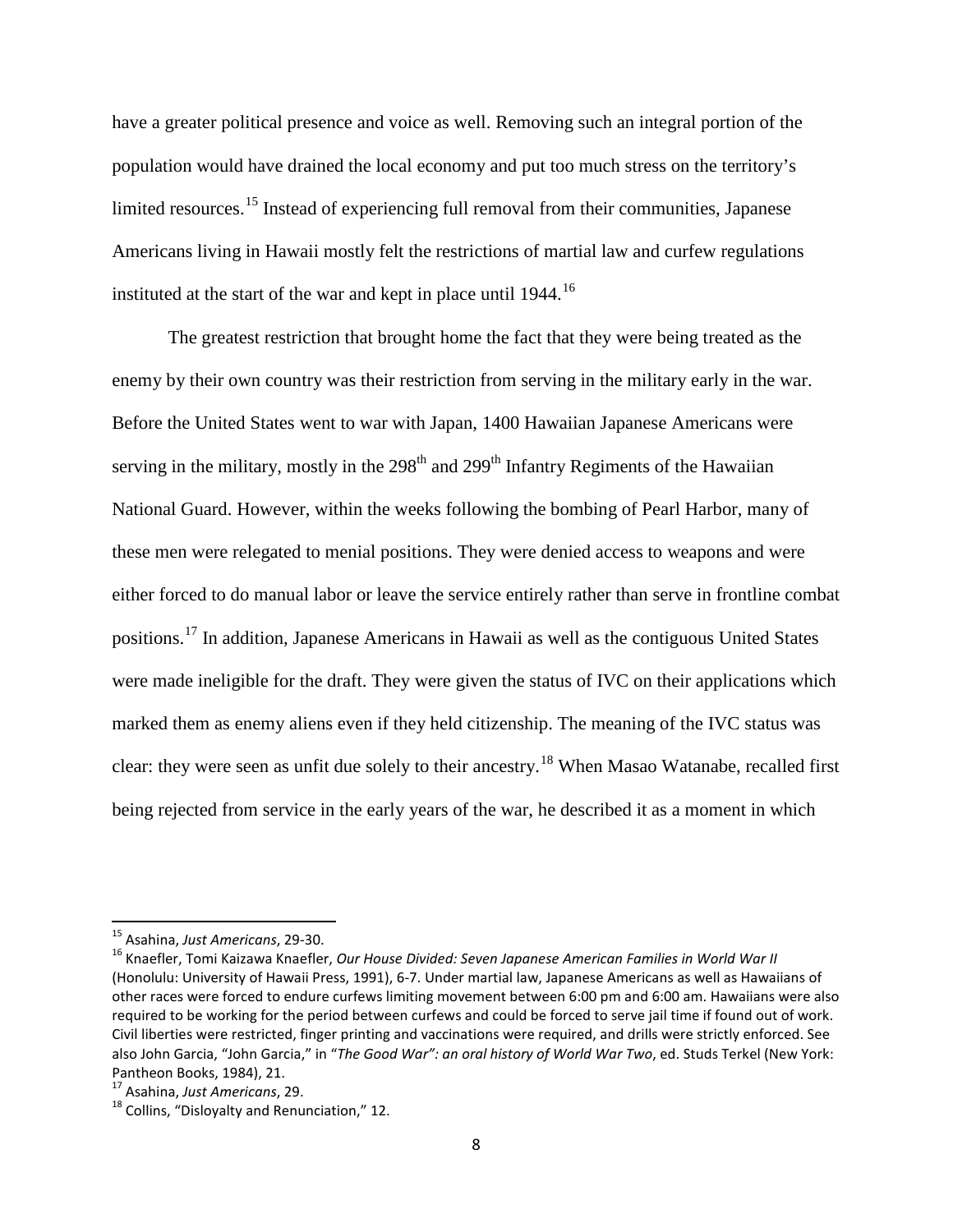his main thought was "What the hell is this?"<sup>[19](#page-11-0)</sup> His moment of frustration came from being rejected for something that as a citizen he never thought he would be rejected for:

You grow up thinking you're a citizen, and you want to be a part of this society you're in, and then the, let's say the weight of the rejection, is something that was pretty unexpected…And it, I think it bothered us tremendously. You try to be a good citizen, you try to do what you're supposed to be doing, and the rejection is very hard, difficult.<sup>[20](#page-11-1)</sup>

To Watanabe and other men like him, they were confused as to why they would not be allowed to serve in combat while Americans of other races were being drafted. They were American citizens. Why should they be prevented from serving the country as one? The problem facing Watanabe and soldiers like him was that many Americans doubted Japanese Americans were truly loyal to the United States over Japan. They thought that allowing them into the military would jeopardize the war effort and national safety. During the beginning phases of American entry into the war against the Japanese, the United States suffered setbacks in the Pacific Theater as well as the shelling of ships off the coast of Santa Barbara, California.<sup>[21](#page-11-2)</sup> The tangible defeats that the United States was experiencing affirmed in the public's mind that the Japanese were a very real threat and that there could possibly be a future invasion of the mainland. The threat of a direct invasion created a greater atmosphere of hostility towards Japanese Americans in Hawaii and on the West Coast. Those doubting the loyalties of Japanese American citizens claimed that even if they seemed trustworthy today, what was to stop them from allying themselves with an invading Japanese force? It was recognized that because of the racist treatment that those of Japanese descent faced, a large number of young men and women had become irritated at the discrimination and lack of equal treatment with citizens of other

<span id="page-11-0"></span> $19$  Masao Watanabe, interview by Tom Ikeda, June 19, 1998, Segment 18, transcript, Densho Visual History Collection, Densho Digital Archive.<br><sup>20</sup> Ibid.

<span id="page-11-1"></span>

<span id="page-11-2"></span> $21$  Collins, "Disloyalty and Renunciation," 12.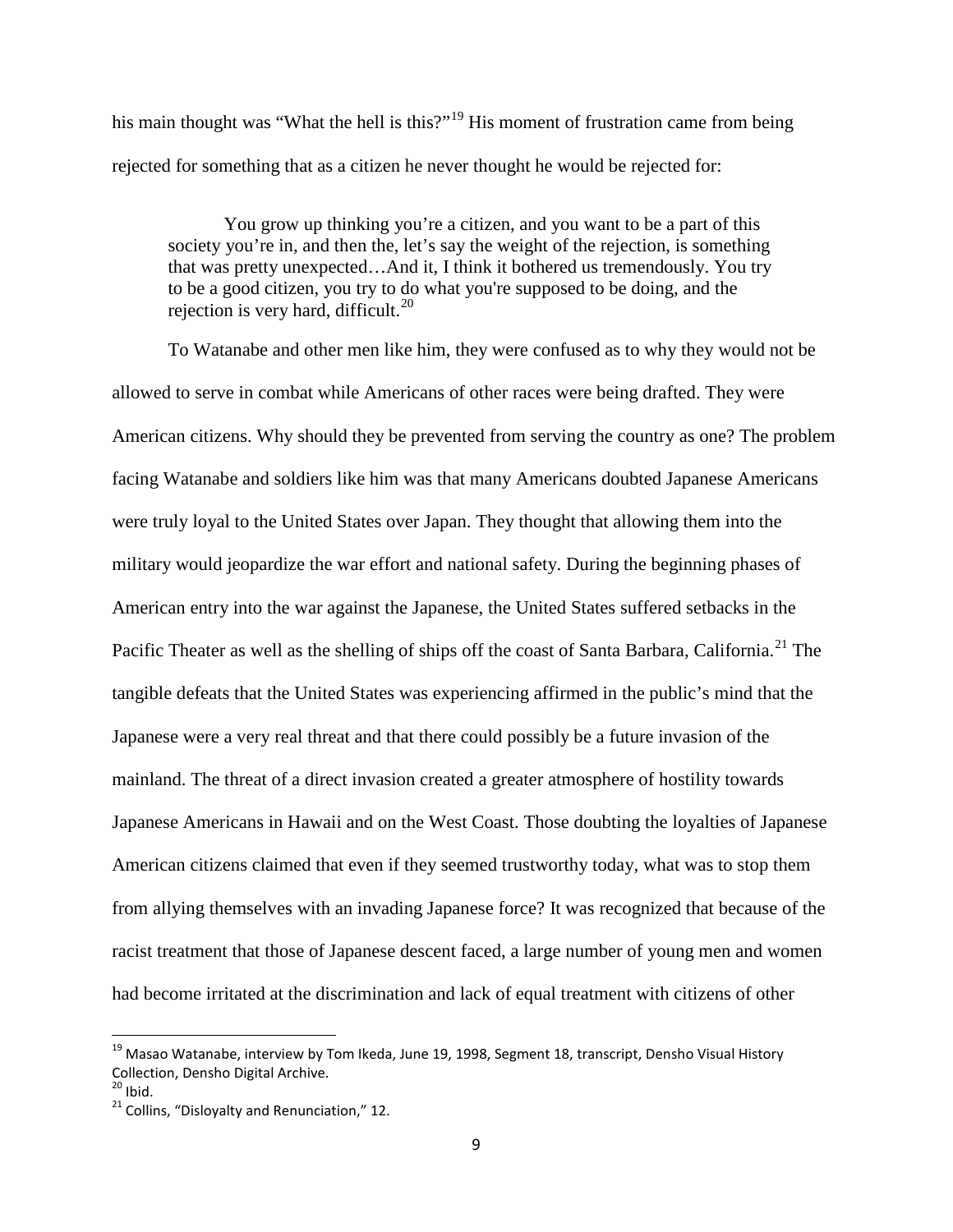races.<sup>[22](#page-12-0)</sup> This resentment of being treated as second-class citizens was thought to be enough to encourage cutting any ties they had with the United States and work with the Japanese instead.

The predicament that Hawaiian Japanese American men found themselves in was well described by Tomi Kizawa Knaefler as she watched her brother Stanley caught in the middle of it. In what can only be recognized as a Catch-22, she recalled how "their loyalty was questioned because of their racial origin. The only way they could dispel that distrust was to fight for their country. Yet, military service was denied them, and their loyalty remained under a dark cloud."<sup>[23](#page-12-1)</sup> Essentially, the only way to prove their loyalty was to serve in the military. Yet, they were not allowed into the military because their loyalty had not been proven. Despite this obstacle, many still wanted to serve. To men like Stanley Kizawa, entering the service was how they would prove themselves to the American public. He believed that "volunteering to fight for America was the only way to prove his loyalty and to win equality for the Japanese" and he wanted to show America that "if you cut off [his] arm it will bleed the same as a white man's would."<sup>[24](#page-12-2)</sup> Military service during the war was viewed by him as the way to prove that they were equal to white Americans. Willingness to give his life for the country of his birth would finally prove that he and other Japanese Americans had no ties to Japan.

In addition to using military service to prove their loyalty and affirm their right to equal treatment, other Japanese Americans saw it as a civic duty and as a way to honor their families. While the *Nisei* were born in the United States and grew up surrounded by American culture, their *Issei* parents would instill Japanese cultural values in how they were raised in order to

<span id="page-12-0"></span> <sup>22</sup> Jabulka Jan, "Hawaii's Japanese," *Chicago Daily Tribune* (Chicago, Illinois), Jan. 9, 1944. http://search.proquest.com/docview/176881096/9D4D3EA112A04BAEPQ/49?accountid=2694.<br><sup>23</sup> Knaefler, *Our House Divided*, 15. 24 Ibid.

<span id="page-12-1"></span>

<span id="page-12-2"></span>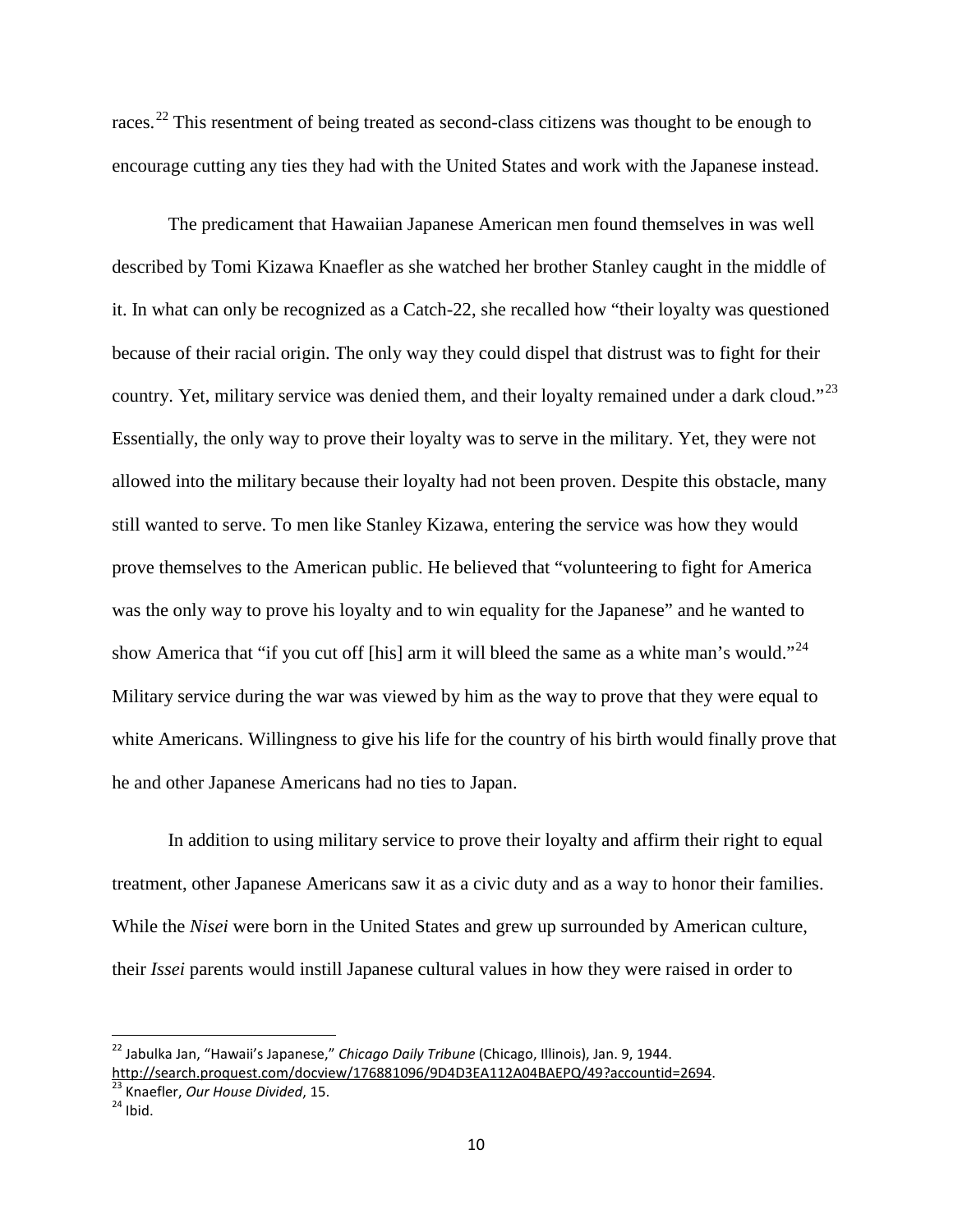preserve their cultural heritage. Compared with American culture which placed greater emphasis on individualism, Japanese cultural values at the time placed greater emphasis on devotion to their country.[25](#page-13-0) When *Issei* came to the United States, they raised their children with the cultural values that they themselves had; however, they raised their children to be loyal to their own country, not to Japan. Upon recalling their consideration of joining the military, Katsugo and Katsuaki Miho of Hawaii remembered how their *Issei* father always told them, "my country is Japan, but your country is the United States. No matter what happens to me, your country is the United States."[26](#page-13-1) A similar memory was recalled by Haru Tanaka about her son, Akira Tanaka. She described being proud of him for wanting to serve in the military and that even though she was still a Japanese national, she had tried to teach her son to be a "good American" and "to do his duty for his country."[27](#page-13-2) *Issei* instilled their own cultural values in their children all the while encouraging loyalty to the country of their birth rather than the country of their parent's birth. Both the Miho's father and Haru Tanaka wanted to ensure that their children had opportunities that they as foreign nationals could not. The result was that their *Nisei* children had cultural values that emphasized the loyalty other Americans doubted they had and encouraged them to fight in the military as a civic duty.

The freedom to perform their civic duty came to Japanese Americans in Hawaii much sooner than it did to those on West Coast of the United States. In May 1942, the Army Chief of Staff General George C. Marshall ordered the creation of an all Japanese American battalion using troops from the Hawaiian Islands and pre-war draftees remaining within the military. The segregated unit was referred to as the 100<sup>th</sup> Battalion (Separate) and had been created mainly

<span id="page-13-1"></span><span id="page-13-0"></span><sup>&</sup>lt;sup>25</sup> Sakamoto, *Midnight in Broad Daylight*, 75.<br><sup>26</sup> Knaefler, *Our House Divided*, 33.<br><sup>27</sup> Ibid., 59-60.

<span id="page-13-2"></span>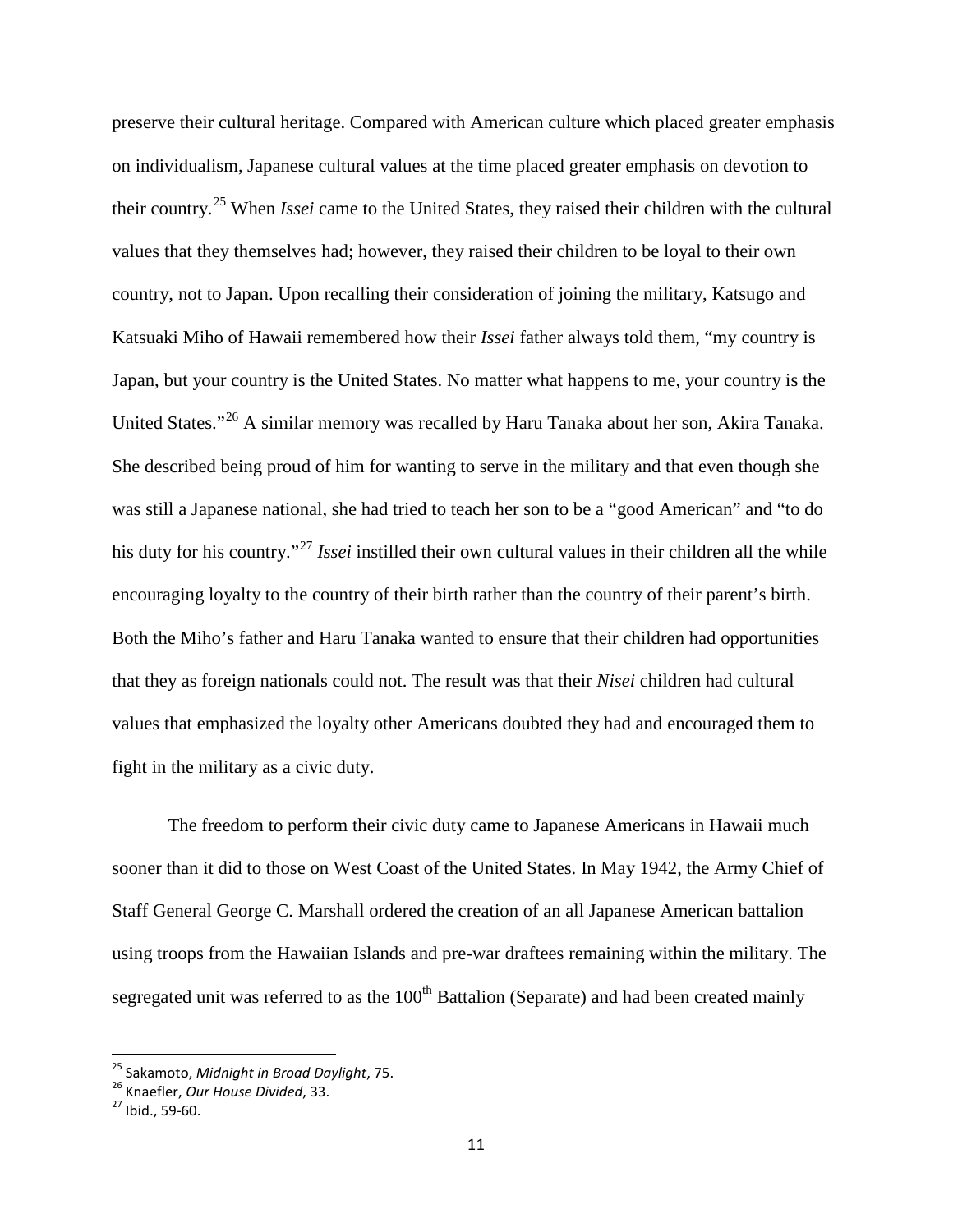from volunteers with similar values as the Miho brothers and the Tanaka family. They wanted to prove their loyalty to the nation and many did not even mind that their unit was segregated throughout the war. Victories would be attributed to them and them alone, proving that Japanese Americans were just as capable as white soldiers and should be treated as their equals.<sup>[28](#page-14-0)</sup>

Wanting to join the armed forces in order to prove loyalty or as part of a citizen's civic duty became more complicated for Japanese Americans in the contiguous United States. While Japanese Americans in Hawaii were still able to retain their relative freedom under martial law, those living on the West Coast had to deal with the loss of much more during their internment in relocation camps. The decisions to fight in the military service made by those in the camps were influenced by much more negative experiences and became all the more complicated. These experiences forced Japanese American men in the camps to consider a much wider range of influences and consequences when determining what they should do. To Japanese Americans that did not have to undergo relocation, it was hard to imagine what that really entailed. What relocation entailed to those that did experience it was often great upheaval in their lives.

When the relocation of the Japanese from the West Coast began, families were often given little time or warning. Internees could be notified from as much a few weeks to as little as forty-eight hours before they were to report to an assembly center, giving families very little time to prepare themselves. They were forced to leave behind their homes, businesses, and belongings often without any form of compensation. The rush to settle their assets often forced them to sell belongings to those looking to make a bargain from their misfortunes at prices a fraction of what

<span id="page-14-0"></span> <sup>28</sup> Asahina, *Just Americans*, 34-36.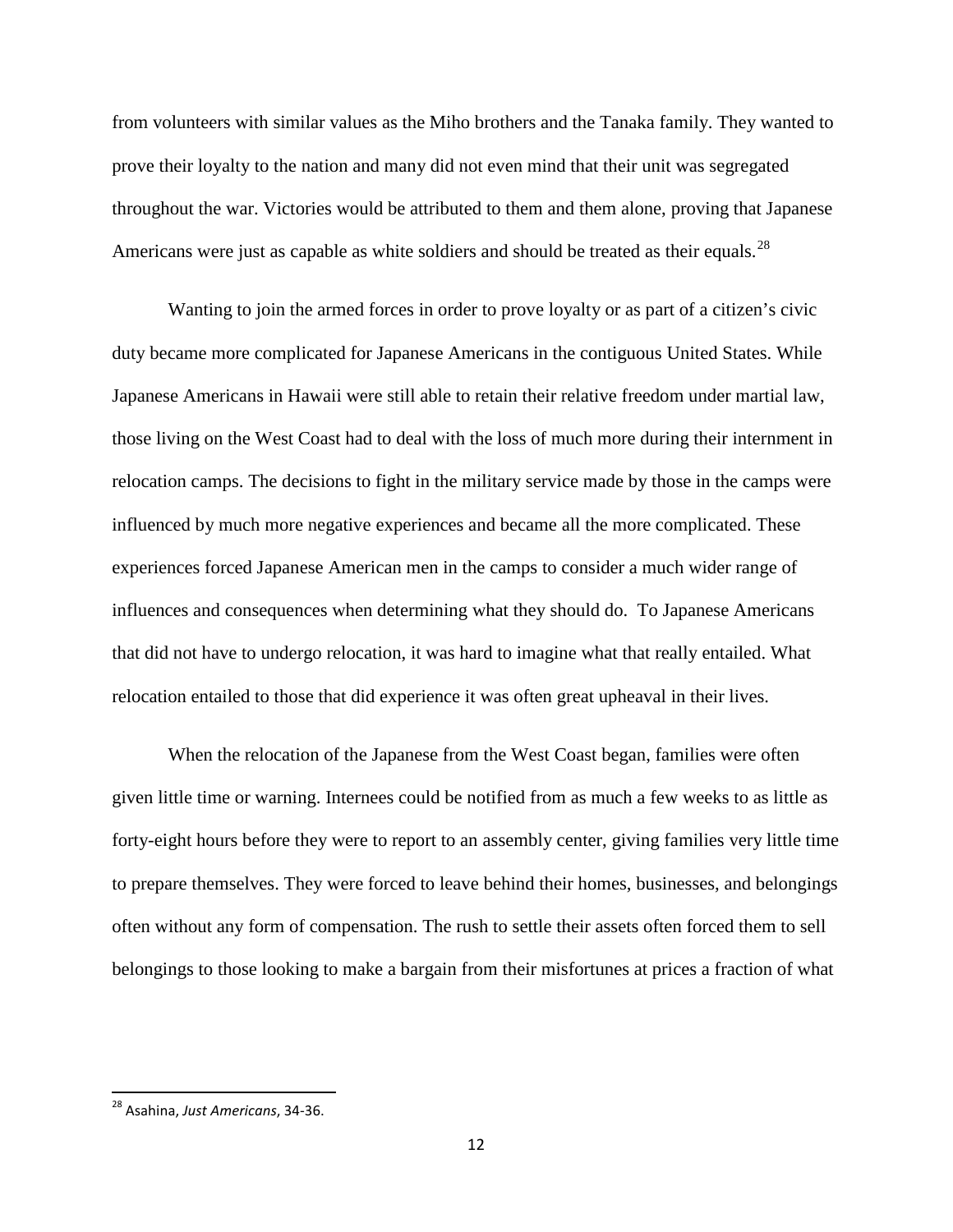they were worth.<sup>[29](#page-15-0)</sup> Some people even resorted to completely destroying their belongings. They took to burning or burying "heirloom kimonos, their religious and other symbolic artifacts, and even their family photographs taken in Japan."<sup>[30](#page-15-1)</sup> Anything that could be used to accuse a family of disloyalty to the United States was either thrown away or left behind even at the cost of losing the last ties they had to their identity, culture, and former homes.

After having to give up their possessions, internees would then have to report to assembly centers before being transported to one of ten relocation centers in the country.<sup>[31](#page-15-2)</sup> These camps were located far from any local towns in the middle of nowhere to keep internees separated from the general public, often at the sites of abandoned fairgrounds or old horse racing tracks. With only a few bags and the clothes on their backs to their names, men, women, and children would step from the buses into camps surrounded by barbed wire fencing and guard towers staffed by soldiers pointing guns at them. If the barbed wire and armed guards did not reinforce their loss of rights as citizens, then the living conditions did. Many of these camps were still in various states of construction because of the haste at which those of Japanese descent were removed. When Kojiro Kawaguchi arrived at the Tanforan Assembly Center in San Bruno, California in April of 1942, he described how he and his family were assigned to live in horse stables since the barracks were still being constructed. "There was still horse manure on the dirt floor…we were

<span id="page-15-0"></span> <sup>29</sup> Sakamoto, *Midnight in Broad Daylight*, 133, 160.; Henry Murakami, "Henri Murakami," in *The Homefront: America during World War II*, ed. Mark Jonathan Harris, Franklin D. Mitchell, and Steven J. Schechter (New York: G.P. Putnam's Sons, 1984), 111-113. See also Margaret Takahashi, "Margaret Takahashi," in *The Homefront: America during World War II*, ed. Mark Jonathan Harris, Franklin D. Mitchell, and Steven J. Schechter (New York:

<span id="page-15-2"></span><span id="page-15-1"></span>

G.P. Putnam's Sons, 1984), 107-108.<br><sup>30</sup> Knaefler, *Our House Divided*, 11.<br><sup>31</sup> Collins, "Disloyalty and Renunciation," 18. Since many of these internment camps were hastily constructed to prepare for the massive number of evacuees, Japanese Americans were first sent to assembly centers where they would wait until more permanent camps could be completed. The ten main camps used to place Japanese Americans from the West Coast were Manzanar Assembly Center in California; Poston in Arizona; Tule Lake in northern California; Gila in southern Arizona; Minidoka in Idaho; Heart Mountain in Wyoming; Granada in Colorado; Topaz in central Utah; Jerome and Rohwer in Arkansas.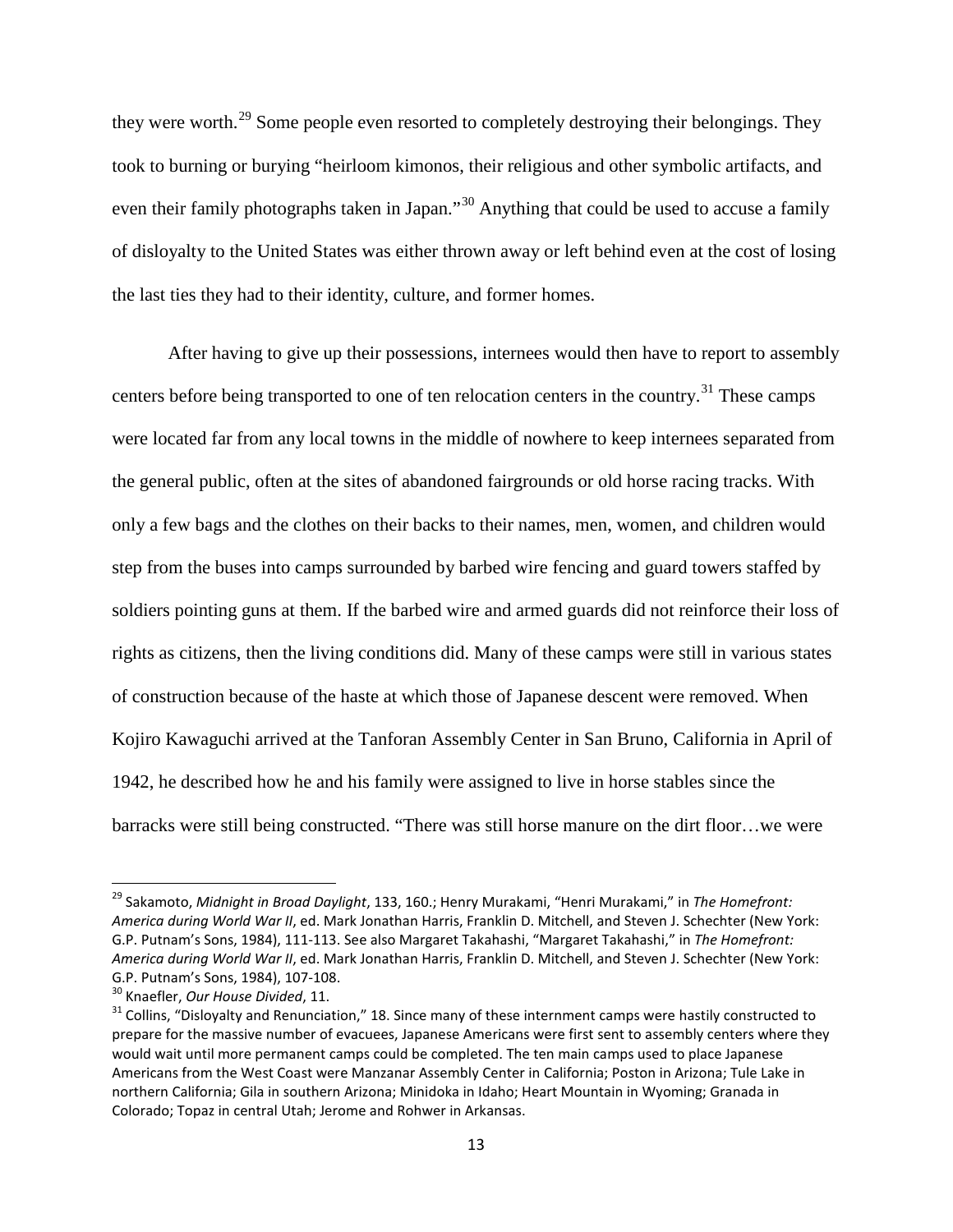forced to sleep in horse stalls not fit for human habitation."[32](#page-16-0) Transfer to the actual camps did not make things much better. Multiple families had to share a single stall divided by partitions and lined with metal cots for beds. Bathrooms and showers were public and located far from their living quarters. Hospitals, canteens, and laundries were always crowded with people.<sup>[33](#page-16-1)</sup> Their treatment within the camps reinforced the fact they Japanese Americans were seen as second class citizens and caused great upheaval in their lives.

While Japanese Americans on the West Coast were having their lives upended, the war continued on. After the Battles of Midway in June 1942, the United States began taking the initiative in the Pacific Theater.<sup>[34](#page-16-2)</sup> With the American military gaining ground, the likelihood of a direct invasion from the Japanese lessened and the threat of internal sabotage decreased. By 1943, it became clearer to the federal government that the internment of Japanese Americans and Japanese aliens was becoming a moot point as a military necessity. Keeping the camps open only drained needed military resources and money without serving any purpose. However, they could not just let the Japanese go back to their homes on the West Coast. The public still viewed anyone with Japanese ancestry as suspicious and saw that the fact they were interned at all meant that they were inherently disloyal. It was also feared that racial tensions between Japanese Americans and Americans of other races on the West Coast would cause a public outcry. White communities on the West Coast opposed the idea of their release because they did not want a flood of Japanese men and women into their communities that would compete with white

<span id="page-16-2"></span><span id="page-16-1"></span>

<span id="page-16-0"></span><sup>&</sup>lt;sup>32</sup> Kawaguchi, "The Nisei Story," 12.<br><sup>33</sup> Sakamoto, *Midnight in Broad Daylight*, 152-153.<br><sup>34</sup> During the Battle of Midway, the United States Navy managed to destroy four Japanese naval carriers and their air crews. The Japanese were unable to replace carriers or train new air men due to a lack of resources which crippled their navy enough to halt their advance throughout the Pacific. The United States was then able to launch a counter-offensive starting August of that year at Guadalcanal. See Gerhard L. Weinberg, *World War II: a very short introduction* (Oxford: Oxford University Press, 2014), 77.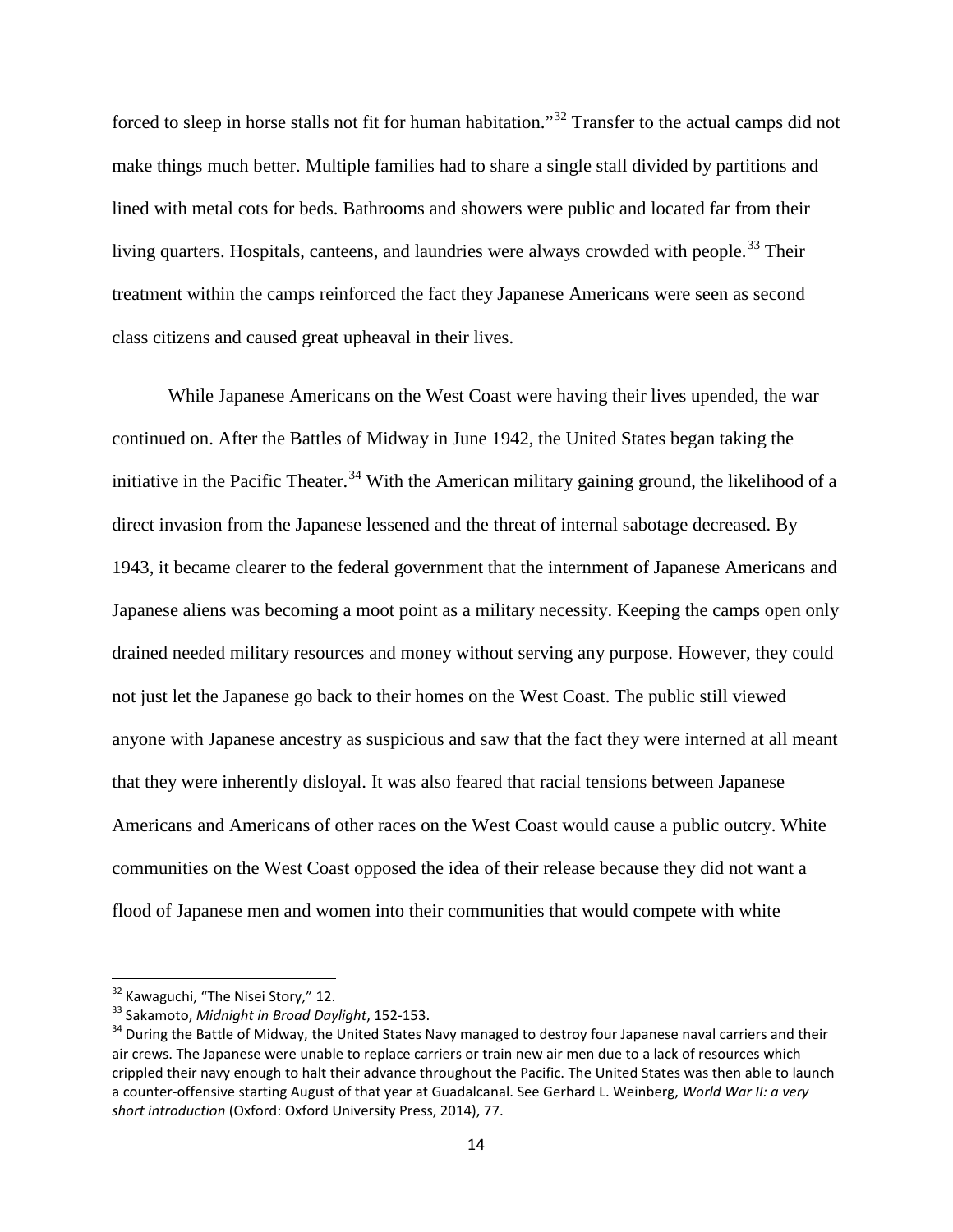citizens.<sup>[35](#page-17-0)</sup> To mitigate this outcry, the loyalty of the Japanese had to be proven to the public to show that it was not a military necessity to continue keeping them in the camps. The method that the War Department decided to use was to allow Japanese Americans to serve in the military once again.

In 1943, the War Department began allowing Japanese American men from the camps to volunteer so that they could prove their loyalty and then reintegrate into the community. They had already started the process with the creation of the  $100<sup>th</sup>$  Battalion, but they needed men to serve on a much larger scale to prevent any deniability that these men could be released from the camps. On February  $1<sup>st</sup>$ , 1943, President Roosevelt authorized the creation of the 442<sup>nd</sup> Regiment and reinstituted the draft for Japanese American citizens on the condition that those in the camps fill out a loyalty questionnaire called the "Statement of a U.S Citizen of Japanese Ancestry."[36](#page-17-1) The questionnaire was meant to act as a legal declaration of loyalty to prove to the public that Japanese Americans were at heart loyal and willing to risk their lives for their nation. Any victories achieved by the new Japanese American regiment would then act as further publicity alongside the questionnaire, with the goal of changing American sentiments enough to allow a peaceful release of the Japanese back into the American public. Despite what good intentions the questionnaire may have had, the way it was handled resulted in large divisions within the Japanese American community.

The most basic problem Japanese Americans had with the loyalty questionnaire was that it was seen as insulting. As American citizens, it was felt that they should not have to attest to their loyalties. Going to the internment camps and living without their rights should have been

<span id="page-17-0"></span><sup>&</sup>lt;sup>35</sup> Asahina, *Just Americans*, 68; Collins, "Disloyalty and Renunciation," 22.<br><sup>36</sup>Asahina, *Just Americans*, 43; Christgau, "*Enemies,"* 149.

<span id="page-17-1"></span>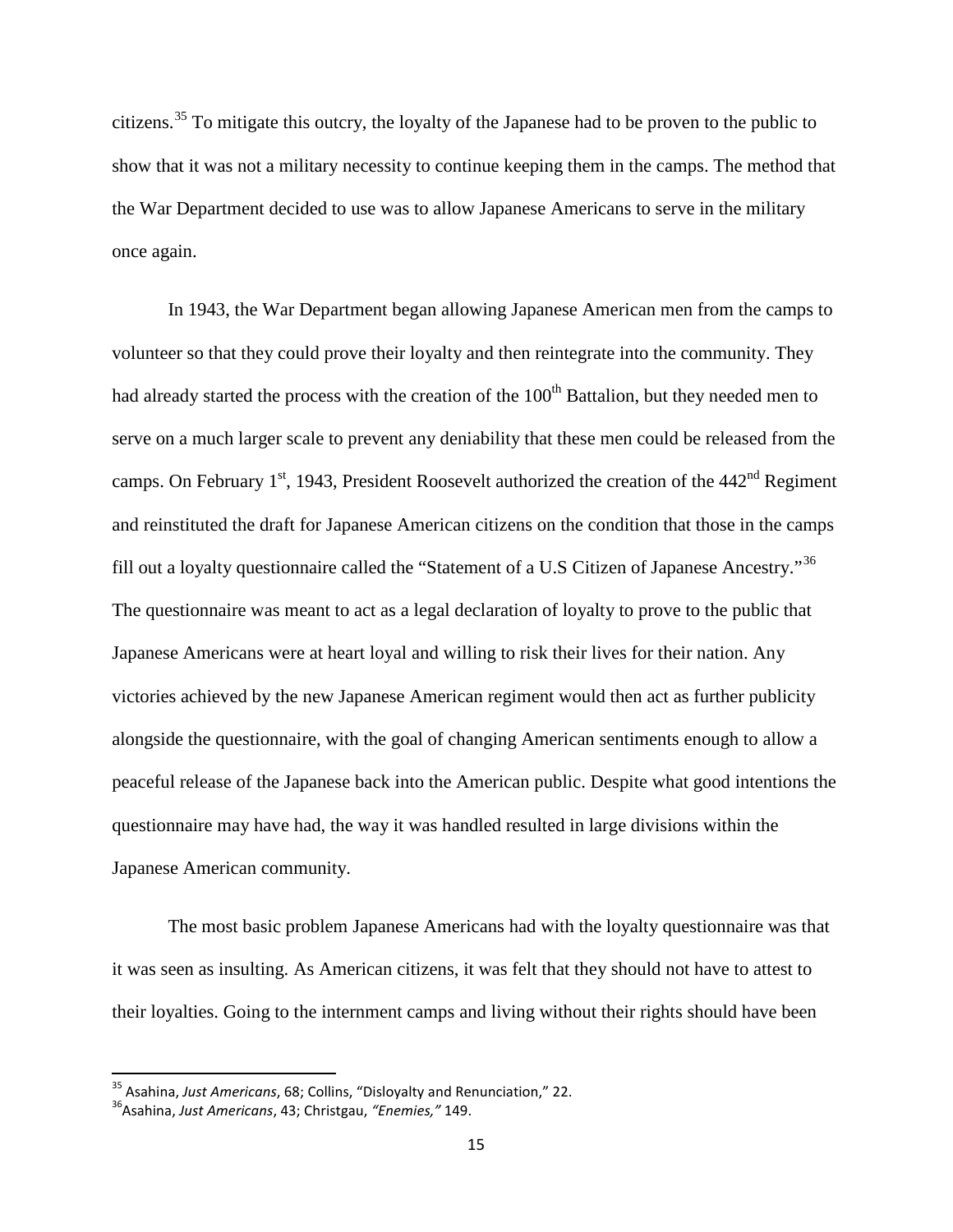proof enough that they were loyal to the nation and willing to serve it. The insult was further compounded with the greatest flaw the questionnaire had: two questions that had profound consequences depending on how they were answered. The two questions were worded thus:

Question 27. Are you willing to serve in the armed forces of the United States on combat duty, wherever ordered?

Question 28. Will you swear unqualified allegiance to the United States of America and faithfully defend the United States from any or all attacks by foreign or domestic, and forswear any form of allegiance or obedience to the Japanese emperor or any other foreign government, power, or organization?<sup>[37](#page-18-0)</sup>

To Japanese American citizens, question 28 was the most confusing and insulting because it implied that they "had a non-existent allegiance to the Emperor of Japan."<sup>[38](#page-18-1)</sup> They did not understand how they could forswear something that they did not have. If they answered yes to the question, it would imply that they had previously had an allegiance to Japan which could cast suspicion on them. But if they answered no, it would imply that they were refusing to swear loyalty to the United States. The question's yes or no nature made assumptions that the answer for Japanese Americans should have been easily defined. It denied that there were complex factors influencing their beliefs and responses and made it seem as if their situation was simple.

The loyalty questionnaire's simple responses glossed over the fact that Japanese Americans in the camps had to make their decision while thinking of not only their own situation, but the situation of others as well. In order to serve in the United States military, both questions had to receive an answer of yes but answering yes could have serious implications for internees. Many of the *Nisei* had been interned with their families which included their *Issei*  parents. Since *Issei* were barred from having American citizenship, they were considered Japanese citizens. As Japanese citizens, they were not allowed to serve in the military and could

<span id="page-18-1"></span><span id="page-18-0"></span>

<sup>&</sup>lt;sup>37</sup> Christgau, *"Enemies,"* 149.<br><sup>38</sup> Kawaguchi, "The Nisei Story," 16.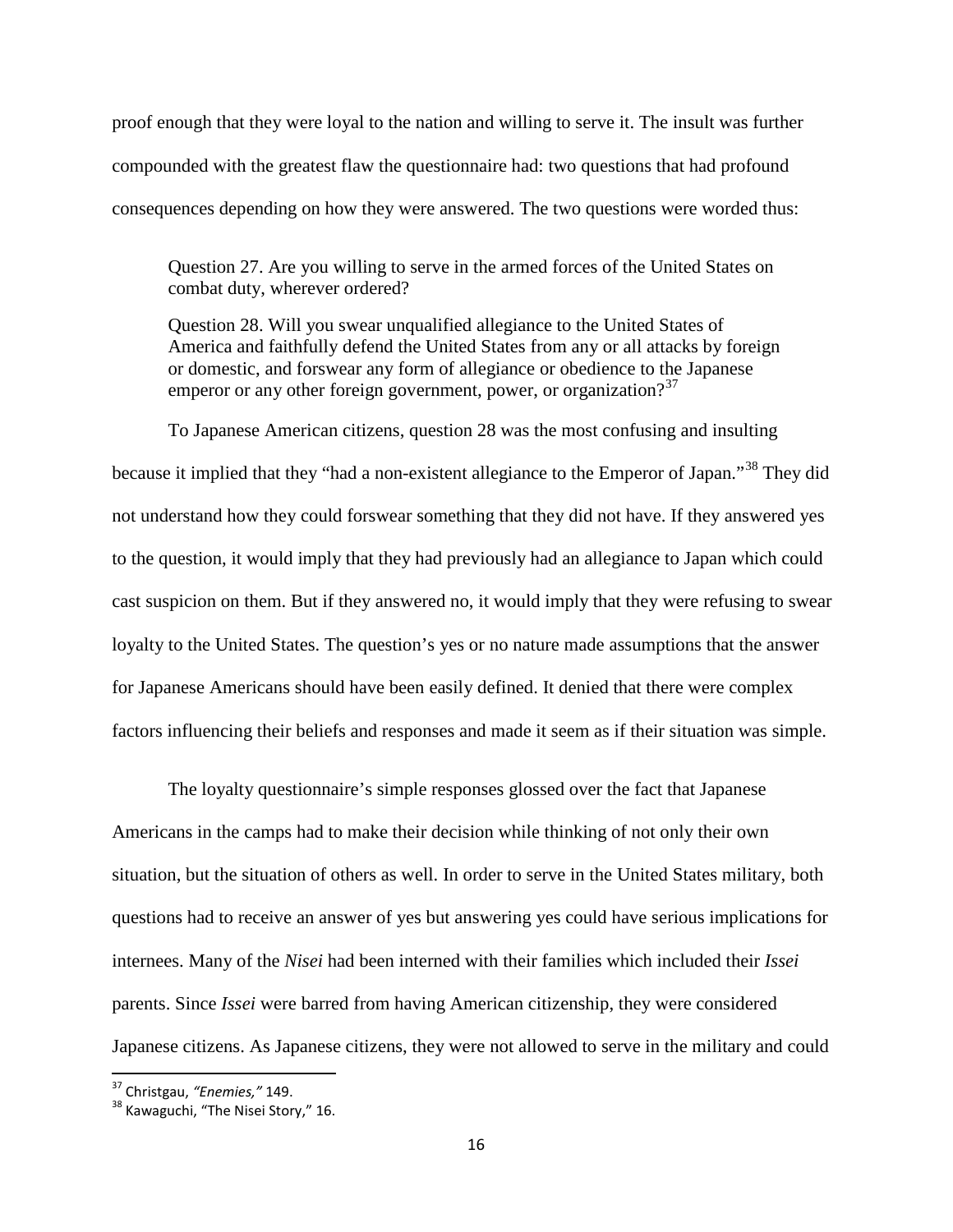not answer yes to question 27. If they answered yes to question 28, they would be left as nationless people stranded without a country to support them. Forced to answer no to question 28, they were left with the fear that they could be forced to repatriate back to Japan since they answered both questions no. Their children as *Nisei* were able to answer yes to both questions if they wanted to join the military, which created the possibility of being separated from their family.<sup>[39](#page-19-0)</sup> Keeping the family together however was the reason many wanted to join the military in the first place. Tosh Yasutake, for instance, exemplifies this reason. His *Issei* mother disapproved of his volunteering because it risked the breakup of their family, yet Tosh was volunteering specifically for his family. Being an *Issei* community leader, his father had been imprisoned earlier in the war for possible subversive activity. Tosh explained that one of the reasons he served was that "he thought it would help Dad," which calmed his mother's fears of losing her son.<sup>[40](#page-19-1)</sup> He and others like him believed that serving in the military would give them and their families the opportunity to leave the camps and avoid deportation.<sup>[41](#page-19-2)</sup>

In addition to helping their families through their military service, many soldiers wanted to serve for more personal reasons as well. In recalling why he believed that military service was right for him, Masao Watanabe said:

Because, gee, if you're going to live here, you've got to be a part of society. You've got to do what is expected of you. And I had no problem volunteering. I don't know which was worse: being locked up in camp or going off to war. In my mind, barbed wires aren't very, very inviting, being penned up where you're just -- I guess we were too independent. I just didn't like being

<span id="page-19-1"></span><span id="page-19-0"></span><sup>&</sup>lt;sup>39</sup> Collins, "Disloyalty and Renunciation," 30.<br><sup>40</sup> Tosh Yasutake, interview by Alice Ito and Tom Ikeda, November 14, 2002, Segment 8, transcript, Densho Visual History Collection, Densho Digital Archive. [http://archive.densho.org/Resource/popuptext.aspx?v=s&i=denshovh](http://archive.densho.org/Resource/popuptext.aspx?v=s&i=denshovh-ytosh-01-0008&t=Tosh+Yasutake+Interview+Segment+8+Transcript)[ytosh-01-0008&t=Tosh+Yasutake+Interview+Segment+8+Transcript.](http://archive.densho.org/Resource/popuptext.aspx?v=s&i=denshovh-ytosh-01-0008&t=Tosh+Yasutake+Interview+Segment+8+Transcript) [41](http://archive.densho.org/Resource/popuptext.aspx?v=s&i=denshovh-ytosh-01-0008&t=Tosh+Yasutake+Interview+Segment+8+Transcript) Asahina, *Just Americans*, 52.

<span id="page-19-2"></span>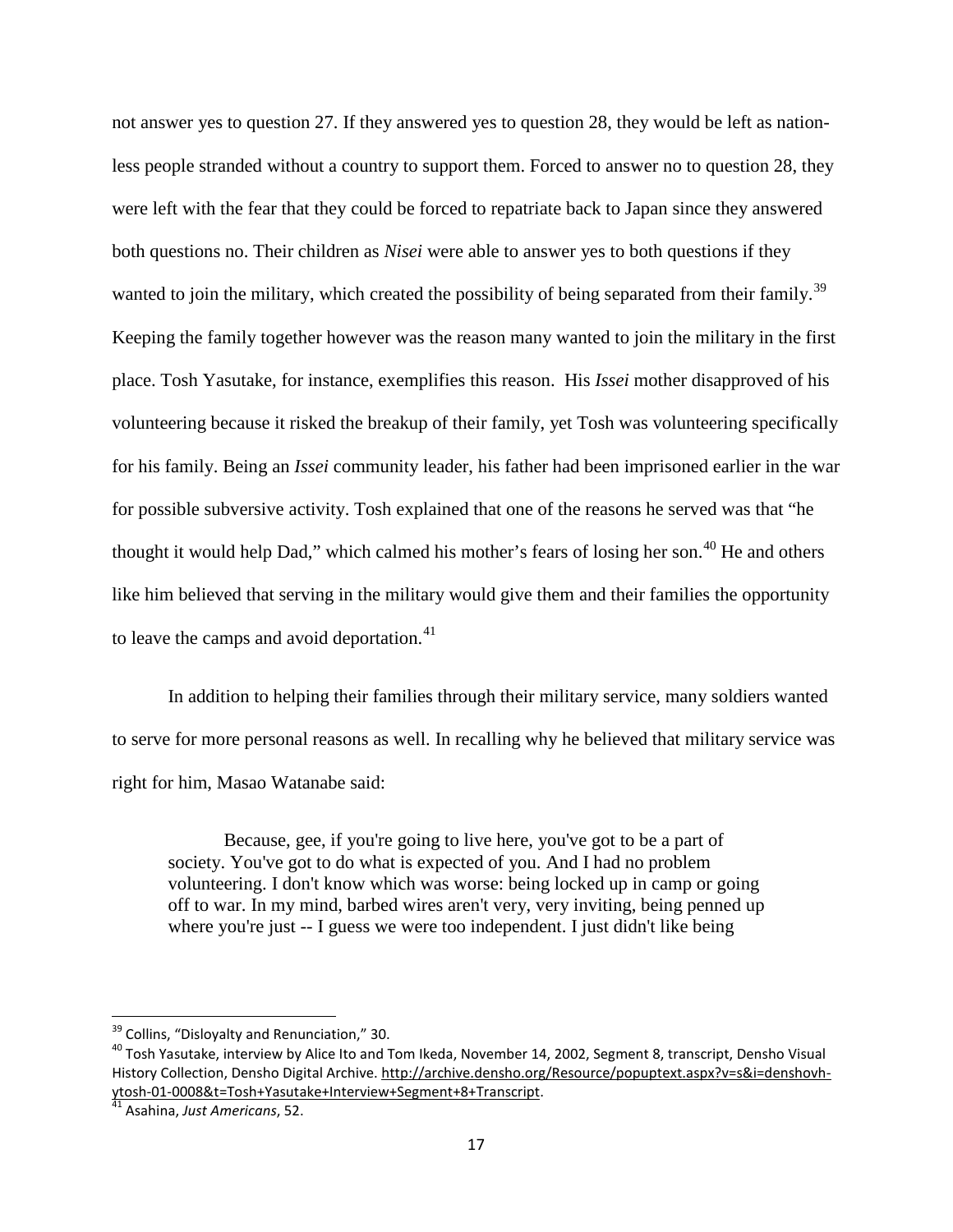cooped up and looking at barbed wires and guard towers. That just wasn't for  $me.^{5,42}$  $me.^{5,42}$  $me.^{5,42}$ 

For men like Masao, serving in the military was both a civic duty and a form of escape from what he was experiencing. As a citizen of the United States, he believed that he should be able to perform his civic duty despite being treated so poorly and having his rights denied. He and other men acted as they believed citizens should to hold onto what was seemingly taken from them. Serving in the military would also provide an escape from the internment camps. They would be free to move beyond the barbed wire to training camps around the country as well as the battlefields across the Pacific. The military could provide the freedoms that they had lost when forced to leave their homes.

Not all men who would serve with the  $442<sup>nd</sup>$  were happy with their circumstances. Some had many reservations about the conditions they were to fight under. The fact that they would be serving in a segregated unit controlled by white officers could be disconcerting. Tosh Yasutake had this very reservation before he served. At first, he had been excited to learn that he and other Japanese American men would be able to serve their nation as they had wanted from the start of the war. But as the thought settled in, he started to doubt why he would be placed in a segregated unit. "Well," he said, "I was apprehensive about being in a segregated unit and I thought they would probably use us -- there'll be discrimination in the way they'd be using us and I think at times when we were overseas it did happen." He was afraid that the racist mentality that had put people of Japanese descent into the camps could translate over to the military as well. He was afraid that they would be used as cannon fodder to replace white troops. He and soldiers like him would have preferred to be assimilated with troops of other races. The military "ought to just

<span id="page-20-0"></span><sup>&</sup>lt;sup>42</sup> Watanabe, interview, Segment 18. [http://archive.densho.org/Resource/popuptext.aspx?v=s&i=denshovh](http://archive.densho.org/Resource/popuptext.aspx?v=s&i=denshovh-wmasao-01-0018&t=Masao+Watanabe+Segment+18+Transcript)[wmasao-01-0018&t=Masao+Watanabe+Segment+18+Transcript.](http://archive.densho.org/Resource/popuptext.aspx?v=s&i=denshovh-wmasao-01-0018&t=Masao+Watanabe+Segment+18+Transcript)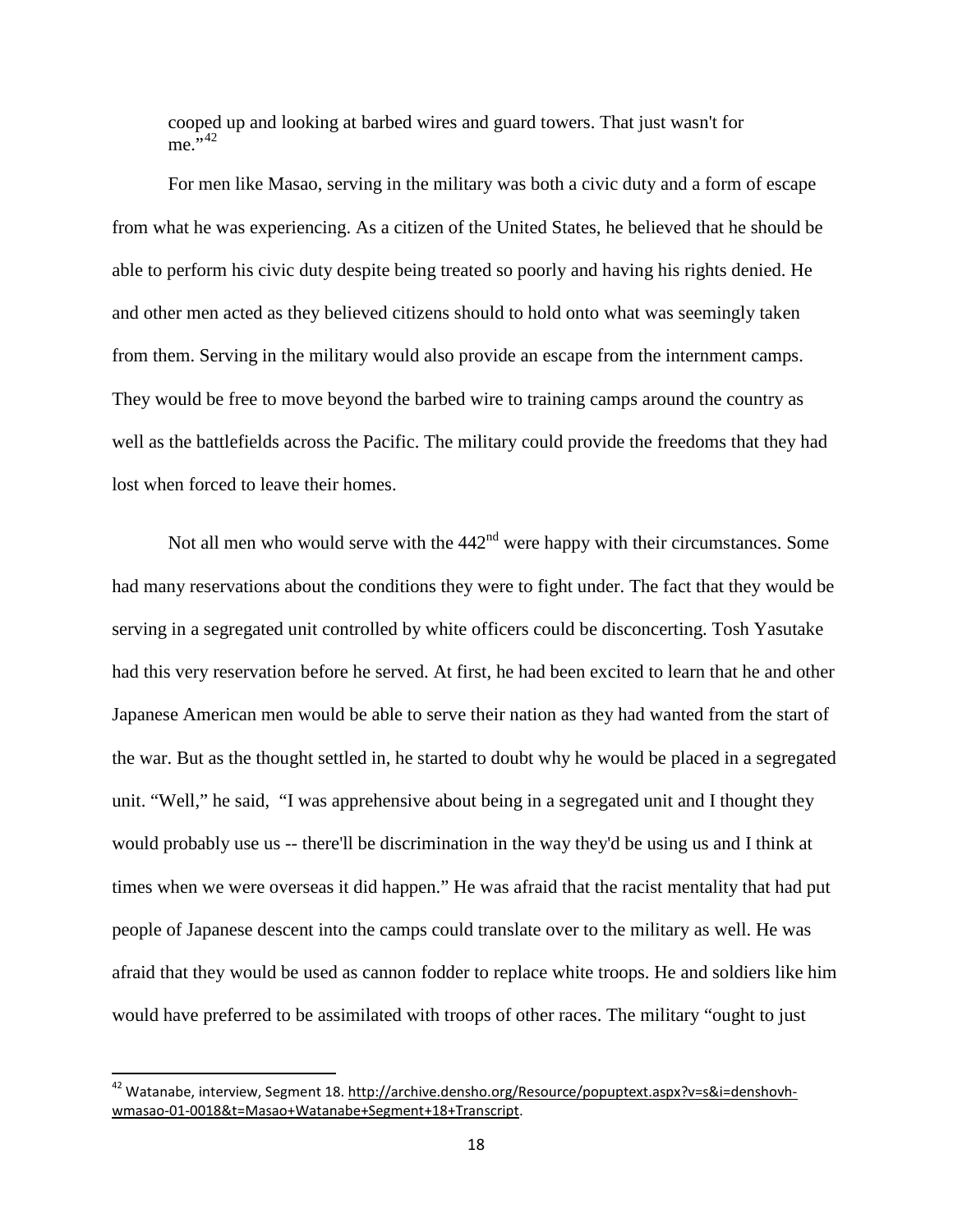assimilate [them] among the *hakujin* [Caucasian] troops and not have a segregated unit."[43](#page-21-0) By being in an integrated unit they could ensure more equal treatment in where and how they fought over seas. Tosh even held out on enlisting in the hopes of the troops eventually becoming more assimilated, but eventually enlisted in spite of the  $442<sup>nd</sup>$  remaining segregated. The hopes of helping his family through his service overcame the hesitation that he felt.<sup>[44](#page-21-1)</sup>

To the *Nisei* throughout the United States, their decision to serve in the military for the United States was highly intertwined with their views of citizenship. But rather than have one simple view on the subject, there were many interpretations of what citizenship and their service meant. For those in Hawaii, military service came easier in comparison to those in the camps. Hawaiian *Nisei* had greater access to military service from the start of the war which provided a greater sense of freedom even under martial law. It became a more personal way of showing that they were just as loyal as other American citizens and that they had the right to be treated equally. In addition to the personal quality, service also became a way of honoring their families since performing civic duties for one's country was highly valued in the Japanese culture. Performing the civic duty of military service was affirming their right as a citizen to do so while at the same time honoring their *Issei* parents' values.

To the *Nisei* in the camps, these purposes for military service overlapped with those of the *Nisei* in Hawaii. Military service provided freedom to them in the more literal sense since it would allow them to move beyond the camps' barbed wire fences. They also saw military service as a way to address citizenship, but not just for themselves like those in Hawaii. Both groups served while considering the citizenship status of their *Issei* parents, but for those in the

<span id="page-21-0"></span> $^{43}$  Tosh Yasutake, interview, Segment 8.<br> $^{44}$  Ibid

<span id="page-21-1"></span>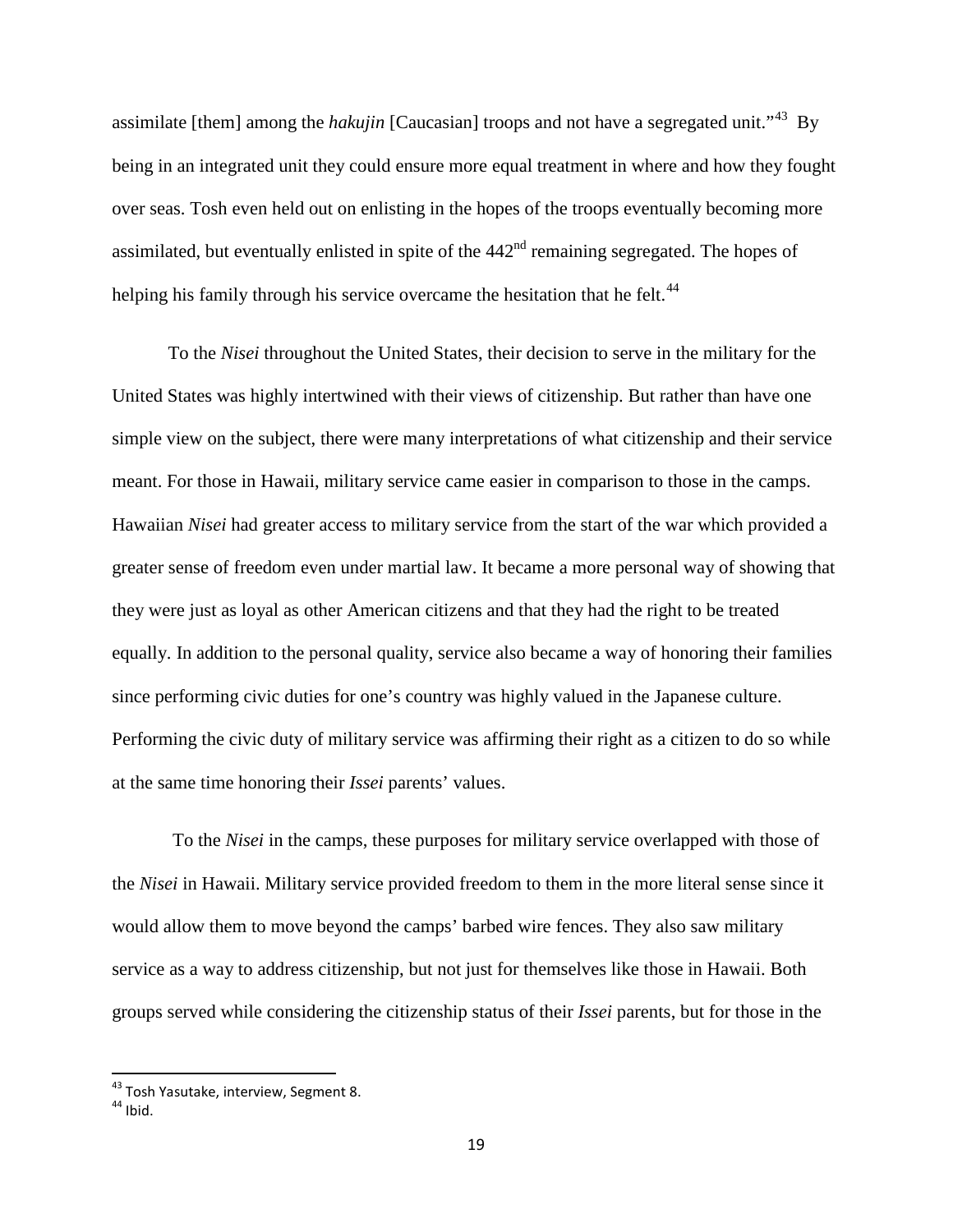camps it was more vital. The loyalty questionnaire reinforced the issue that the *Issei* were not allowed to be citizens. In order to protect their families and aid their parents, *Nisei* in the camps would use their own rights as citizens to serve in the military and demonstrate the loyalties of their families to the American cause. Showing the loyalty of their people was seen as a way to alleviate the hostility towards their race and hopefully decrease the threats of deportation for the *Issei*. However, the opinions of those in the camps did not always overlap with those in Hawaii. The racist policies internees had to endure did play a role in the decision to serve. While those in Hawaii who could fight in the  $100<sup>th</sup>$  Battalion did not always mind the segregation because it put a focus on them as people, others did not see it like this. They came to question whether the segregation was being used to put them on the front lines in the way of danger to protect white troops. Even though many decided to volunteer for service in order to affirm their citizenship and aid their family, the specter of race could still influence whether they thought it was worth fighting for or not.

#### **Japanese Americans and Military Intelligence**

The experiences that influenced how different groups of Japanese Americans in World War II came to serve in combat roles within the American military also influenced how those same groups came to serve in non-combat roles as well. This was especially the case for the *Kibei*. While *Kibei* served in combat roles alongside the two groups of *Nisei* for similar reasons, they had extra considerations that influenced their wartime participation. Because *Kibei* had lived in Japan for a period of time and often knew the Japanese language better, they came under the most suspicion during the war. However, it was this experience that encouraged *Kibei* to participate not only in combat during the war, but in the intelligence service which complemented their unique situation.

20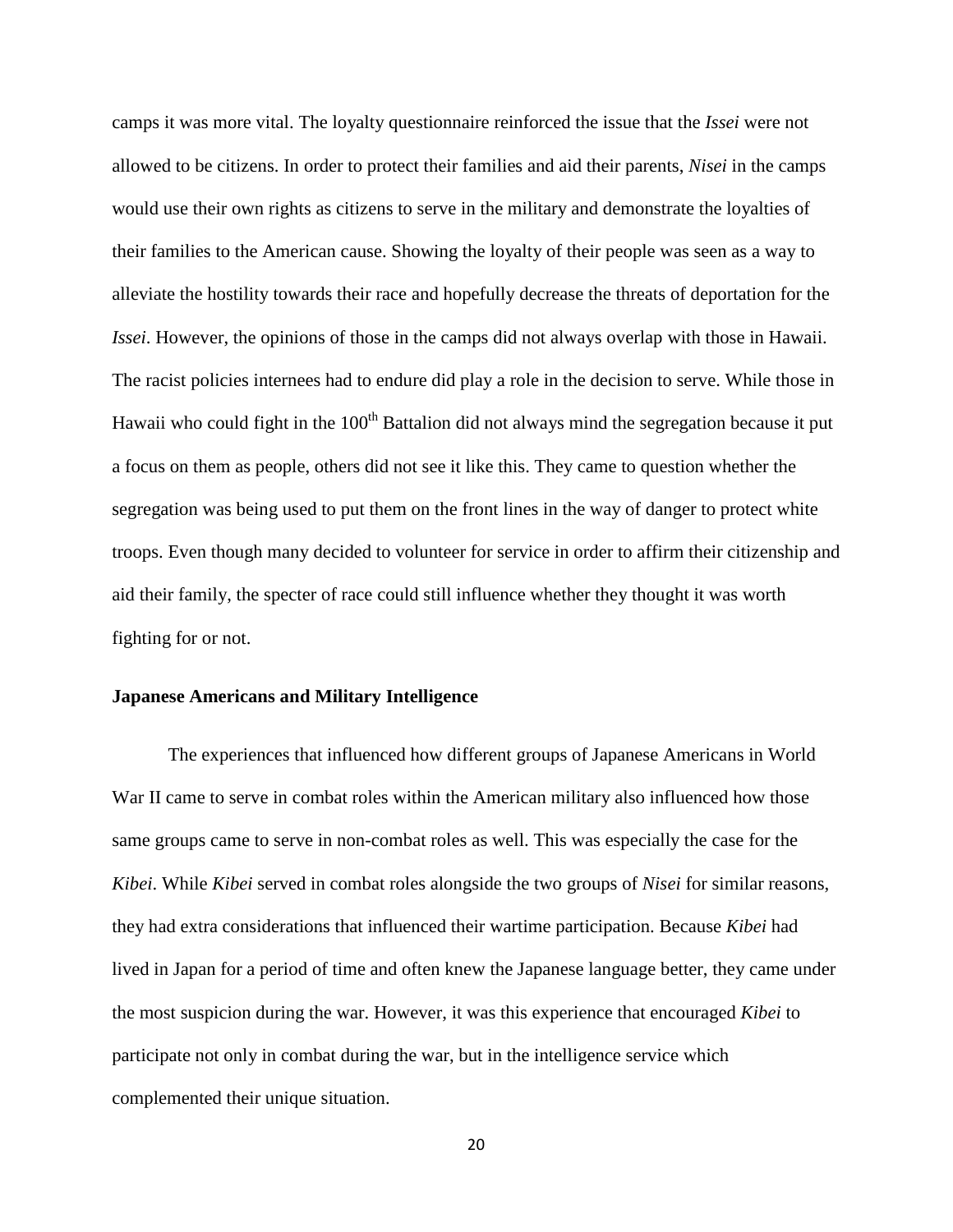While tensions between the Japanese and the Americans were still growing before war broke out, it became clear that the United States was at an obvious disadvantage in the field of intelligence. In any war, commanding officers have to keep themselves informed of where the enemy is, what their numbers are, and if possible what they are planning. One of the key ways to gain this information is by intercepting enemy documents or interrogating enemy personnel. Yet it becomes completely useless if it cannot be understood. Before the war, there were few sources of Japanese translators available in the United States: former military officers whom had learned Japanese while stationed in Japan, missionaries, businessmen, and other American civilians. However, most of the military officers had since been long retired or incapacitated, and the civilian population of Japanese speakers was almost negligible.<sup>[45](#page-23-0)</sup> Without anyone to translate information the army intercepted the country was at a serious disadvantage in creating strategies to counter Japanese offensives.

What worsened the situation was that Japanese is a difficult language to learn. The language difficulty made training new translators time consuming in a war where battles could sometimes be won or lost with information obtained only hours before. The United States could not afford to waste valuable time teaching new men from scratch. The Japanese themselves considered their language to be so difficult for foreign speakers to learn that it became a form of code in itself and put less effort into encrypting their messages. But the security they held in their language eventually assisted in their downfall. Their decision ignored the fact that the United States had a vast reserve of Japanese speakers by assuming that no one with Japanese heritage

<span id="page-23-0"></span> $45$  John Weckerling, "Japenese Americans play vital role in United States intelligence service in World War Two," 1946, U.S Army Heritage and Education Center, Carlisle, PA.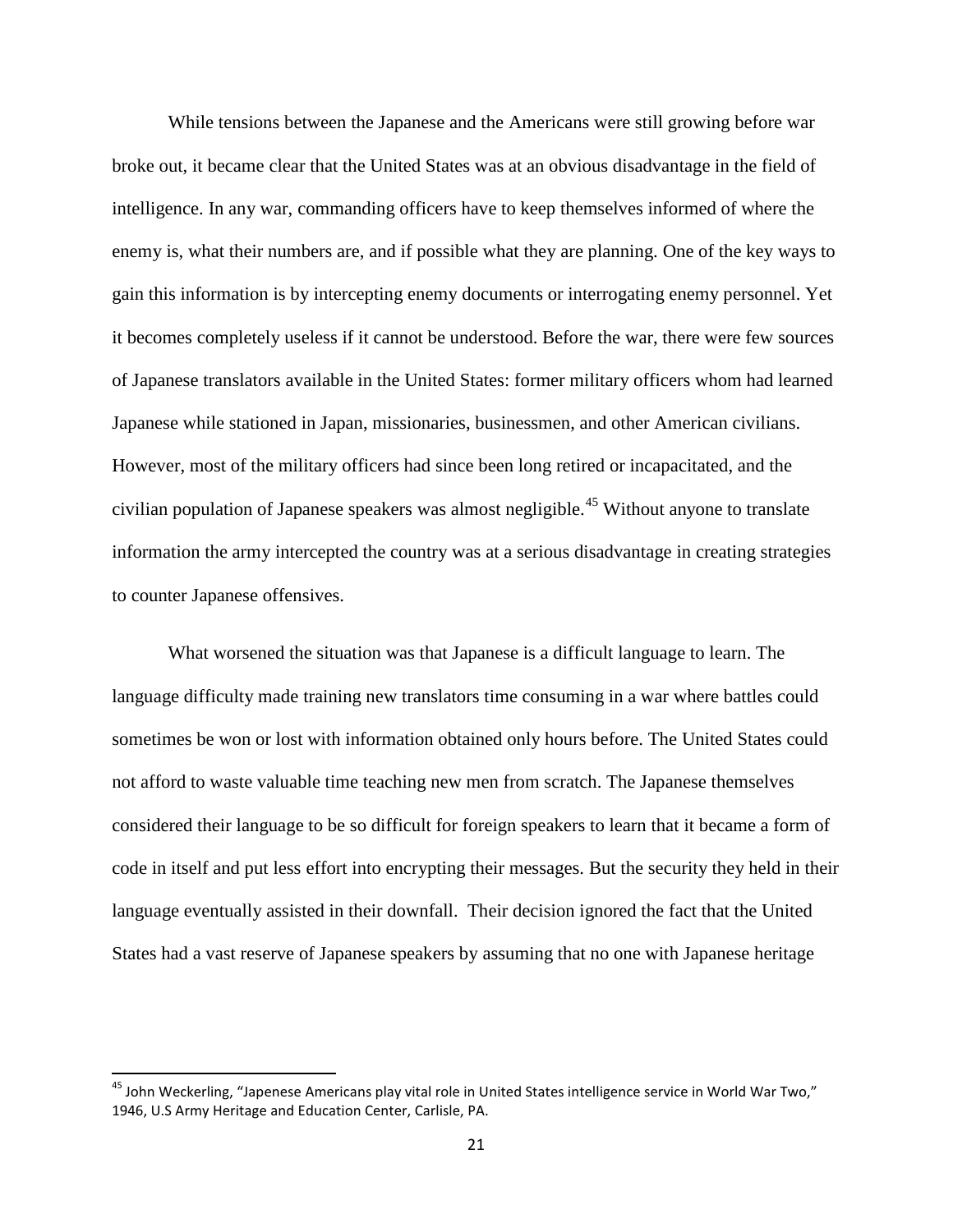would ever choose another nation over Japan.<sup>[46](#page-24-0)</sup> The pressure for Japanese Americans to learn English instead of Japanese served to assure the enemy further that no one would be able to translate Japanese. Their assumptions were soon proven unfounded. Even as tensions with the Japanese grew, there were some who realized the potential of employing Japanese Americans in the war effort.

The idea of utilizing Japanese American linguistic skills was first proposed by Colonel Carlisle C. Dunesbury and Lieutenant Colonel Wallace Moore in June of 1941. They realized that the key to winning the intelligence game in the Pacific would be to tap into the linguistic and cultural knowledge many Japanese Americans already had, and apply it to the war. The move to utilize this resource began with the establishment of the Military Intelligence Service Language School (MISLS) in San Francisco, California, in November 1941. However, the program was not fully developed until it moved to Camp Savage, Minnesota in May of 1942.<sup>[47](#page-24-1)</sup> Just as Japanese Americans were barred from combat roles after Pearl Harbor, they were initially barred from intelligence roles because of their suspected disloyalty. With suspicion and fear of Japanese Americans present throughout the country and the military, the MISLS faced difficulty in recruiting support for its program.<sup>[48](#page-24-2)</sup> In order to assuage fears of disloyalty, they would have to utilize the loyalty questionnaire as well.

As with those looking to serve the military in combat roles, potential translators had to answer yes to questions 27 and 28 of the loyalty questionnaire. But as seen with those wanting to go into combat roles, the loyalty questionnaire posed many problems for *Nisei* and *Kibei*

<span id="page-24-0"></span> <sup>46</sup> George Oakley Totten III, "From Morotai to Mindanao and then to Japan," in *MIS in the War Against Japan: Personal Experiences Related at the 1993 MIS Capital Reunion, "The Nisei Veteran: An American Patriot,"* ed. Stanley L. Falk and Warren M. Tsuneishi (Washington D.C: Japanese American Veterans Association, 1995), 34-38.<br><sup>47</sup> Weckerling, "Japenese Americans play vital role," np.<br><sup>48</sup> Ibid.

<span id="page-24-1"></span>

<span id="page-24-2"></span>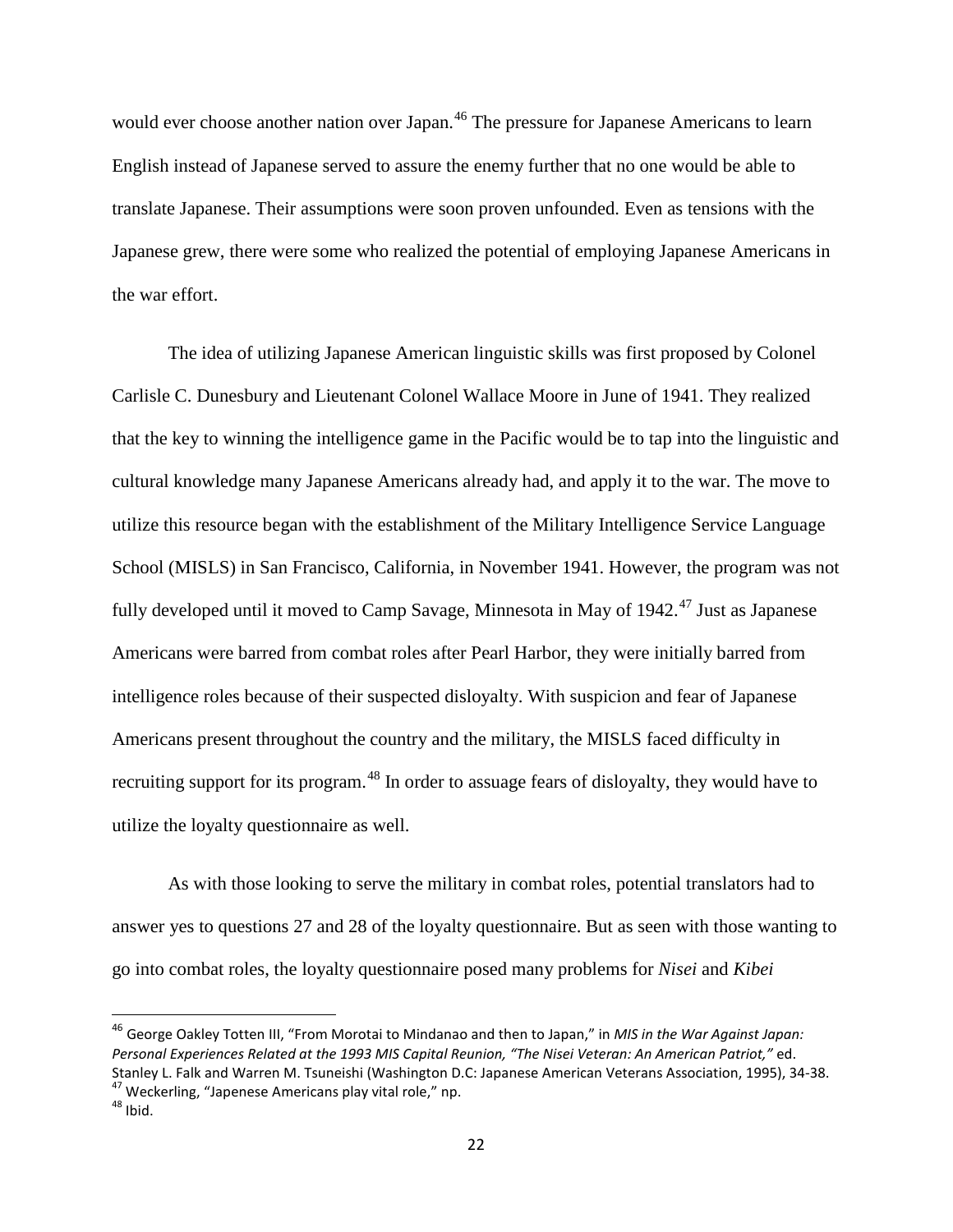answering the questions. Bitterness over the fact that the questionnaire was thought to be necessary in the first place abounded, and it became interpreted as an insult to the recruits' honor and intelligence.<sup>[49](#page-25-0)</sup> That bitterness became enough for some to refuse to sign the oath at all. Yet to many, the loyalty questionnaire was the first step in proving themselves. To MISLS member Kojiro Kawaguchi, he described how when he was first interned in the camp with his family, he felt extreme bitterness and anger over what his country had done to him and became "disenchanted with American democracy." However, he came to decide that rather than stay in the camps and do nothing, service would provide him the chance to "prove to the other Americans that we were good American citizens, in spite of what our government had done to us."[50](#page-25-1)

Despite what Kawaguchi personally thought about serving with the United States military, he still had to consider the circumstances his family was facing. When he originally signed the loyalty oath, he had been planning on joining the  $442<sup>nd</sup>$  Regiment. But his parents were both *Issei* and could not answer questions 27 and 28. If Kawaguchi joined the 442<sup>nd</sup> Regiment, he would become separated from his family and sent to the European theater. As the only son in the family, his parents pressured him to not volunteer for service so that he could remain with the family and provide for them rather than be sent overseas.<sup>[51](#page-25-2)</sup> The pressure coming from the family prevented many *Nisei* and *Kibei* from serving in combat roles when first asked. But on May  $10<sup>th</sup>$ , 1943, the MISLS started recruiting from the internment camps. This time,

<span id="page-25-0"></span><sup>&</sup>lt;sup>49</sup>Kawaguchi, "The Nisei Story," 16.<br><sup>50</sup> Ibid., 13, 16.<br><sup>51</sup> Kawaguchi. "The Nisei Story," 17.

<span id="page-25-1"></span>

<span id="page-25-2"></span>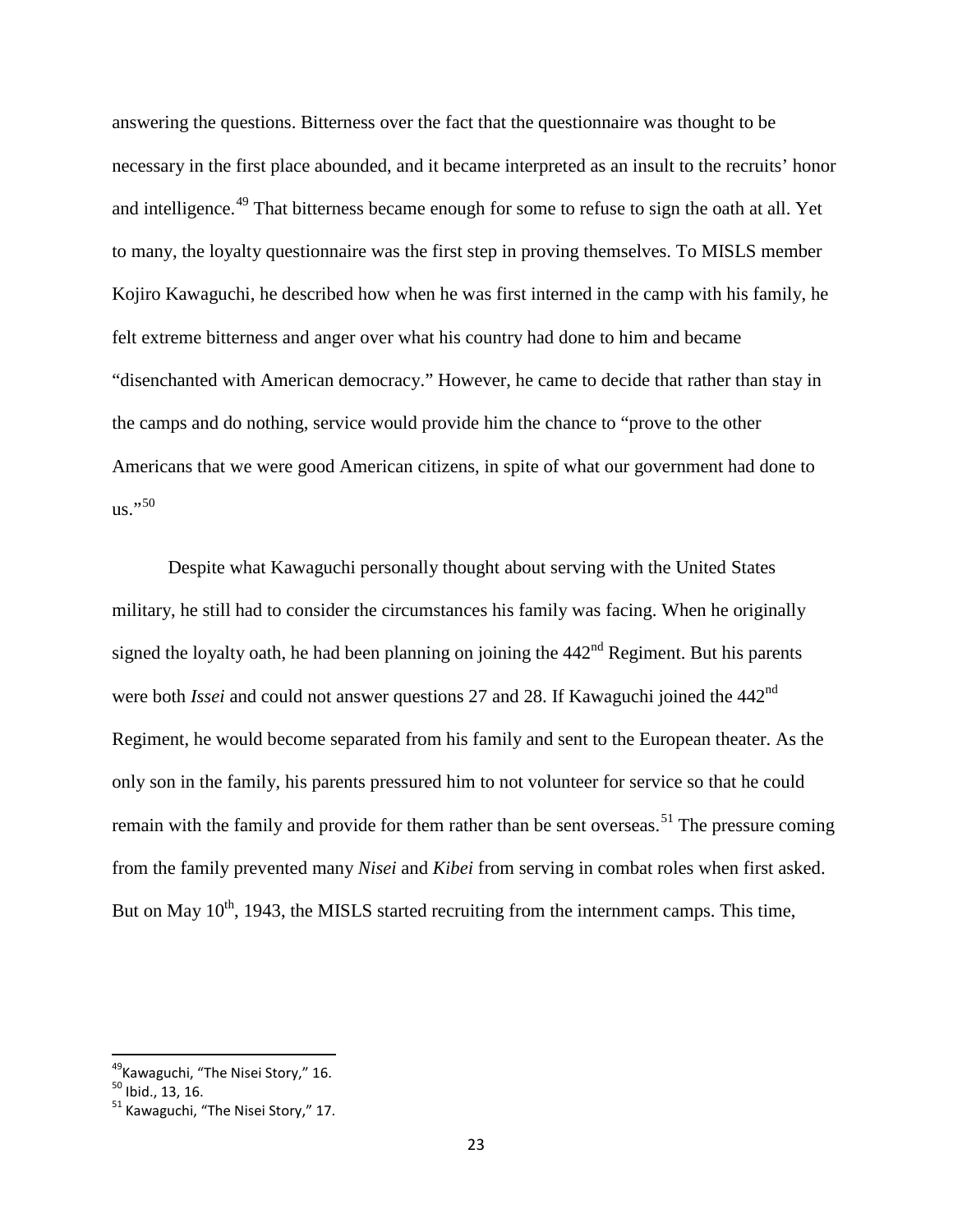many of those who were prevented from serving in direct combat roles made the decision to join the MISLS as translators.<sup>[52](#page-26-0)</sup>

However, as the recruitment process started to gain traction, the MISLS ran into a problem. In a survey of 3,700 men who signed up for the MISLS program, ninety percent of them did not have a speaking ability proficient enough for practical use. The majority of them were *Nisei* who had been more "Americanized" as they grew up.<sup>[53](#page-26-1)</sup> Having lived in the United States their entire lives, most *Nisei* were only exposed to written Japanese as part of after school classes with their churches or community programs. They were unable to translate more complex characters and pronunciations without having been exposed to them for long periods of time.<sup>[54](#page-26-2)</sup> The *Kibei* on the other hand had been educated in Japan and had been exposed to different styles of Japanese speech and writing. Furthermore, *Kibei* who had attended Japanese schools were familiar with Japanese vocabulary oriented around the military. Leading up to and throughout World War II, Japanese schools had included requisite military training in their curriculums, subjecting their students to ROTC training in preparation for service in the Japanese Imperial Army. Students were constantly drilled in Japanese techniques firing rifles, marching in formation, and obeying orders. More importantly to the MISLS, they were also required to memorize Japanese field manuals detailing Japanese military vocabulary and strategy.<sup>[55](#page-26-3)</sup> Since the *Kibei* had attended Japanese schools, they had been subjected to this education and were therefore privy to important intelligence information even before the war began.

<span id="page-26-1"></span><span id="page-26-0"></span><sup>&</sup>lt;sup>52</sup> Ibid.<br><sup>53</sup> Weckerling, "Japenese Americans play vital role," np.<br><sup>54</sup> Sakamoto, *Midnight in Broad Daylight*, 177.<br><sup>55</sup> Ibid., 78, 177-178.

<span id="page-26-2"></span>

<span id="page-26-3"></span>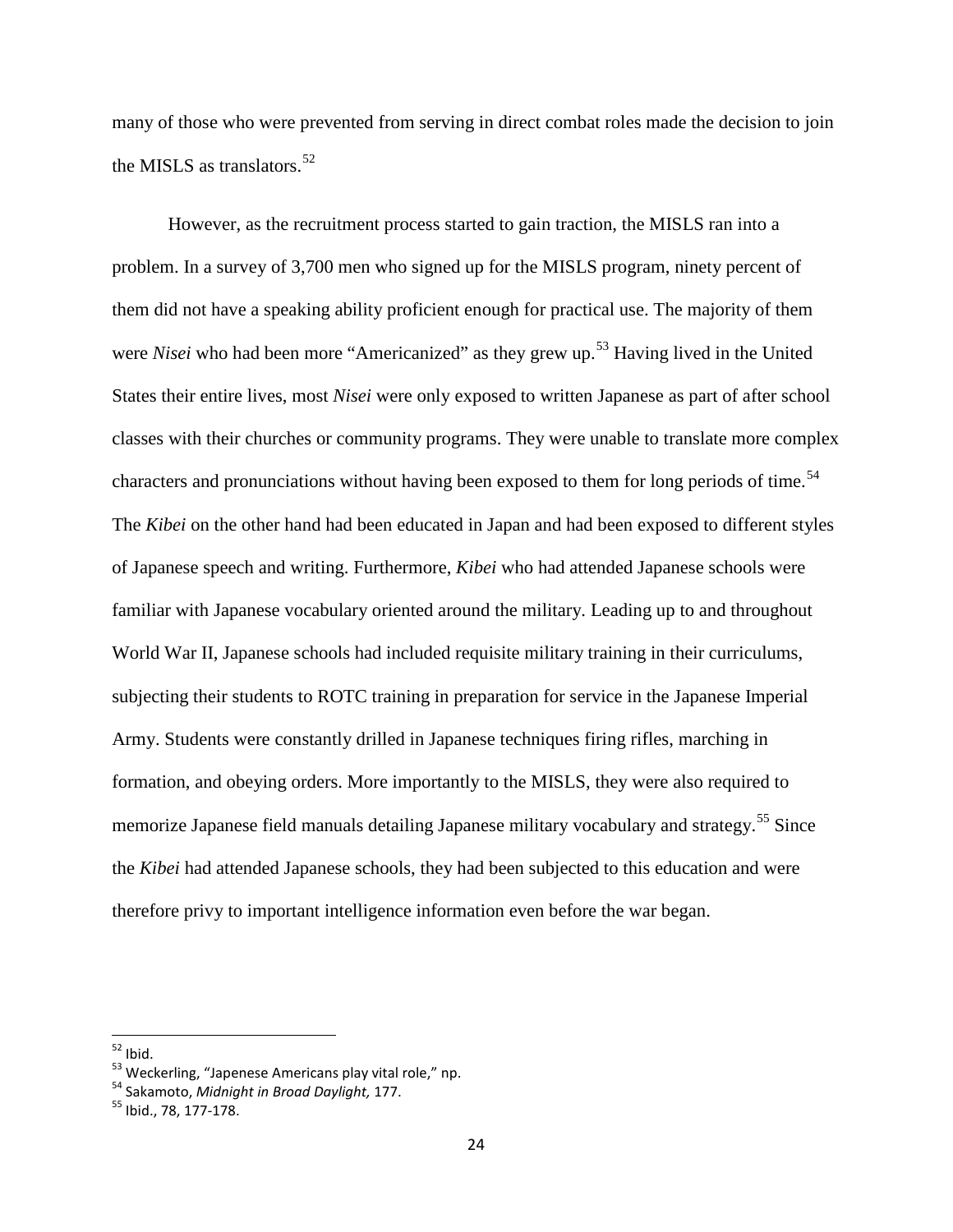The key to the program's success lay not with the *Nisei*, then, but the *Kibei*. Their more intimate knowledge with Japanese military language and culture not only allowed them to translate information behind the scenes, but serve on the front lines. They had the ability to interrogate enemy prisoners, write pamphlets and broadcast radio transmissions used for propaganda, and act as "cave flushers," soldiers tasked with entering caves on Japanese islands to convince enemy soldiers to exit and surrender.<sup>[56](#page-27-0)</sup> Having been trained in Japanese military doctrine during their schooling, *Kibei* knew how Japanese soldiers were indoctrinated. They recognized the importance of understanding how Japanese soldiers interpreted their circumstances during the war through their cultural values. Knowing what drove Japanese soldiers to act as they did allowed American propaganda efforts to become more targeted and effective. They also recognized that the ability to write in Japanese would make the propaganda more effective as well. Utilizing correct grammatical styles as well as a range of characters would make communication with soldiers of ranging literacy easier and would give incentive to take the propaganda more seriously.<sup>[57](#page-27-1)</sup>

The recognition of their skills through the MISLS program allowed *Kibei* to not only serve their country through the field, but through the classroom as well. Many were recruited as teachers for the MISLS program and taught both *Nisei* and *Hakujin* recruits how to translate Japanese to English and vice versa; read Japanese in multiple writing styles; interrogate captured Japanese soldiers; and interpret intercepted messages.<sup>[58](#page-27-2)</sup> Having the opportunity to teach their language and culture allowed them to pass on their knowledge to others in the Japanese

<span id="page-27-2"></span><span id="page-27-1"></span><span id="page-27-0"></span><sup>&</sup>lt;sup>56</sup> Weckerling, "Japenese Americans play vital role," np.<br><sup>57</sup> Allison B. Gilmore, *You Can't Fight Tanks with Bayonets* (Lincoln, NE: University of Nebraska Press, 1998), 170.<br><sup>58</sup> Takashi Matsui, "Teaching at the Milita *Personal Experiences Related at the 1993 MIS Capital Reunion, "The Nisei Veteran: An American Patriot,"* ed. Stanley L. Falk and Warren M Tsuneishi (Washington D.C: Japanese American Veterans Association, 1995), 4-8.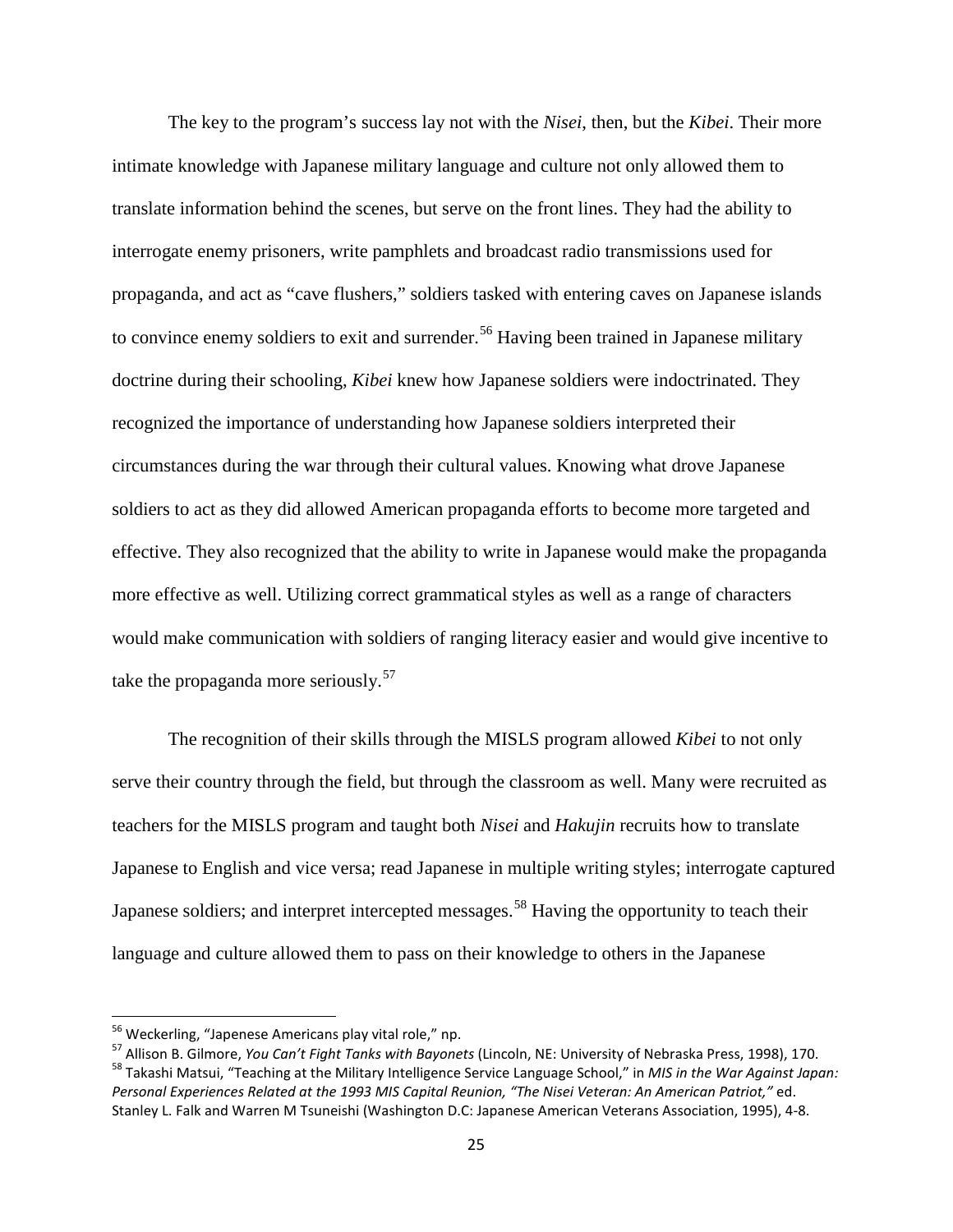American community and increase the resources of the MISLS to include not only *Kibei*, but *Nisei* as well.

Despite the many skills that Japanese Americans could offer, they still had to face the suspicion the public held against them for their ancestry. This suspicion that Japanese Americans faced was often worse for *Kibei* than the *Nisei* because not only were they suspected of disloyalty by Americans of other races, they were often treated with hostility by other Japanese Americans. Having had greater contact with the Japanese culture and language, *Kibei* often felt that the *Nisei* blamed them for their internment by having brought the suspicion of disloyalty onto their ethnic group. As a result of their extended stays in Japan at young ages, many *Kibei*  could often have difficulty in readjusting to American culture and the use of English. The result was that they were seen as being more Japanese than American.<sup>[59](#page-28-0)</sup> Their linguistic skills and cultural understandings, the skills that made them the key to success in the MISLS, made them scapegoats even within their own communities.

Not only did Japanese Americans feel threatened within the internment camps, they were constantly threatened once part of the MISLS program. While Japanese American combat units such as the  $100<sup>th</sup>$  Battalion and the  $442<sup>nd</sup>$  Regiment were sent to the European Theater, MISLS units were sent to the Pacific Theater. There they served as part of the Allied Translator and Interpreter Section headquartered in Australia, working to translate captured Japanese military documents.<sup>[60](#page-28-1)</sup> They acted as the "eyes and ears not only of American combat forces, but also that of the other allied forces fighting Japan."[61](#page-28-2) However, the nature of their work is what made their service more dangerous in some ways than that of normal combat units. In order to translate

<span id="page-28-1"></span><span id="page-28-0"></span><sup>&</sup>lt;sup>59</sup> Sakamoto, *Midnight in Broad Daylight*, 37, 39, 43, 173.<br><sup>60</sup> Matsui, "Teaching at the Military Intelligence Service Language School," 4-8.<br><sup>61</sup> Weckerling, "Japenese Americans play vital role," np.

<span id="page-28-2"></span>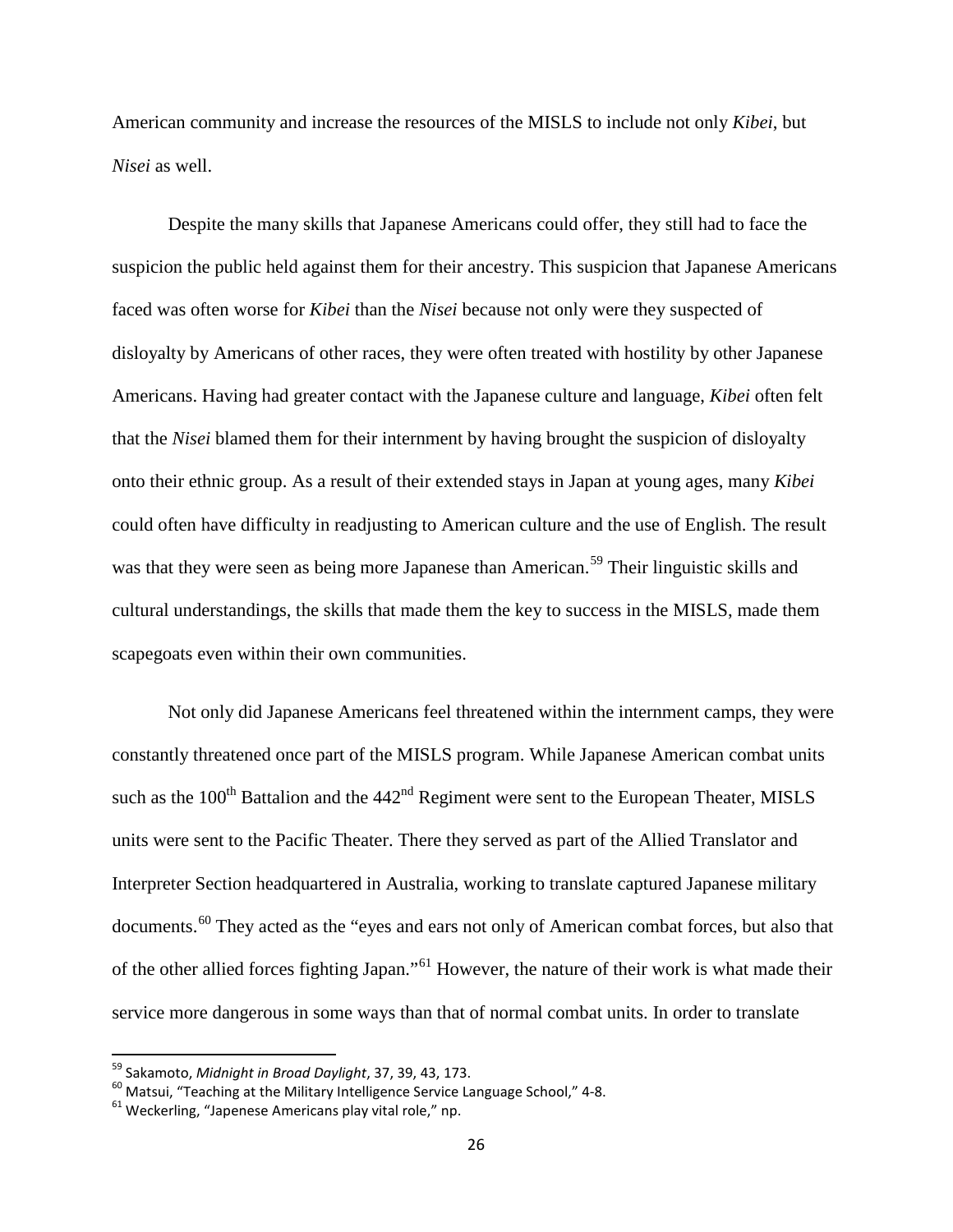Japanese documents and interrogate prisoners quickly, MISLS members had to go into the field of combat alongside allied troops and work in direct contact with them. This meant that they would be surrounded by enemy soldiers who looked like them.

Throughout the war, propaganda directed against the Japanese was filled with intense violent and racial rhetoric which became problematic for Japanese American translators on the front lines. American home front propaganda had the goal of dehumanizing Japanese soldiers and civilians by portraying them as morally and intellectually inferior to the white American soldiers. Posters, films, and political cartoons would refer to the Japanese as monkeys or rats, and highlighted Japanese atrocities committed against American soldiers to portray the enemy as a primitive race with a "uniquely evil nature."<sup>[62](#page-29-0)</sup> Racial rhetoric was meant as a way to encourage the American forces to continue fighting the Japanese by eliminating any hesitation they might have. By making the enemy seem inhuman and a threat to the soldiers own safety, killing them became easier.

However, the racist imagery became easily transferable from the Japanese soldiers to the Japanese American translators beside them. In the heat of battle or during the night, it could be difficult to distinguish between the enemy and the translators which made friendly fire a significant possibility. For many, the possibility became reality as AP news camera man Joe Rosenthal witnessed: "They work so close to the enemy on these missions that with the danger of being killed by the Japanese, they run the risk of being shot unintentionally, by our own marines...Many have paid with their lives, and many more have been wounded."<sup>[63](#page-29-1)</sup> In order to

<span id="page-29-0"></span> <sup>62</sup> John W. Dower, "Race, Language, and War in Two Cultures: World War II in Asia," in *The War in American Culture: Society and Consciousness During World War II*, ed. Lewis A. Erenberg and Susan E. Hirsch (Chicago: University of Chicago Press, 1996), 175.

<span id="page-29-1"></span> $63$  Joe Rosenthal as quoted in Weckerling, "Japenese Americans play vital role," np.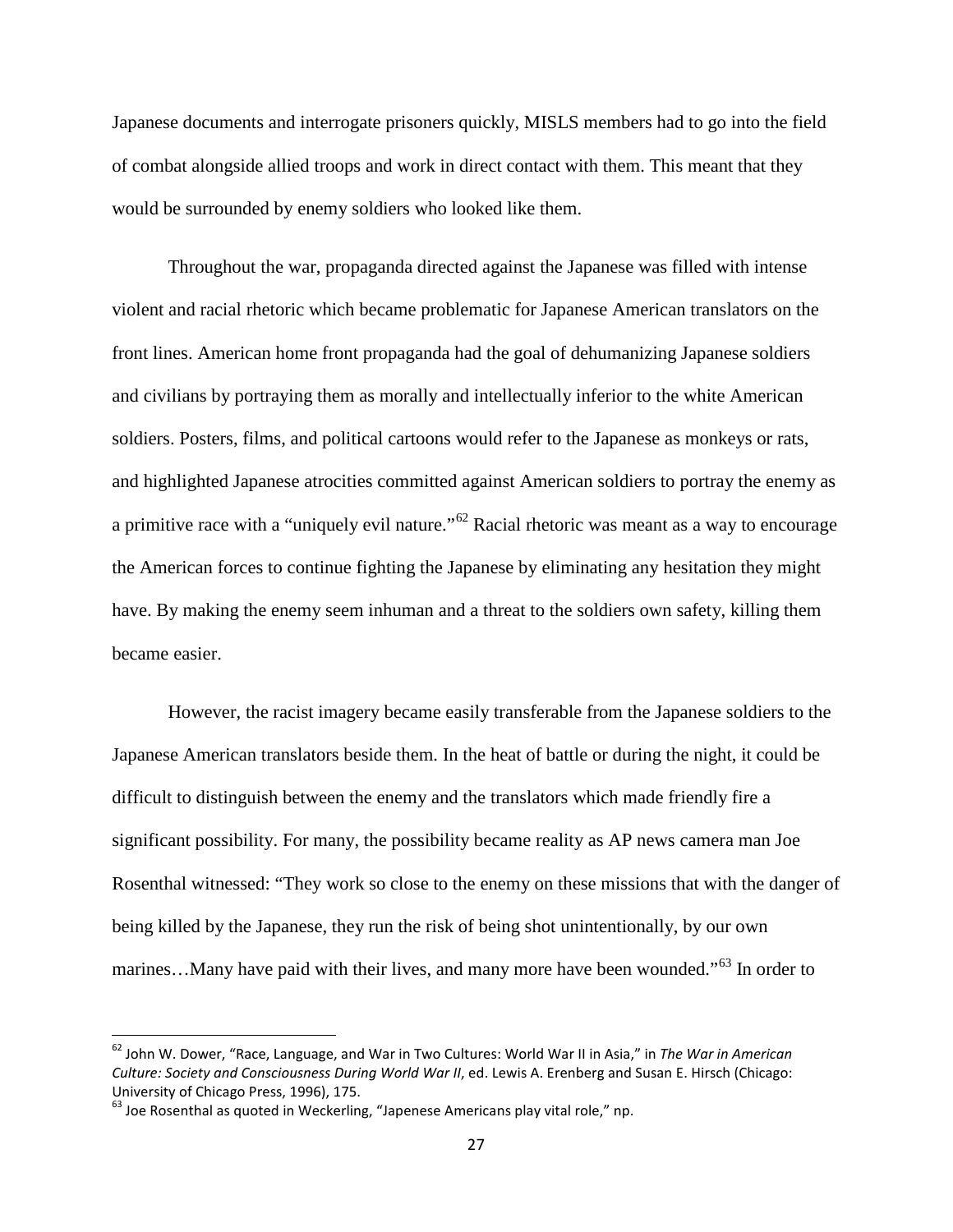mitigate the threat of friendly fire, the MISLS translators were assigned white bodyguards. These bodyguards were to be with them every moment of the day to protect them from not only Japanese soldiers, but their fellow Americans. Since they looked like the enemy, it was easy for an American soldier to associate them with the enemy they were constantly indoctrinated to kill, as well as their own self-preservation instincts.<sup>[64](#page-30-0)</sup>

Even if the bodyguards provided some safeguards for the issue of friendly fire in the Pacific Theater, Japanese Americans still had to consider the threat of the enemy themselves when deciding to join the MISLS. Japanese military culture saw acting against the Imperial Japanese Army and surrendering as equivalent to dishonor and warranting punishment.<sup>[65](#page-30-1)</sup> Since the Japanese did not believe that anyone of Japanese ancestry would fight against their homeland in the United States military, they immediately labeled any Japanese Americans they caught as treasonous. Their "treason" against Japan often resulted in Japanese American prisoners facing cruel punishments. MISLS translator Richard M. Sakakida was serving undercover in the Philippines when he experienced this first hand. When the United States surrendered the Philippines in May 1942 to the Japanese, Sakakida was captured after having made the surrender announcement.

Being of Japanese ancestry and serving the American forces, I was charged by the Japanese with 'treason.' Furthermore, those Japanese soldiers who were POWs on Bataan all identified me as an American sergeant who had interrogated them. For this reason, I was separated from the American POWs and incarcerated with Japanese prisoners.<sup>[66](#page-30-2)</sup>

<span id="page-30-2"></span>

<span id="page-30-1"></span><span id="page-30-0"></span><sup>&</sup>lt;sup>64</sup> Sakamoto, Midnight in Broad Daylight, 216, 221.<br><sup>65</sup> Gilmore, You Can't Fight Tanks with Bayonets, 169.<br><sup>66</sup> Richard M. Sakakida, "Undercover Agent in Manila." *In MIS in the War Against Japan: Personal Experiences Related at the 1993 MIS Capital Reunion, "The Nisei Veteran: An American Patriot,"* ed. Stanley L. Falk and Warren M. Tsuneishi (Washington D.C: Japanese American Veterans Association, 1995), 22-26.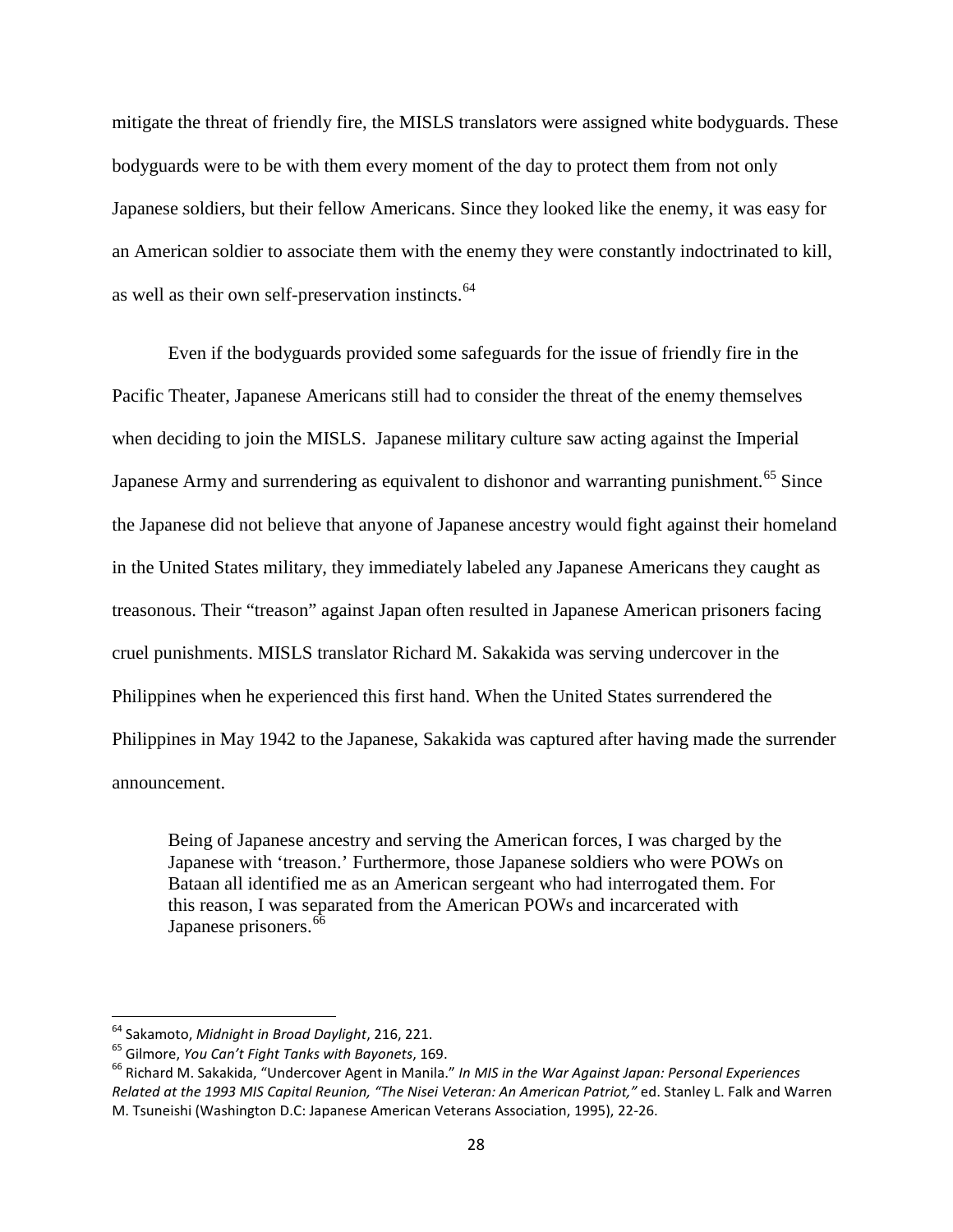He was then subjected to beatings, cigarette burns across his body, and torture from water continuously dripped on his face or shoved down his throat with a hose.<sup>[67](#page-31-0)</sup> Joining the MISLS and serving in the Pacific Theater placed Japanese Americans in situations that could result in possible brutal injury or death at the hands of the Japanese as a form of retribution against them.

While facing so many threats to their safety and the animosity of their own people, how could Japanese Americans, especially the *Kibei*, make the decision to join the MISLS? One of the major reasons that *Kibei* decided to join as translators was because they had such personal relationships to Japan. Even as the war in the Pacific started to come to an end, the MISLS started to increase their efforts. With the end of the war came the daunting effort to rebuild Japan. The war had brought major destruction to Japanese infrastructure and the civilians themselves. Entire cities or major sections were destroyed; food, clothing and other supplies had become scarce; multitudes had been left killed or injured.<sup>[68](#page-31-1)</sup> Rebuilding not only Japan but American-Japanese relations would take a lot of effort and many MISLS members wanted to become a part of it. They would serve as links between the Japanese people and American occupying forces by facilitating communication with civilians and former Imperial Army soldiers.[69](#page-31-2) Since the *Kibei* had lived in Japan at some point in their lives, many of them had formed attachments to both the country and the relatives or friends who lived there. Joining the MISLS would give them the opportunity to work alongside the people they knew in order to rebuild Japan in a way that was beneficial to both countries.<sup>[70](#page-31-3)</sup>

<span id="page-31-0"></span> <sup>67</sup> Sakakida, "Undercover Agent in Manila," 22-26.

<span id="page-31-1"></span><sup>68</sup> Akiria Miuri, "Akiria Miuri," in *"The Good War": an oral history of World War Two*, ed. Studs Terkel (New York: Pantheon Books, 1984), 203-207.<br><sup>69</sup> Weckerling, "Japenese Americans play vital role," np.<br><sup>70</sup> Matsui, "Teaching at the Military Intelligence Service Language School," 4-8.; Totten III, "From Morotai to

<span id="page-31-2"></span>

<span id="page-31-3"></span>Mindanao," 34-38.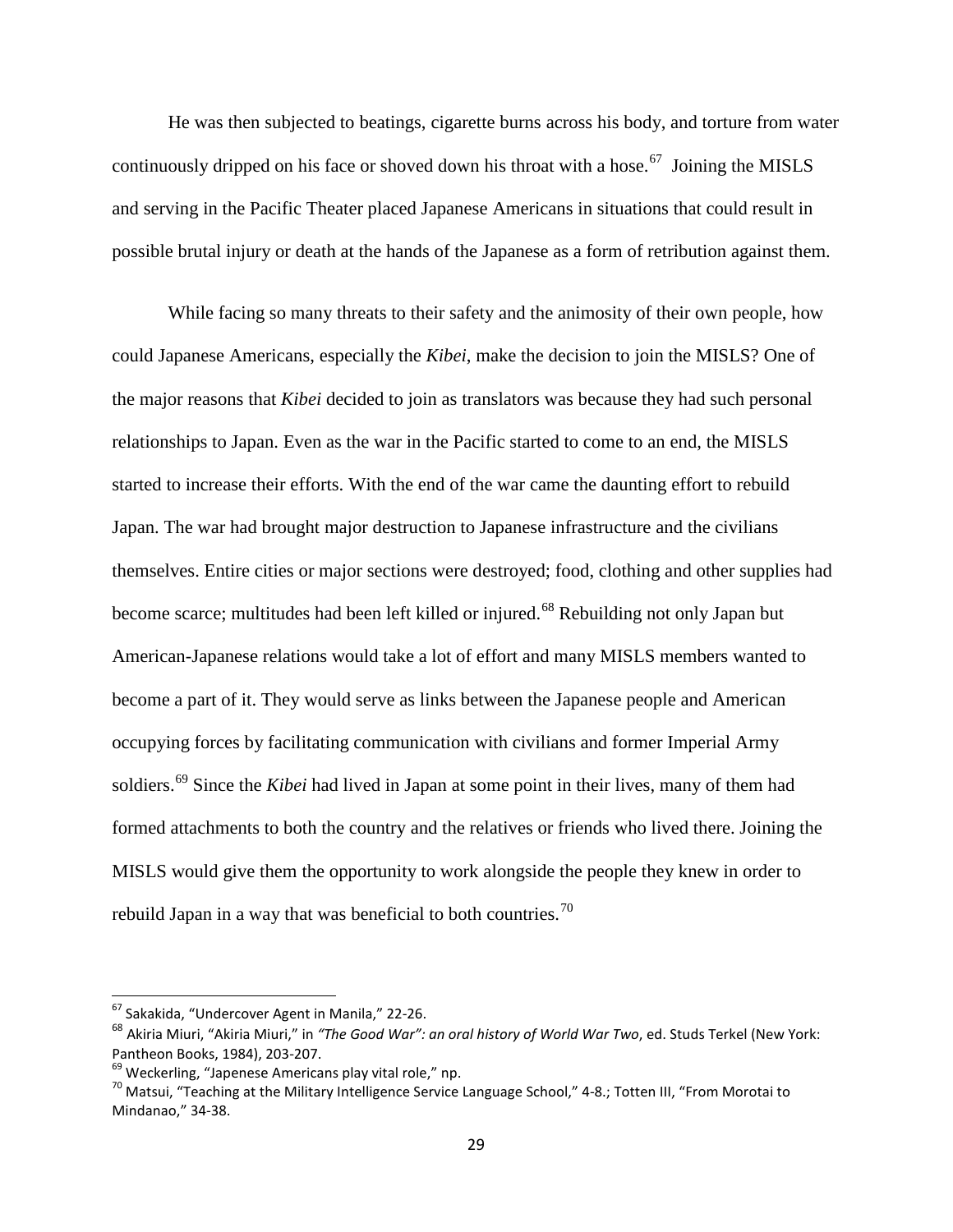Working with the MISLS would also give both *Kibei* and *Nisei* the opportunities to become more in touch with their Japanese heritage. While *Issei* would try and instill Japanese culture and values within their family's lives, *Kibei* and especially *Nisei* were exposed to American culture. Through public education, exposure to friends of other ethnicities, and popular culture, Japanese Americans were encouraged to move away from their parent's culture and assimilate into their new country as American citizens. This meant that many Japanese Americans did not always have access to their family's cultural roots. For many who did have this access, they did not always embrace it in the attempt to follow their own personal ambitions or become more appealing to their non-Japanese friends.[71](#page-32-0) By joining the MISLS, *Nisei* and *Kibei* were given access to education about Japanese language and culture. To some, their experience as translators was a "wonderful and rare experience" that "gave them their livelihood and more than anything else a capacity to appreciate the culture and beauty of their ancestral  $land."72$  $land."72$ 

The Japanese Americans who served with the MISLS had many things in common with those who served in combat with the  $100<sup>th</sup>$  Battalion and the  $442<sup>nd</sup>$  Regiment. Both groups had experienced the racism that caused the American public to see them with mistrust and the federal government to feel a need to evacuate them and their families to the internment camps. Military service was for *Nisei* and *Kibei* in both groups a way to prove that they were loyal citizens and it was wrong of other Americans to doubt them just because of their race. It was a way to prove that they had the right to be treated equally as American citizens because they were performing their civic duties as one. It was also seen as a way to protect their families.

<span id="page-32-1"></span><span id="page-32-0"></span><sup>&</sup>lt;sup>71</sup> Sakamoto, *Midnight in Broad Daylight*, 19, 39.<br><sup>72</sup> Matsui, "Teaching at the Military Intelligence Service Language School," 4-8.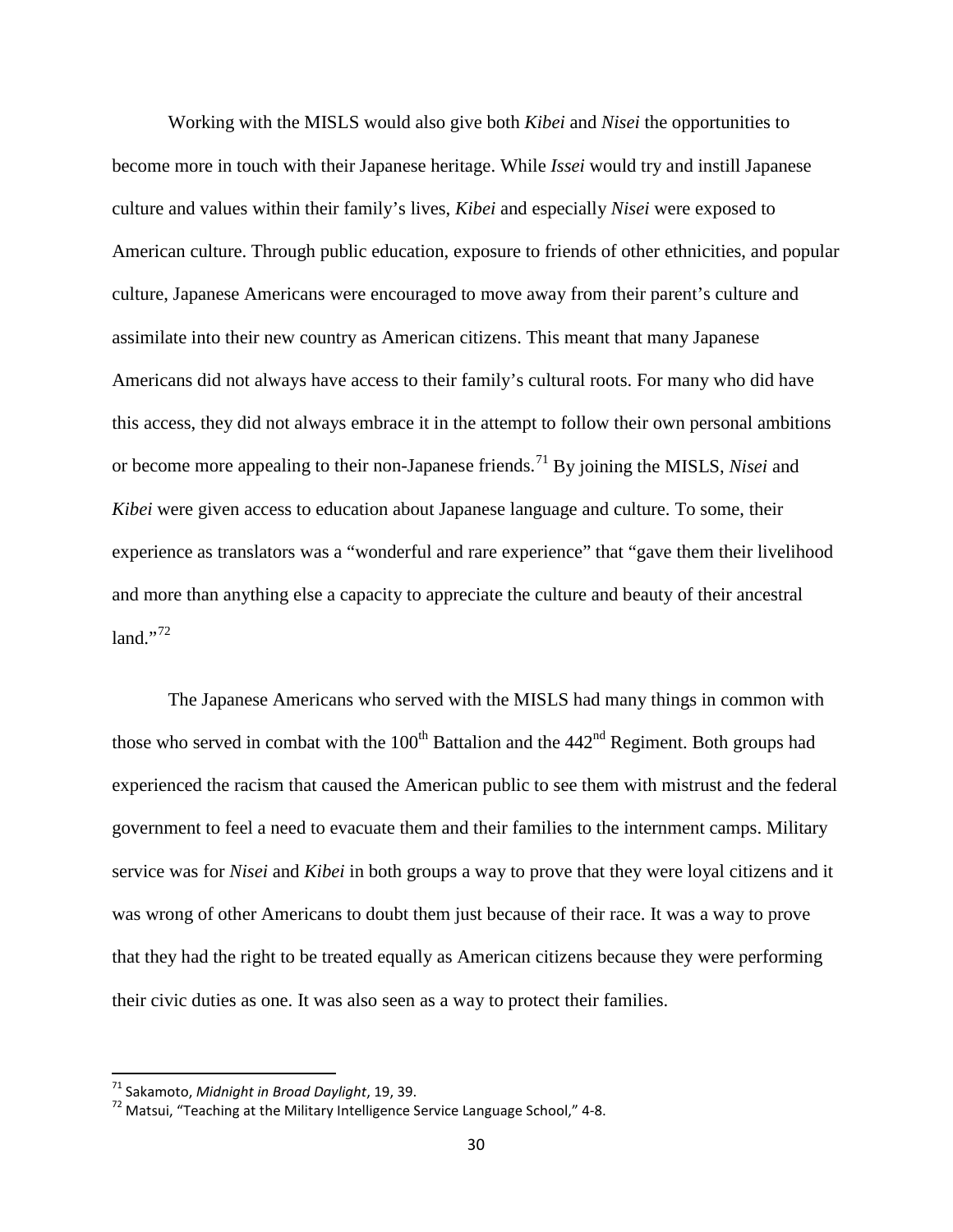Despite these similarities, there were differences in what those in the MISLS and the combat units had to consider in making their decisions. MISLS members, especially *Kibei*, had to prove themselves not only to the rest of the country, but to other Japanese Americans as well. Their background made them targets for blame and judgment that forced them to feel the need to prove themselves more than other *Nisei*. The nature of their work placed them in greater danger from friendly fire on the front lines in the Pacific Theater as well as from Japanese soldiers punishing them from serving with the Americans. However, many saw the opportunities they had for their people after the war as worth the risk. The linguistic and cultural skills that originally brought them so much hate made them vital for both the war effort and the rebuilding of Japan that would take place once the war was over. Once the war was finished, they could use their positions with the MISLS to facilitate the reconstruction of Japan and American-Japanese relations. They did so in the hope that they would be able to rebuild the culture that made them who they were and help promote it in a way that encouraged prejudice against their people to end.

#### **Japanese Americans and Citizenship Renunciation:**

While many *Nisei* and *Kibei* made the decision to serve in the United States military in either a combat role or with the MISLS, not all of them chose to do so. Some decided to reject the idea of military service and instead took the more extreme action of renouncing their American citizenship entirely. Even though Japanese Americans experienced similar circumstances regarding racist treatment and placement within the camps, they interpreted these circumstances in different ways. These different interpretations led to a rift within the Japanese American community that only continued to widen as the pressures they faced grew.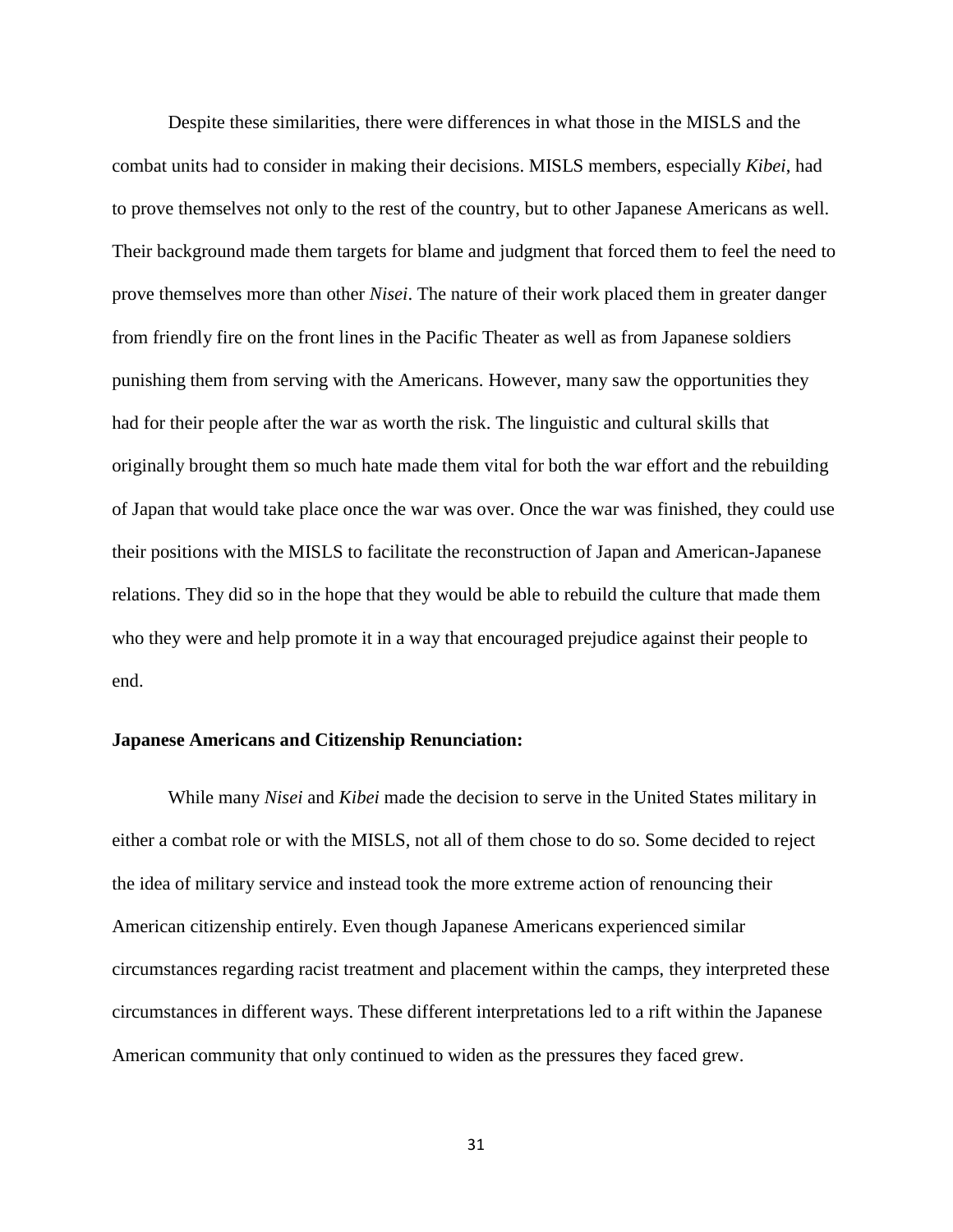When the process of evacuation to the camps first began, many Japanese American citizens were filled with bitterness and resentment over their treatment. They had argued that it violated their  $5<sup>th</sup>$  and  $14<sup>th</sup>$  Amendment rights and was therefore unconstitutional. It was obvious to those in the camps that their incarceration was based solely on racial motivations and not military necessity as General DeWitt claimed. Stanley Hayami, a *Nisei* who was sent to the Heart Mountain internment camp in Wyoming, recognized that racial prejudice was involved even as a teenager:

Do I think racial prejudice was involved? Yes I do. If it were not, how does one account for the fact that German and Italian aliens were not evacuated while Jap. American citizens as well as Japanese aliens were evacuated. Don't tell me we were the more dangerous.<sup>[73](#page-34-0)</sup>

Even before the attack on Pearl Harbor, German American citizens had long been creating their own cultural communities like the Japanese. Formation of strong cultural communities was often seen by the American public as an attempt to only foster foreign cultures while resisting integration into American culture. It was seen as a threat to American identity and was one of the reasons that Japanese communities were suspected of sabotage and targeted for persecution.<sup>[74](#page-34-1)</sup> Yet the German American community had formed their own cultural communities as well. During the war, minority German American communities supported groups such as the German American Bund mobilized thousands of German Americans in support of Hitler. German spies had been caught and submarines had been destroyed along the East Coast as well.<sup>[75](#page-34-2)</sup> Both Japanese Americans and German Americans were descendents of enemy nations during World War II, but the tangible threat some minority German American groups posed was

<span id="page-34-0"></span> $^{73}$  Stanley Hayami, December 14, 1942, Guide to the Stanley Hayami Diary, 49, Online Archive of California, [http://www.oac.cdlib.org/view?docId=tf687004zq;developer=local;style=oac4;doc.view=items.](http://www.oac.cdlib.org/view?docId=tf687004zq;developer=local;style=oac4;doc.view=items)<br><sup>74</sup> Asahina, Just Americans, 80.<br><sup>75</sup> Asahina. Just Americans. 79.

<span id="page-34-1"></span>

<span id="page-34-2"></span>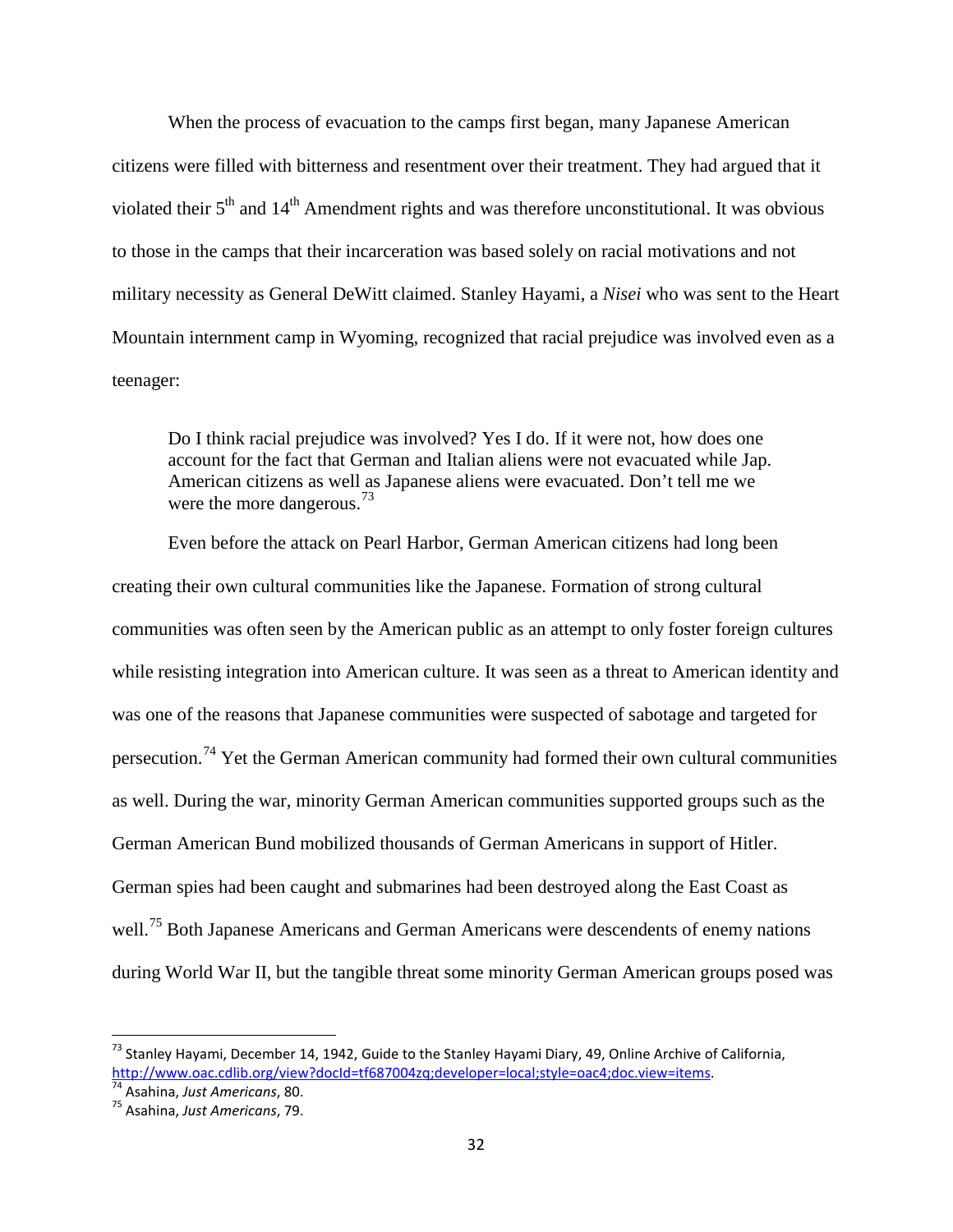ignored in favor of persecuting Japanese Americans. This was done in spite of the fact that there was no concrete proof of Japanese American sabotage. To many Japanese Americans, this was evidence that even though they held rights as American citizens, they would never be treated as such because of the racial prejudice against them.

Once inside the camps, the feeling of rejection by their own country could become exacerbated by the conditions inside the camps. Interned Japanese Americans had to deal with the issues of inadequate housing and facilities, being kept under armed guard at all times, and discrimination in any employment they had.<sup>[76](#page-35-0)</sup> Many tried to fix these problems by exercising their rights as citizens under the  $1<sup>st</sup>$  Amendment; they would hold protests, night vigils, and general strikes against camp authorities. However, much of the American public viewed internment in itself as proof of Japanese American disloyalty. Any protests that the internees made only further proved their beliefs.<sup>[77](#page-35-1)</sup> If Japanese Americans used their rights, they could be seen as disloyal. If they did not use their rights, their problems would go unaddressed.

Resentment towards their poor treatment as citizens led to the growth of pro-Japanese sentiment within the internment camps. As the United States began enforcing evacuation of citizens with Japanese ancestry to the camps, Japanese propagandists took advantage of the situation to promote anti-American sentiments. The propaganda focused on the idea of the "Greater East Asia Co-Prosperity Sphere," which they argued was a mutual partnership to protect Asian nations against racist and imperialistic intentions of Western nations. Use of internment camps and slew of nativist propaganda against Japanese Americans was proof that

<span id="page-35-0"></span> $^{76}$  Collins, "Disloyalty and Renunciation," 19.<br> $^{77}$  Ibid., 19-20, 22.

<span id="page-35-1"></span>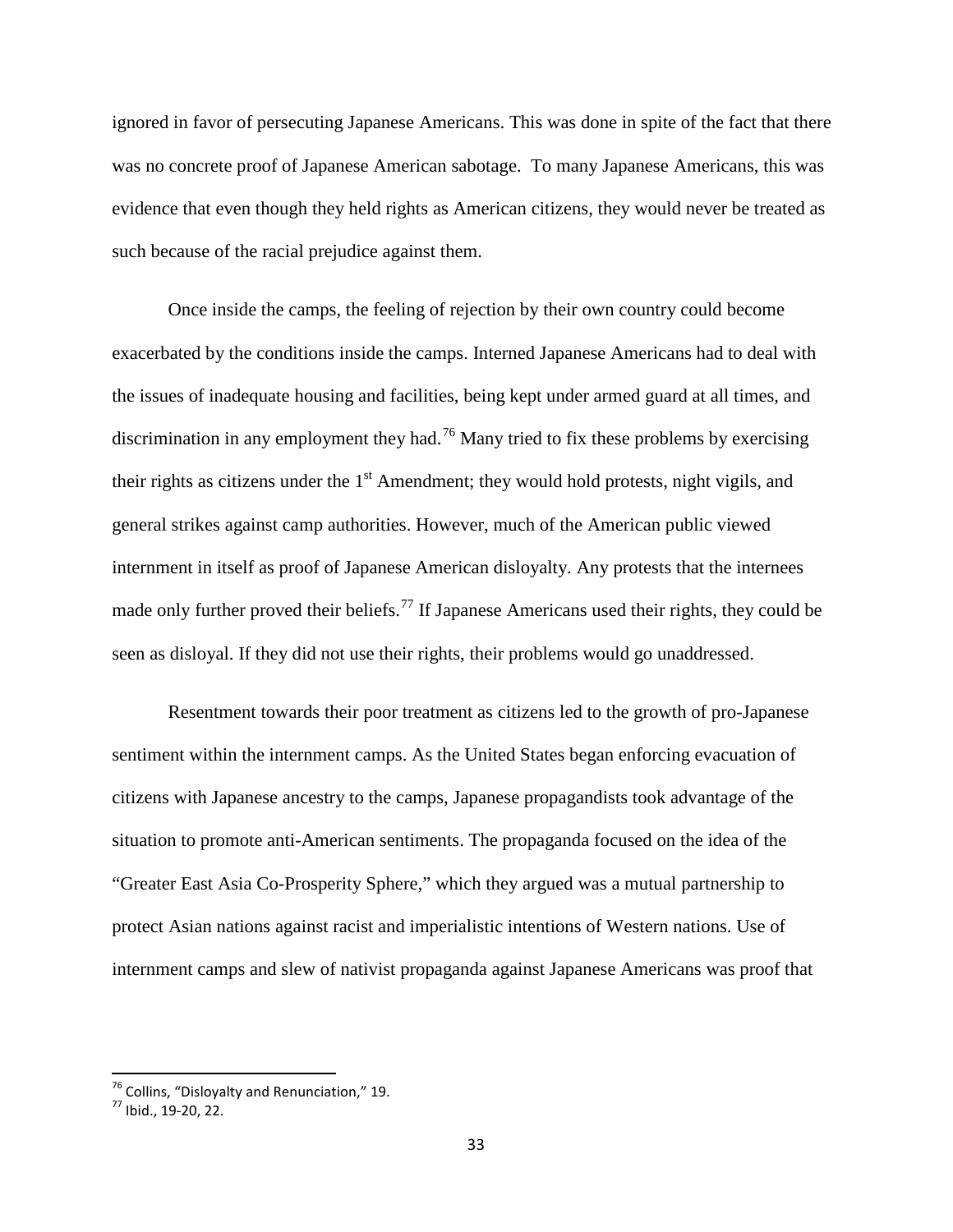the United States had negative intentions for Asian peoples.<sup>[78](#page-36-0)</sup> To a more extremist minority within the camps, the arguments found in Japanese propaganda reflected how they interpreted their experiences with American racism and the camps. Their disillusionment eventually led some to renounce their American citizenship in order to repatriate back to Japan.

Those in the internment camps who wanted to renounce their citizenship and repatriate to Japan began to form pro-Japanese, pro-repatration organizations called the *Hokoku Seinen-Dan*. These groups often used tactics of violence or peer pressure to call attention to their position and gain support among the Japanese American community within the camps.<sup>[79](#page-36-1)</sup> One notable example is the riot that occurred in the Manzanar Assembly Center on December  $7<sup>th</sup>$ , 1942. Pro-Japanese groups consisting of *Issei* and *Kibei* held a celebration within the camp for the anniversary of the attack on Pearl Harbor. When other groups of Japanese Americans tried to stop the celebration, a riot broke out between the two groups that resulted in one death and the injury of several others. As camp military police tried to take control, rioters began throwing stones and could only be suppressed by the use of tear gas. $80$  The violence within the camps did not stop when protests and riots were suppressed. Groups like the *Hokoku Seinen-Dan*  continually used beatings and other threats of violence to convince young Japanese American men to join their ranks and renounce their citizenship.

While disillusionment caused by experiences of American racism and influence from Japanese propaganda influenced more extreme Japanese American's decision making, it is not enough to fully explain why others decided to renounce their citizenship. It was not until the loyalty questionnaire was distributed through the camps that calls for renunciation and

<span id="page-36-2"></span>

<span id="page-36-1"></span><span id="page-36-0"></span><sup>&</sup>lt;sup>78</sup> Asahina, *Just Americans*, 39.<br><sup>79</sup> Christgau, *"Enemies,"* 156-57.<br><sup>80</sup> Havami, Guide to the Stanley Hayami Diary, 11.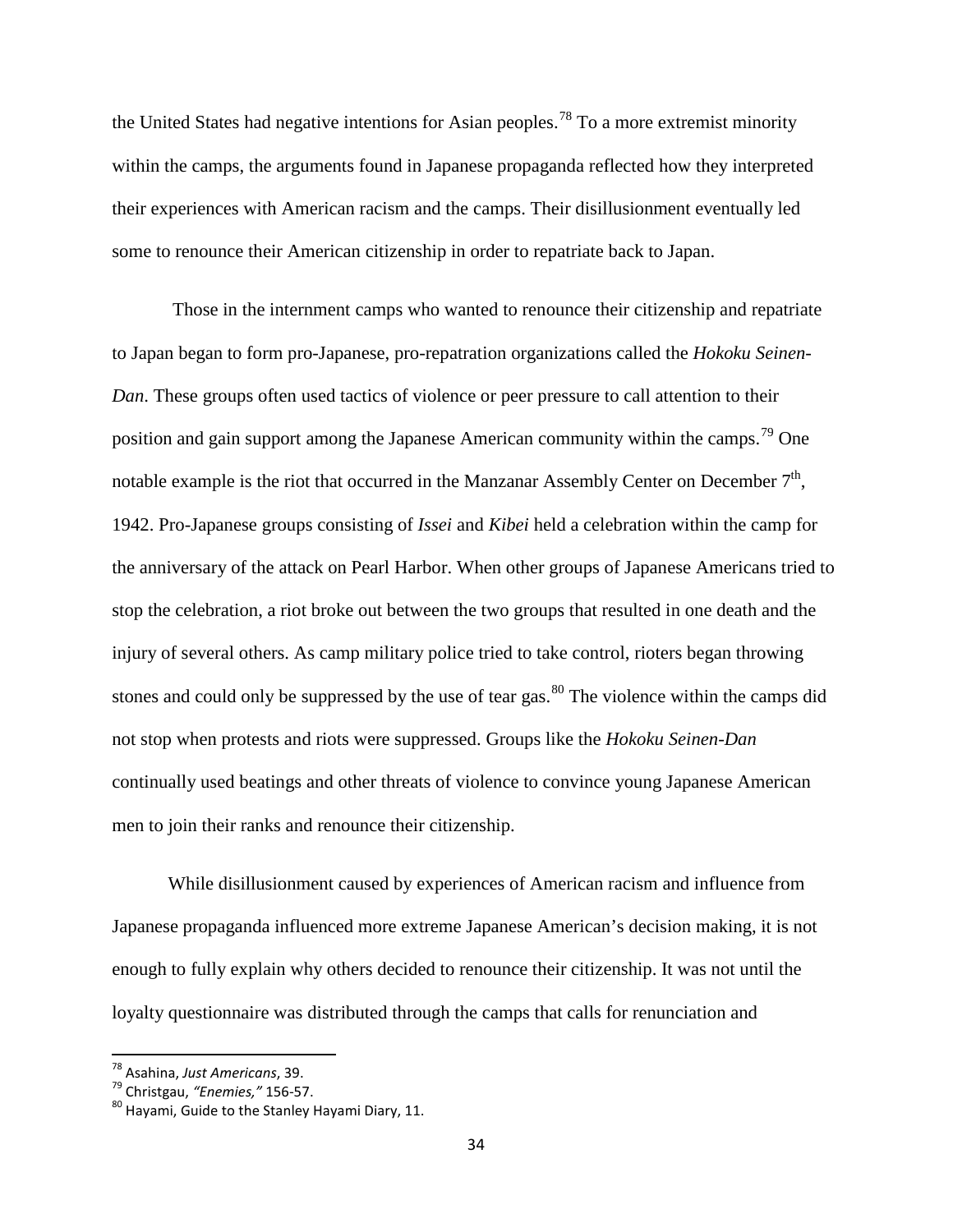repatriation really began to increase. When it came to answering Questions 27 and 28, *Nisei* and *Kibei* were placed into a bind. While they could answer yes to both questions if they chose, their *Issei* parents could not because they were not American citizens. Since they were not American citizens, they were not allowed to join the United States military and would become stateless people if they forswore allegiance to Japan and the emperor.<sup>[81](#page-37-0)</sup> When deciding how to answer, Japanese Americans had to consider what would happen to their families when they answered the questionnaire.

Japanese Americans who eventually served in both combat units and the MISLS program answered yes to both questions because they believed it would save their families. By proving their own loyalty, perhaps their *Issei* parents would be spared from deportation. However, many other *Nisei* and *Kibei* believed that military service would put their families into jeopardy, not save them. If they answered yes to these questions and were drafted into the military, they would be removed from the camps for service and there was no guarantee that the *Issei* would not be deported while they were gone. Men of draft age were often pressured by their families to answer no on the questionnaire and renounce their citizenship so that the family could be repatriated together rather than be separated. [82](#page-37-1) *Nisei* and *Kibei* also had to face pressures the *Hokoku Seinen-Dan* placed upon their families. Because of the threat of beatings they placed on any *Nisei* or *Kibei* who answered yes to the loyalty questionnaire, Japanese Americans feared that the group would come after their own family as punishment.<sup>[83](#page-37-2)</sup> Fear for their physical safety could be enough to pressure many into refusing to fill out the questionnaire and serve in the military.

<span id="page-37-0"></span><sup>&</sup>lt;sup>81</sup> Collins, "Disloyalty and Renunciation," 30.<br><sup>82</sup> Christgau, "*Enemies,*" 148.<br><sup>83</sup> Ibid., 163.

<span id="page-37-1"></span>

<span id="page-37-2"></span>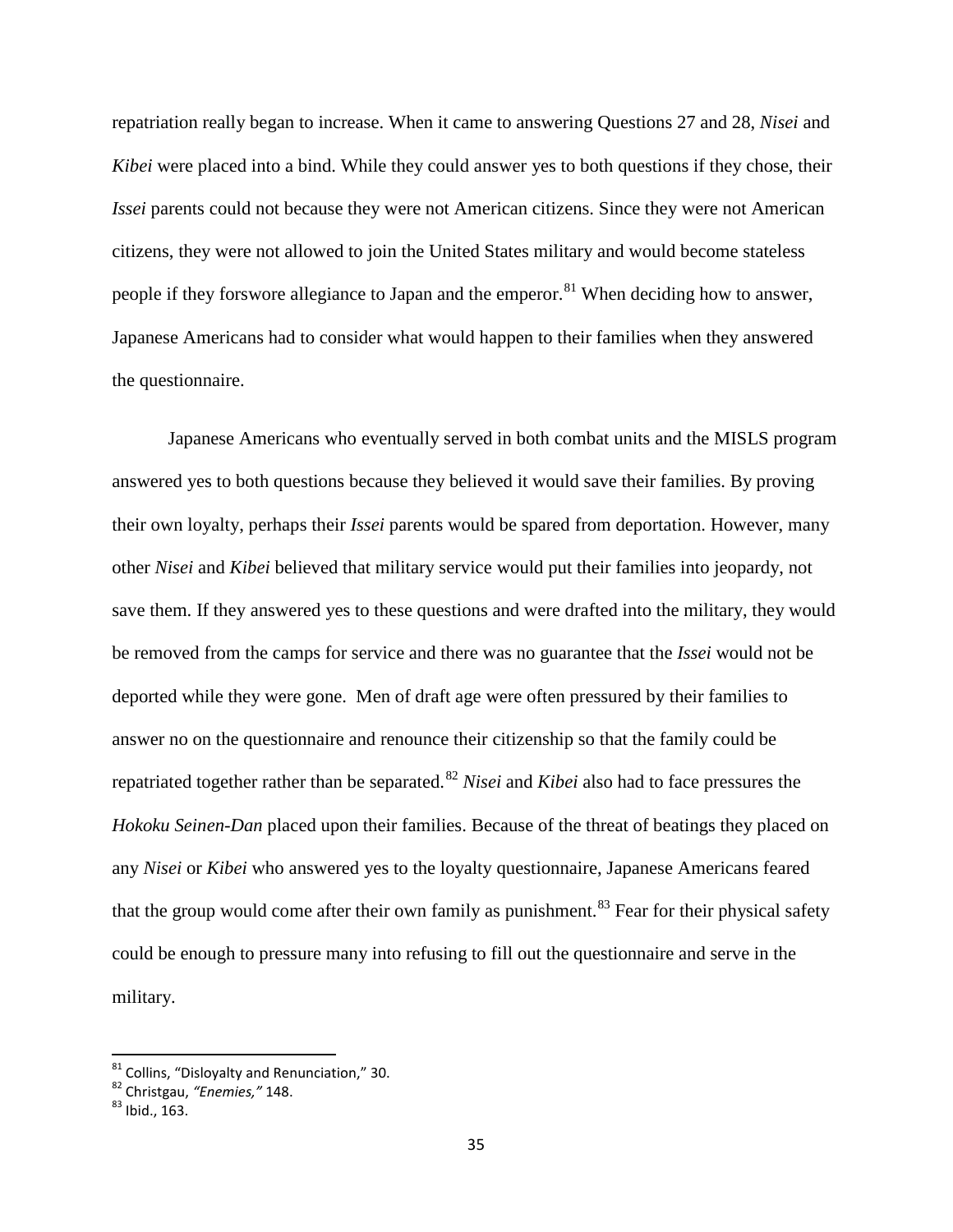Many also refused to fill out the questionnaire and renounced their citizenship specifically to avoid personally serving in the military. The growing sense that they would not be treated like American citizens because of their race despite their rights under the  $14<sup>th</sup>$ Amendment, many questioned why they should fight for the country that did not respect them. Since they were not treated as citizens, why should they perform military service if that was the civic duty of citizens? As a form of protest to their second-class citizen treatment, some Japanese Americans would rip apart copies of their birth certificates or refuse to sign the loyalty questionnaire.<sup>[84](#page-38-0)</sup> In addition to refusing military service as a protest to treatment, they also refused as a protest in favor of their own safety. While other Nisei and Kibei saw segregated military units like the  $100<sup>th</sup>$  Battalion and the  $442<sup>nd</sup>$  Regiment as the way to highlight their own abilities, others saw it as a way to ensure their own safety. By segregating Japanese Americans into their own units, it would be easier to put them into the line of fire ahead of white troops. In addition, by avoiding military service they could also avoid possible retribution from the Japanese. By signing the loyalty questionnaire and serving with the United States military, they showed that they had turned against Japan and would therefore be deemed as traitors. If they or their families were ever deported after the war, they feared they would be subject to punishment.[85](#page-38-1)

By the time the use of the loyalty questionnaire ended, over 5000 Japanese Americans had answered negatively and rejected military service. With the overwhelming negative questionnaire answers as well as the presence of violent outbursts within the internment camps, it became difficult for government officials trying to argue that most Japanese Americans were loyal to the United States in order to gain support for allowing Japanese Americans to join the

<span id="page-38-0"></span><sup>84</sup> Collins, "Disloyalty and Renunciation," 32-33. <sup>85</sup> Christgau, *"Enemies,"* 150-151.

<span id="page-38-1"></span>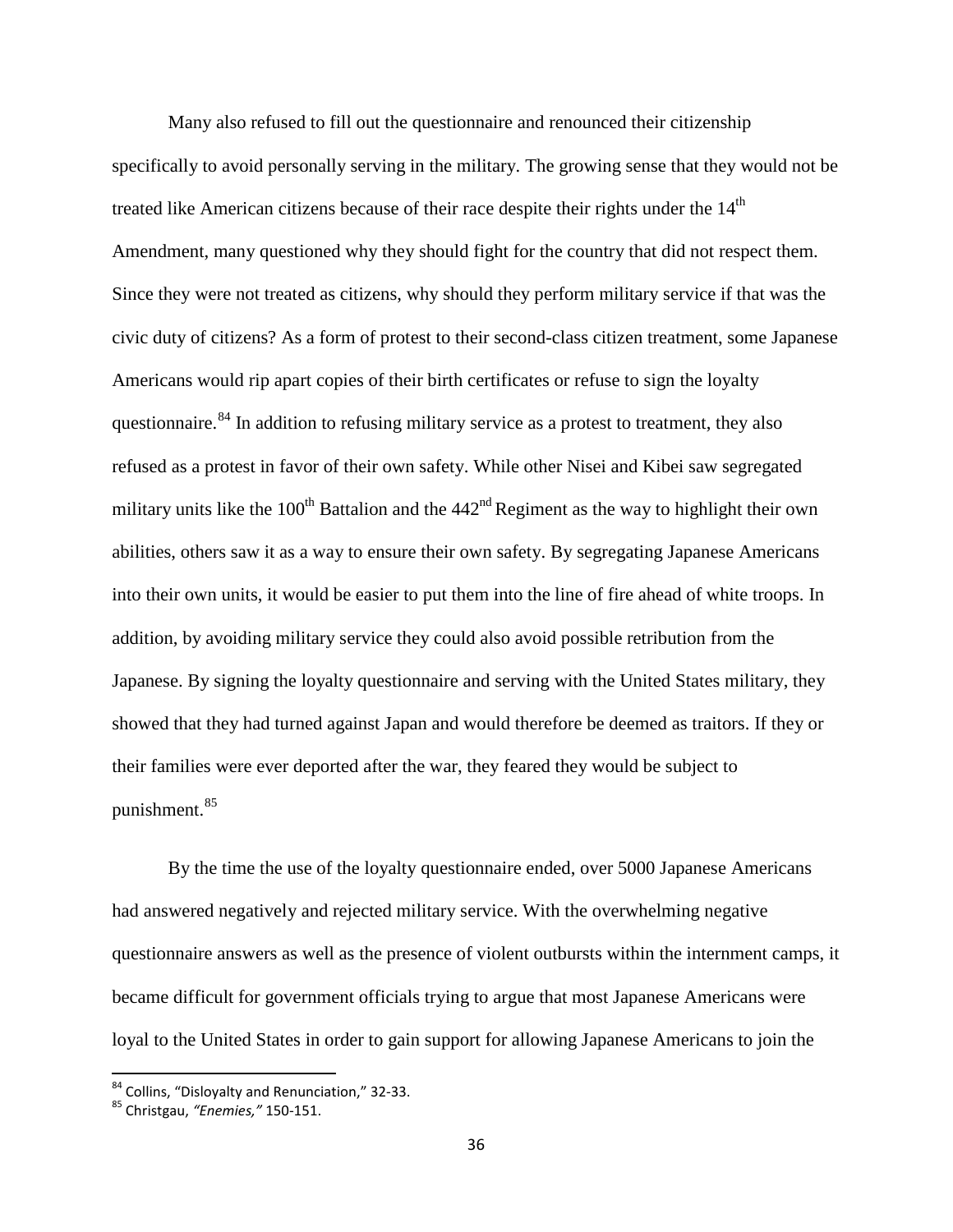military. Groups such as the *Hokoku Sensei-Dan* seemed to confirm the public's fear that the Japanese Americans were working in league with the Japanese. The turmoil they caused within the camps between themselves and Japanese Americans supporting the military only worsened the situation. The difficult nature of deciding how to answer the loyalty questionnaire resulted in divisions within the internment camps. Masao Watanabe remembered how he felt about those who refused to serve in the military:

It was tough from one extreme to the other, and how do you weigh something like that, two entirely opposite philosophies. And I'm sure they thought they were doing what they thought was right, and we sure thought what we were doing was right. So it's just two opposite philosophies that were not melding together. So it's hard to say. I knew at the time we were...very bitter, and mad. It's just a matter of, "Gee, what these guys did was so much." And then it's negated by a few guys, "no-nos" or something. It was just too much.<sup>[86](#page-39-0)</sup>

Japanese Americans who decided to serve in the military were bitter towards those who wanted to renounce their citizenship and repatriate. As part of the military, they were risking their lives to prove to the American public that they were loyal to the United States and that they should not have been placed in the camps. Even though they could understand why some people decided to answer the questionnaire negatively, they could not allow their efforts to be jeopardized.

The federal government's solution to the problem rejecters posed was to separate out those who were a "disgrace and shame to their brother Japanese Americans" from the rest of the men and women in the camps and repatriate them to Japan.<sup>[87](#page-39-1)</sup> On July  $1<sup>st</sup>$ , 1944, President Roosevelt signed order PL 405 allowing Japanese American citizens to legally renounce their citizenship. Anyone who chose to renounce their citizenship was then deported to the Tule Lake

<span id="page-39-0"></span><sup>&</sup>lt;sup>86</sup>Masao Watanabe, interview by Tom Ikeda, June 19, 1998, Segment 28, transcript, Densho Visual History Collection, Densho Digital Archive.

<span id="page-39-1"></span><sup>87</sup> Christgau, *"Enemies,"* 160-161.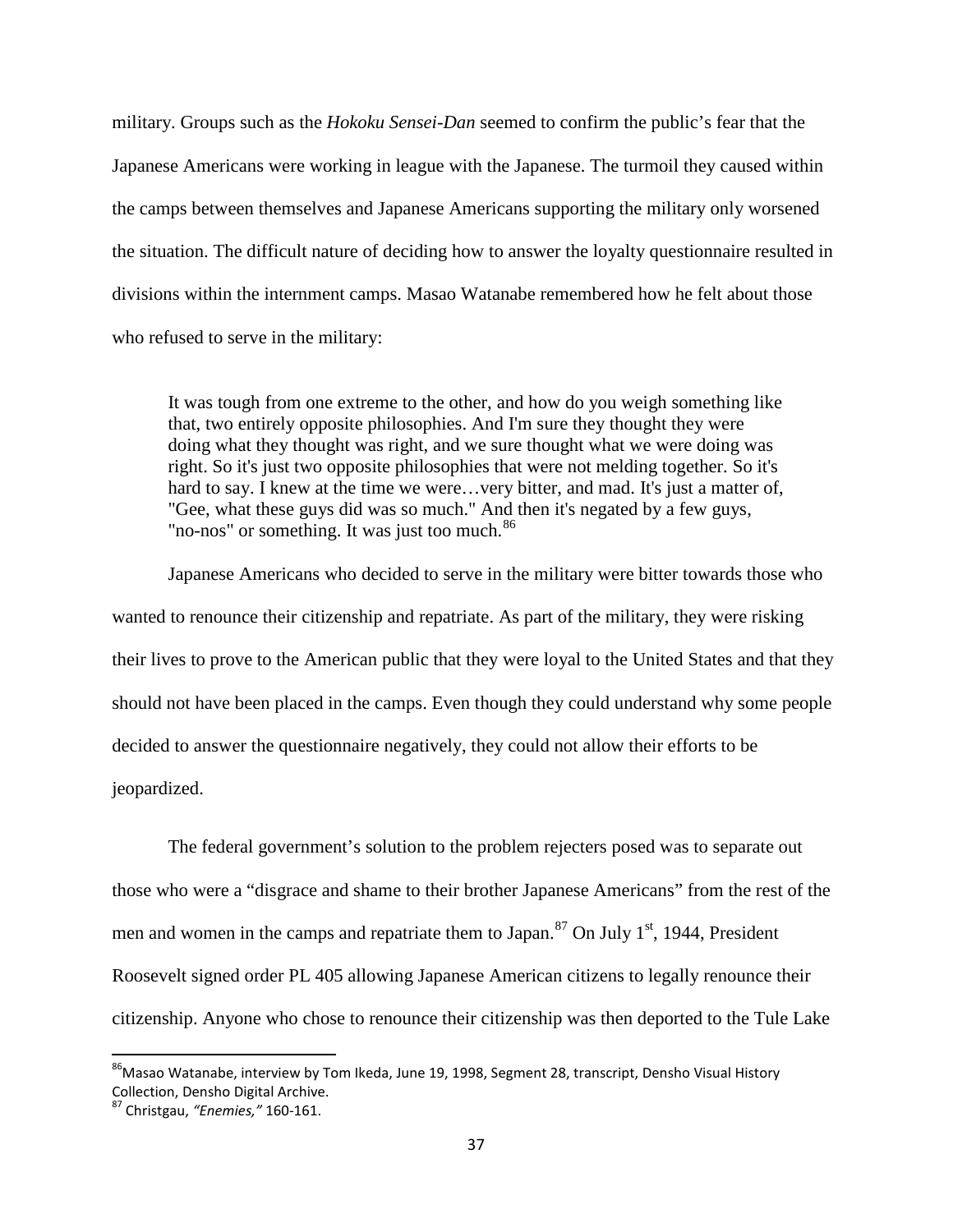Relocation Center in California as a form of segregation from the rest of the internees. From there, the internees would be sent to Fort Lincoln in Bismarck, North Dakota where they would stay until they could be sent to Japan.<sup>[88](#page-40-0)</sup> 5000 Japanese Americans willingly took the offer to fully renounce their citizenship and be segregated in new camps. As they felt more rejected by the public, the government, and those inside the camps, Japanese Americans saw rejecting American citizenship to move to Japan as the better option. With West Coast communities still holding antagonism towards those of Japanese descent, they believed that even if they were released from the internment camp when the war ended, they would still have to suffer persecution and violence because of their race. Repatriation would let them avoid being forced back into hostile communities.<sup>[89](#page-40-1)</sup>

Despite there being a vocal minority of Japanese Americans that favored the movement to repatriate them to Japan, there were some who had second thoughts about the decision to renounce their citizenship. Once segregated away from their families and the pressures of serving in the military, they questioned whether losing their citizenship was something that they really wanted. However, after the war ended in September, 1945, the Justice Department announced that they were to be deported to Japan starting November 15 of that year.<sup>[90](#page-40-2)</sup> That left very little time for those in the camps to appeal their decisions to renounce citizenship. Many of those who changed their mind and wanted to keep their citizenship sought legal help from Wayne Collins, a lawyer working with the Northern California American Civil Liberties Union. In the case *Korematsu v. The United States*, they argued that the federal government did not have the constitutional authority to evacuate Japanese Americans to concentration camps. Because the

<span id="page-40-0"></span>**<sup>88</sup>**Ibid., 155, 160-161.; "Move 650 Disloyal Japs to Alien Internment Camp," Chicago Daily Tribune (Chicago, IL), Feb.12, 1945, <u>http://search.proquest.com/docview/177028122/9D4D3EA112A04BAEPQ/40?accountid=2694</u>.<br><sup>89</sup> Christgau, "*Enemies,*" 158-159.<br><sup>90</sup>Ibid., 167.

<span id="page-40-2"></span><span id="page-40-1"></span>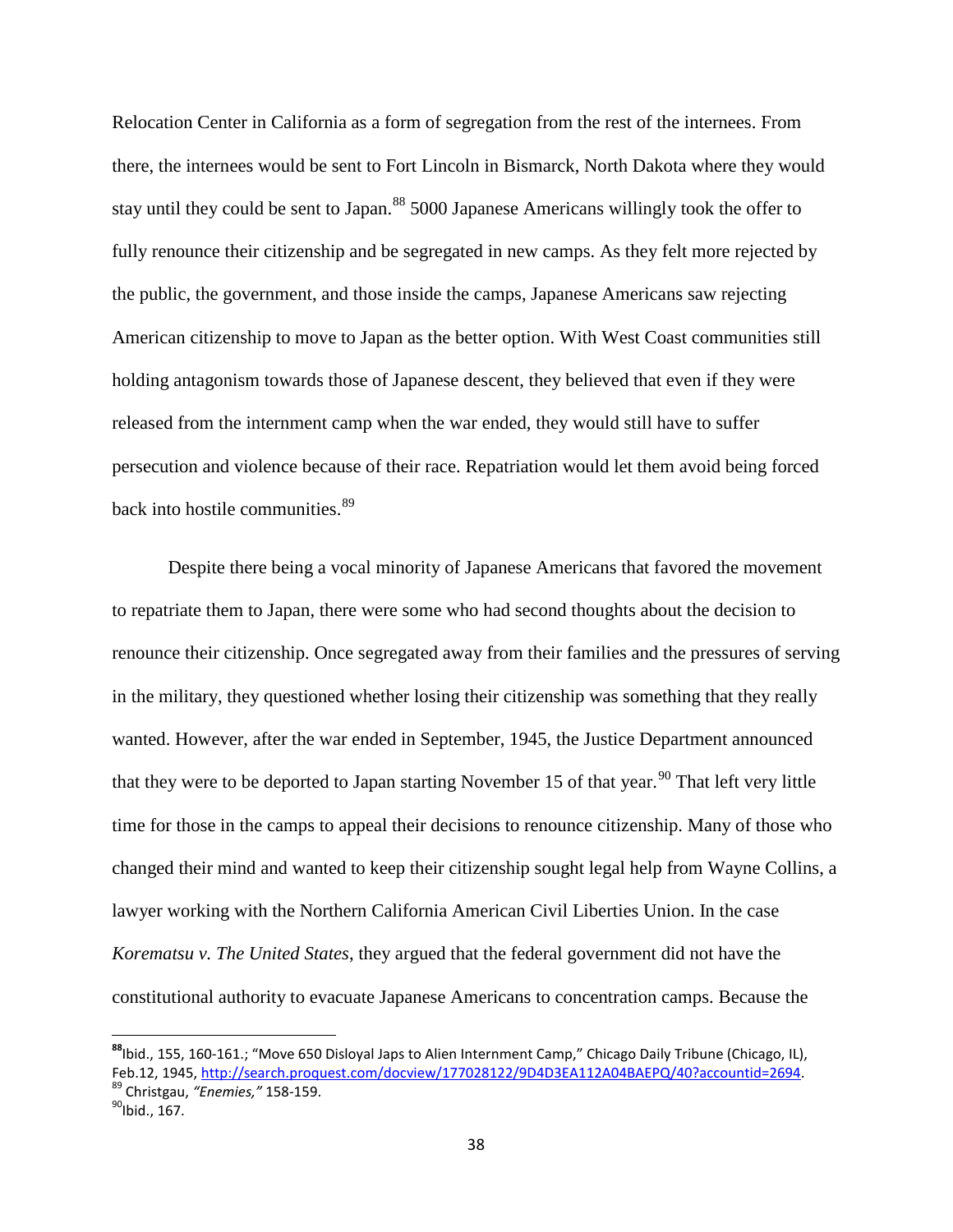camps placed them in situations of duress and coercion that forced them to feel the need to renounce their citizenship, the renouncements made by Japanese American citizens were not valid. $91$ 

In the end, the Justice Department eventually allowed those who renounced citizenship to formally request that their original renunciation be revoked; however, the legal process and court proceedings would take many years to complete for each individual. Since the arguments posed in *Korematsu v. The United States* were not heard until November 1<sup>st</sup>, many of the internees had already been deported to Japan where they would then have to wait.<sup>[92](#page-41-1)</sup>

Even though Japanese Americans who rejected military service and renounced their citizenship followed a very different path from those who performed military service, many from both groups actually had the same interests in mind when they made their decision. All of them experienced racist policies that limited the rights of themselves and their families. Those on the West Coast had to experience federal removal from their homes based on their race while they watched other ethnic groups remain free. The difference lay in how Japanese Americans chose to deal with what they had experienced. Some decided to take the opportunity the loyalty questionnaire offered them and join the military so that they could prove the judgments made against them wrong. Others, though, became very embittered towards their experience and decided that if their country was not going to respect them as citizens, they would not put their lives at risk for it.

However, there were those who renounced their citizenship not only because it was a form of protest but because they felt that they had to do so. Just as those who volunteered for

<span id="page-41-0"></span><sup>&</sup>lt;sup>91</sup> Christgau, "Enemies," 167-168.<br><sup>92</sup> Ibid., 167-169.

<span id="page-41-1"></span>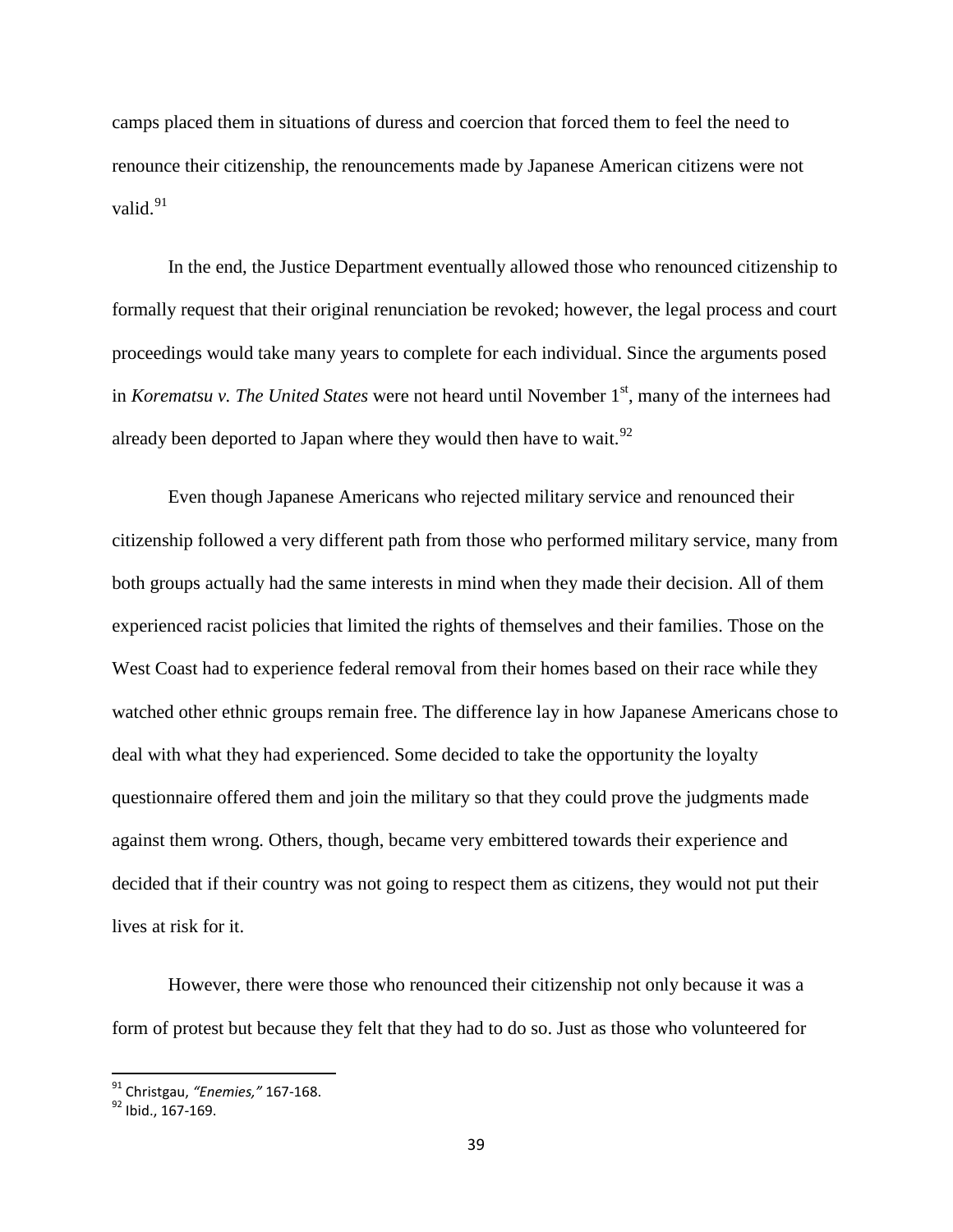military service did so to protect their families, those who rejected military service thought they were doing the same thing. They had to face the possibility pro-Japanese groups such as the *Hokoku Seiden-Dan* that could hurt them or their family if they did not reject military service. They also felt that the only way to keep their family from being separated was by renouncing their citizenship, so that their status as an *Issei*, *Nisei*, or *Kibei* could not be used against them. Rejecting military service would also protect them personally from any Japanese retribution they may face on the battlefield or from white American. Once these pressures were removed though, many Japanese Americans wanted to have their status as American citizens returned which shows that they had done so only as a result of the pressures they faced, not because they truly wished to.

## **Moving Forward:**

As World War II came to an end and the Japanese Americans were released from the internment camps, they had to find a way to come to terms with what they went through. They had gone through the trauma of being persecuted for their race and ancestry, being forced to leave their homes and all of their possessions behind, and being forced to live isolated within the internment camps. But rather than remain passive about their situation, many of them took action to try and find justice for themselves and their communities. However, the actions individuals took could be quite different from each other. While many of them had similar experiences and reasoning that influenced their choices, there were enough unique experiences and concerns that different groups of Japanese Americans had that led to different paths.

While the actions that Japanese Americans took during the war were different in nature, the overlapping reasons that they had for these actions were rooted in one common goal: they

40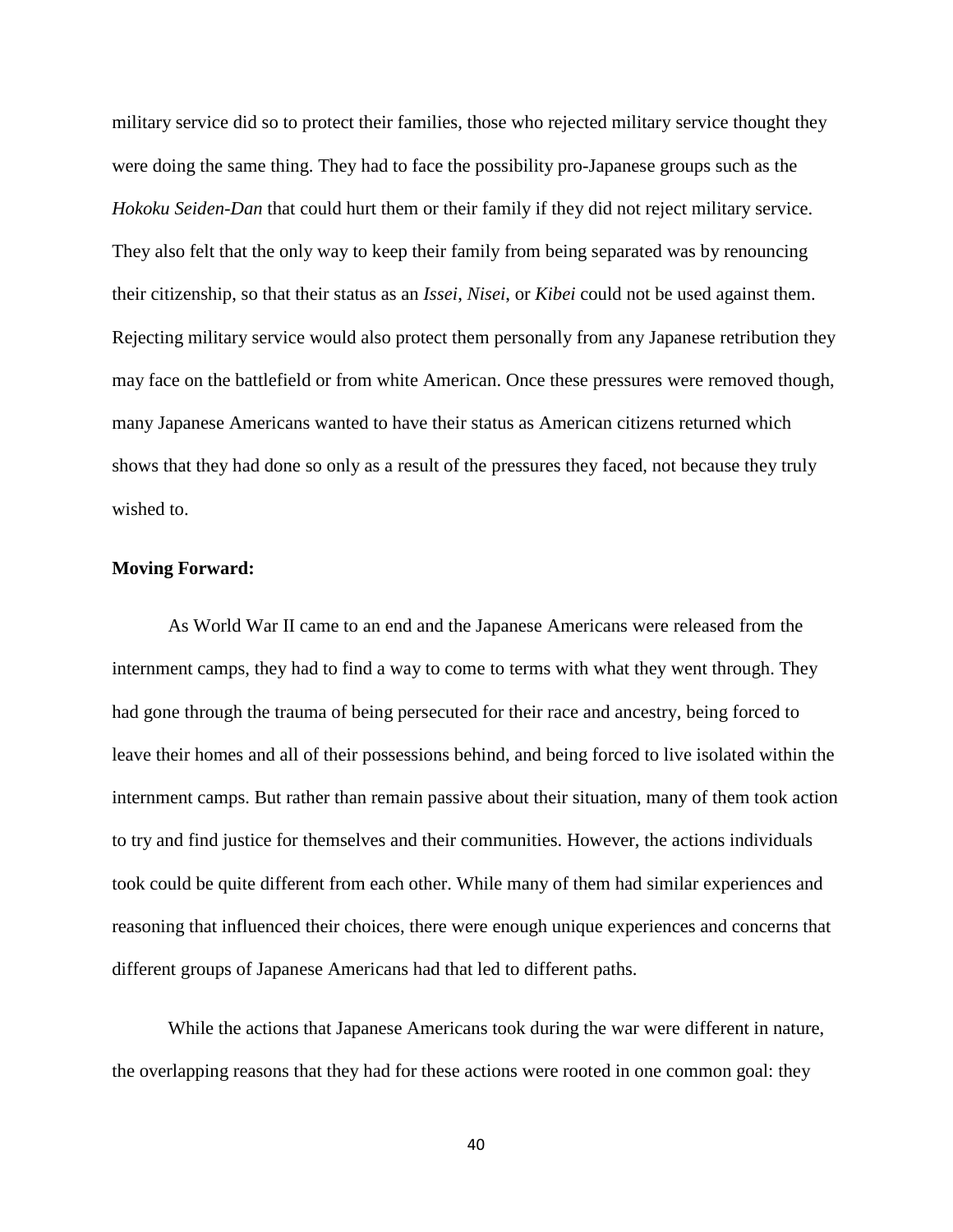wanted to receive respect as citizens and justice for what they had been forced through. Japanese Americans often made the decisions that they did in order to prove to others that they had been wrongfully persecuted, to find freedom from the internment camps, to protect their family's integrity, or to help protect and promote their race and culture from future persecution.

Many Japanese Americans during the war had begun the process of accomplishing these goals. The  $100<sup>th</sup>$  Battalion and the  $442<sup>nd</sup>$  Regiment became one of the most decorated units in American military history. Soldiers like Daniel Inouye from the units gained enough recognition from their service that they were able to enter the political sphere and become Congressmen, making strides in giving Japanese Americans greater political representation and voice. In 1945 when General Douglas MacArthur accepted the terms of armistice from the Japanese, two men from the MISLS, Lieutenant George K. Kayano of San Francisco and Lieutenant Thomas T. Imada of Hawaii, were standing there with him, recognizing their necessity during the war.<sup>[93](#page-43-0)</sup> The case of *Korematsu v. The United States* brought forth by those pressured to give up their citizenship put the issue of racism against Japanese Americans into the public eye and demanded that the injustice done to them be redressed. Whether they served the military in some capacity or not, they paved the way in the ongoing process of seeking justice for what they had gone through that continued long after the war ended.

<span id="page-43-0"></span><sup>93</sup> Weckerling, "Japenese Americans play vital role," np.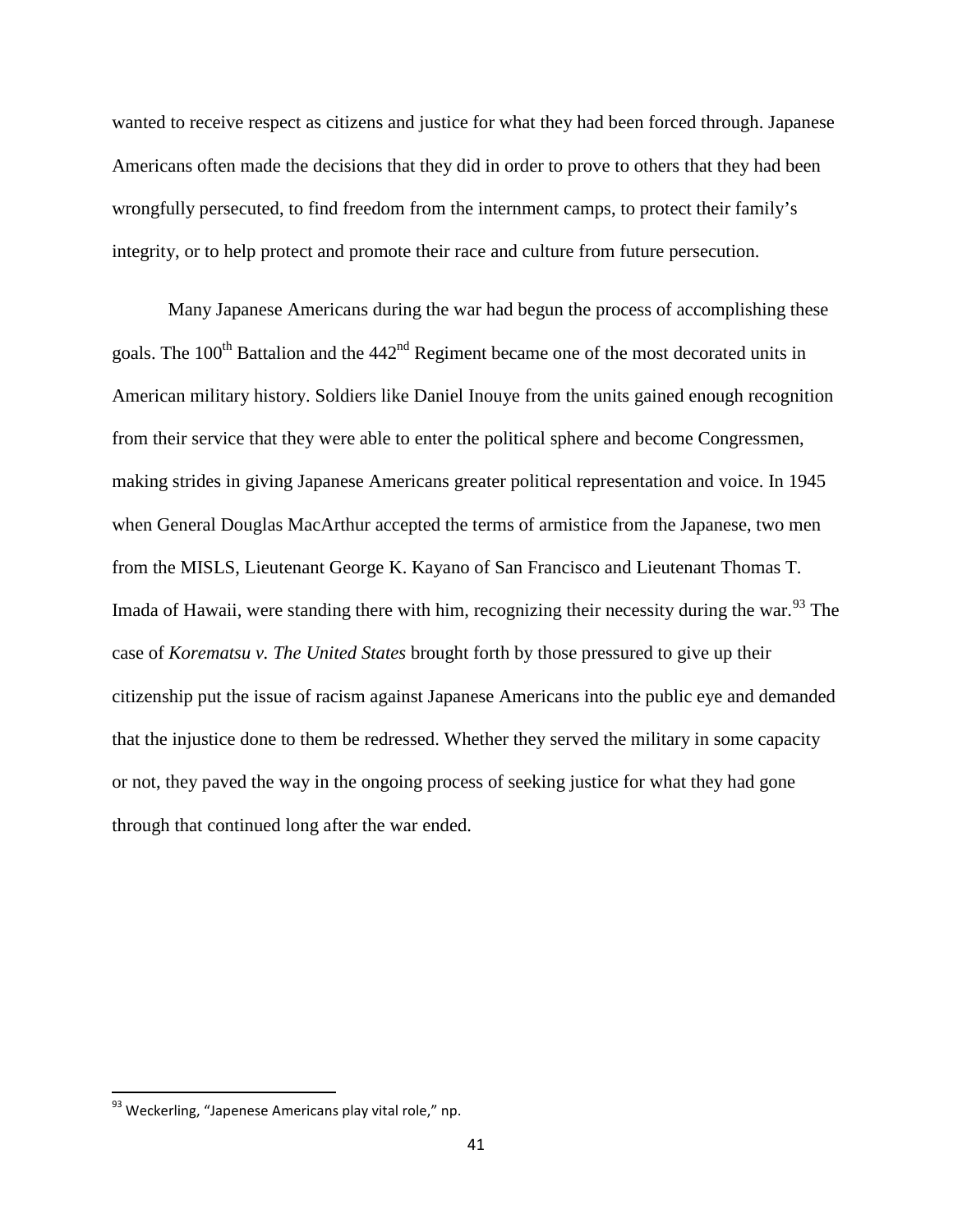## Bibliography

#### **Primary Sources:**

- Garcia, John. "John Garcia." In "*The Good War": an oral history of World War Two.* Edited by Studs Terkel, 19-24. New York: Pantheon Books, 1984.
- Hayami, Stanley. Guide to the Stanley Hayami Diary. Online Archive of California, [http://www.oac.cdlib.org/view?docId=tf687004zq;developer=local;style=oac4;doc.view=](http://www.oac.cdlib.org/view?docId=tf687004zq;developer=local;style=oac4;doc.view=items) [items.](http://www.oac.cdlib.org/view?docId=tf687004zq;developer=local;style=oac4;doc.view=items)

Jabulka, Jan. "Hawaii's Japanese." *Chicago Daily Tribune* (Chicago, Illinois), Jan. 9, 1944.

Kojiro F. Kawaguchi Papers.1999. U.S Army Heritage and Education Center. Carlisle, PA.

Matsui, Takashi. "Teaching at the Military Intelligence Service Language School." In *MIS in the War Against Japan: Personal Experiences Related at the 1993 MIS Capital Reunion, "The Nisei Veteran: An American Patriot,"* edited by Stanley L. Falk and Warren M. Tsuneishi, 4-8. Washington D.C: Japanese American Veterans Association, 1995.

- Miuri, Akiria. "Akiria Miuri." In "The Good War": an oral history of World War Two. Edited by Studs Terkel, 203-207. New York: Pantheon Books, 1984.
- "Move 650 Disloyal Japs to Alien Internment Camp." *Chicago Daily Tribune* (Chicago, Illinois), Feb. 12, 1945.
- Murakami, Henry. "Henri Murakami." In *The Homefront: America during World War II*, edited by Mark Jonathan Harris, Franklin D. Mitchell, and Steven J. Schechter, 109-113. New York: G.P. Putnam's Sons, 1984.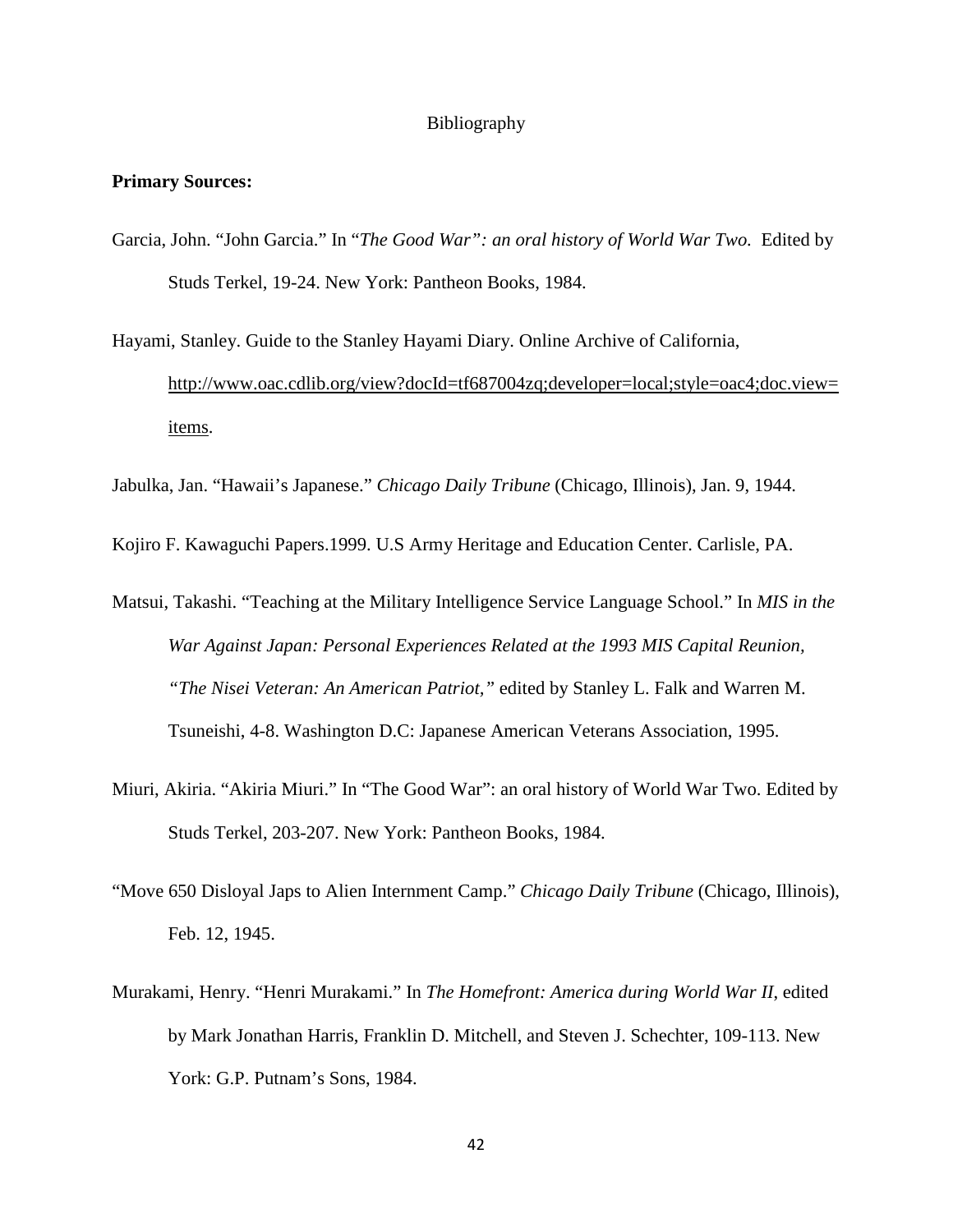Sakakida, Richard M. "Undercover Agent in Manila." In *MIS in the War Against Japan: Personal Experiences Related at the 1993 MIS Capital Reunion, "The Nisei Veteran: An American Patriot,"* edited by Stanley L. Falk and Warren M. Tsuneishi, 22-26. Washington D.C: Japanese American Veterans Association, 1995.

- Takahashi, Margaret. "Margaret Takahashi." In *The Homefront: America during World War II*, edited by Mark Jonathan Harris, Franklin D. Mitchell, and Steven J. Schechter, 104-109. New York: G.P. Putnam's Sons, 1984.
- Totten III, George Oakley. "From Morotai to Mindanao and then to Japan." In *MIS in the War Against Japan: Personal Experiences Related at the 1993 MIS Capital Reunion, "The Nisei Veteran: An American Patriot,"* edited by Stanley L. Falk and Warren M. Tsuneishi, 34-38. Washington D.C: Japanese American Veterans Association, 1995.
- Watanabe, Masao. By Tom Ikeda. June 19, 1998. Segment 18, transcript, Densho Visual History Collection, Densho Digital Archive.
- Watanabe, Masao. By Tom Ikeda. June 19, 1998. Segment 28, transcript, Densho Visual History Collection, Densho Digital Archive.
- Weckerling, John. "Japanese Americans play vital role in United States intelligence service in World War Two." 1946. U.S Army Heritage and Education Center. Carlisle, PA.
- Yasutake, Tosh. By Alice Ito and Tom Ikeda. November 14, 2002. Segment 8, transcript, Densho Visual History Collection, Densho Digital Archive.

## **Secondary Sources:**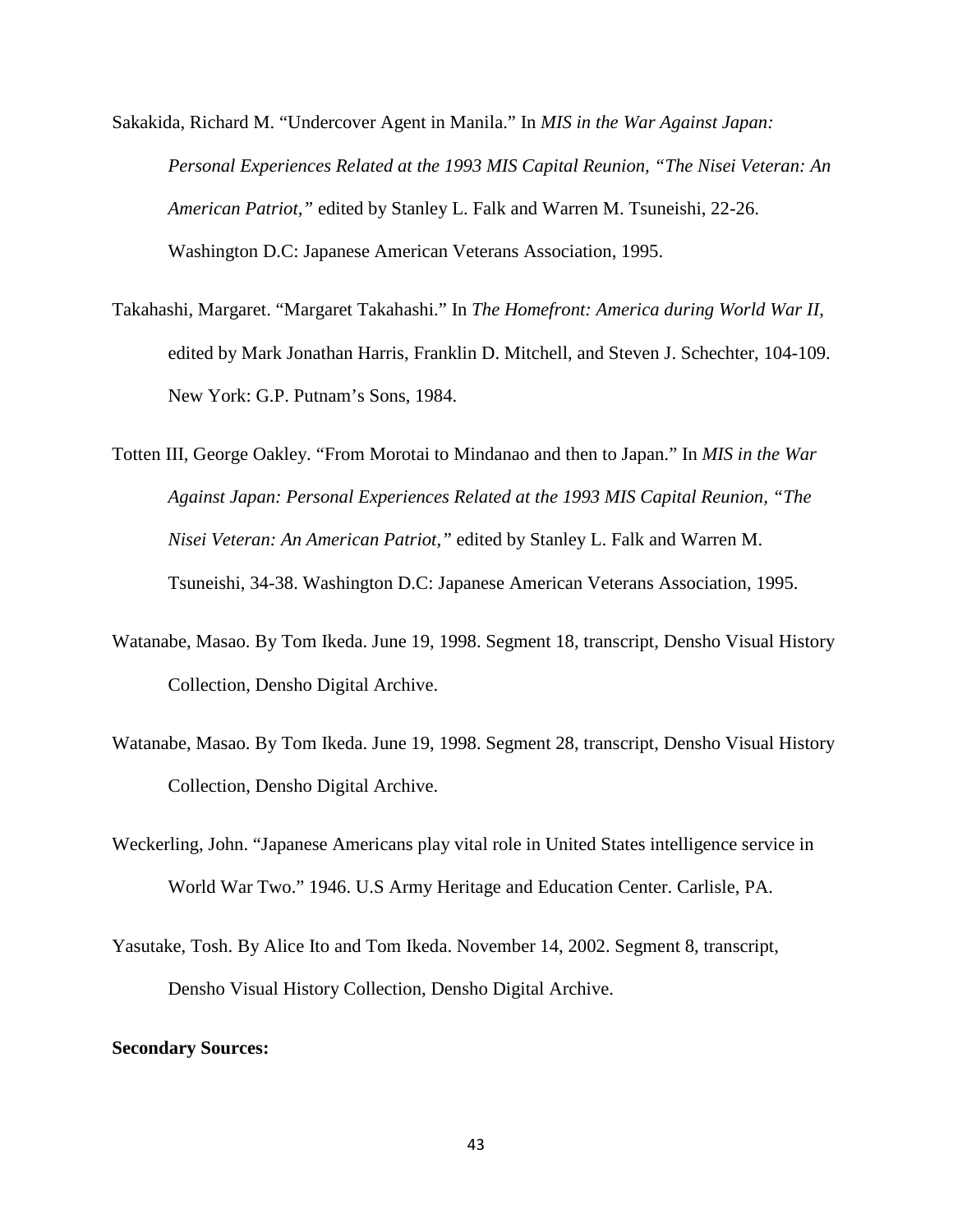- Asahina, Robert. *Just Americans: How Japanese Americans Won a War at Home and Abroad, the story of the 100<sup>th</sup> Battalion/442<sup>nd</sup> Regimental Combat Team in World War II. New* York, Gotham Books, 2006.
- Christgau, John. *"Enemies": World War II Alien Internment*. Ames: Iowa State University Press, 1985.
- Collins, Donald E. "Disloyalty and Renunciation of United States Citizenship by Japanese Americans during World War II." Phd dss. U.S Army Heritage and Education Center. Carlisle, PA.
- Dower, John W. "Race, Language, and War in Two Cultures: World War II in Asia." In *The War in American Culture: society and consciousness during World War II*, edited by Lewis A. Erenberg and Susan E. Hirsch, 169-201. Chicago: University of Chicago Press, 1996.
- Gilmore, Allison B. *You Can't Fight Tanks with Bayonets*. Lincoln, NE: University of Nebraska Press, 1998.
- Knaefler, Tomi Kaizawa. *Our House Divided: Seven Japanese American Families in World War II*. Honolulu: University of Hawaii Press, 1991.
- Okihiro, Gary Y. "Tule Lake under Martial Law: a Study in Japanese Resistance." In *What Did the Internment of Japanese Americans Mean?*, edited by Alice Yang Murray, 105-120. Boston: Bedford/St. Martin's, 2000.
- Sakamoto, Pamela Rotner. *Midnight in Broad Daylight: a Japanese American family caught between two worlds*. New York: HarperCollins Publishers, 2016.